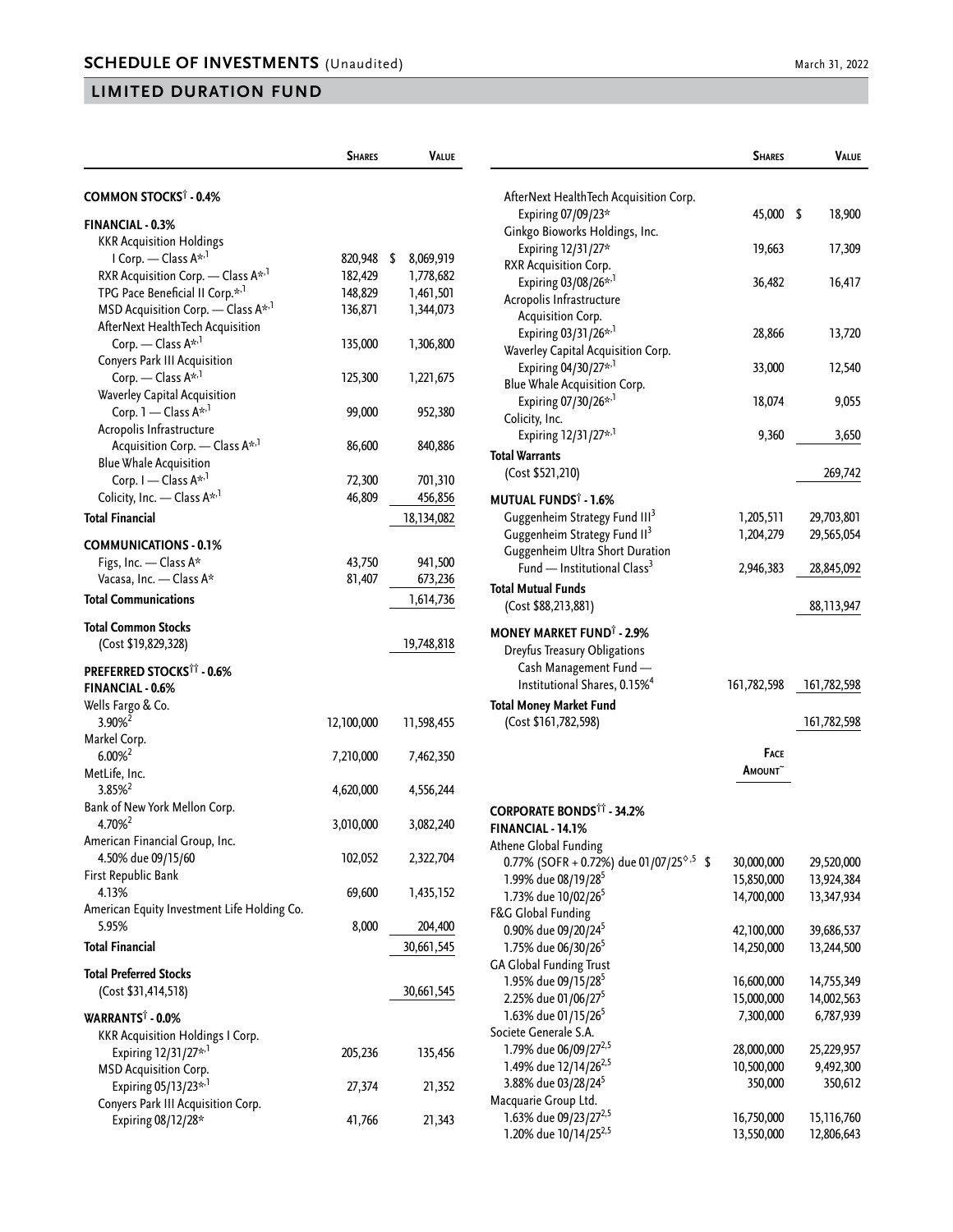|                                          | FACE       |              |                                                                      | FACE       |                 |
|------------------------------------------|------------|--------------|----------------------------------------------------------------------|------------|-----------------|
|                                          | AMOUNT~    | <b>VALUE</b> |                                                                      | AMOUNT~    | <b>VALUE</b>    |
|                                          |            |              |                                                                      |            |                 |
| Goldman Sachs Group, Inc.                | 20,950,000 |              | Deloitte LLP                                                         | 7,300,000  |                 |
| 3.00% due 03/15/24                       |            | \$20,923,454 | 4.35% due 11/17/23 <sup>†††</sup>                                    |            | 7,355,509<br>\$ |
| 3.50% due 04/01/25                       | 6,900,000  | 6,951,460    | 3.46% due 05/07/27 <sup>111</sup>                                    | 4,500,000  | 4,334,552       |
| American International Group, Inc.       |            |              | American Tower Corp.                                                 |            |                 |
| 2.50% due 06/30/25                       | 26,630,000 | 26,036,497   | 1.60% due 04/15/26                                                   | 12,500,000 | 11,585,552      |
| Equitable Financial Life Global Funding  |            |              | Iron Mountain, Inc.                                                  |            |                 |
| 1.40% due 07/07/25 <sup>5</sup>          | 15,000,000 | 14,080,811   | 4.88% due 09/15/27 <sup>5</sup>                                      | 7,360,000  | 7,277,200       |
| 1.80% due 03/08/28 <sup>5</sup>          | 12,000,000 | 10,793,036   | 5.00% due 07/15/28 <sup>5</sup>                                      | 3,085,000  | 3,007,474       |
| Cooperatieve Rabobank UA                 |            |              | Standard Chartered plc                                               |            |                 |
| 1.34% due 06/24/26 <sup>2,5</sup>        | 15,000,000 | 13,999,984   | 1.32% due 10/14/23 <sup>2,5</sup>                                    | 10,150,000 | 10,054,370      |
| 1.98% due 12/15/27 <sup>2,5</sup>        | 10,000,000 | 9,281,856    | Essex Portfolio, LP                                                  |            |                 |
| Pershing Square Holdings Ltd.            |            |              | 1.70% due 03/01/28                                                   | 10,450,000 | 9,418,673       |
| 3.25% due 10/01/31                       | 25,600,000 | 23,091,200   | Apollo Management Holdings, LP                                       |            |                 |
| Reliance Standard Life Global Funding II |            |              | 4.40% due 05/27/26 <sup>5</sup>                                      | 7,115,000  | 7,406,389       |
| 2.75% due 05/07/25 <sup>5</sup>          | 20,850,000 | 20,444,693   | 4.00% due 05/30/24 <sup>5</sup>                                      | 1,846,000  | 1,866,960       |
| BNP Paribas S.A.                         |            |              | ING Groep N.V.                                                       |            |                 |
| 1.32% due 01/13/27 <sup>2,5</sup>        | 21,350,000 | 19,440,616   | 1.73% due 04/01/27 <sup>2</sup>                                      | 9,800,000  | 9,038,969       |
| 2.22% due 06/09/26 <sup>2,5</sup>        | 400,000    | 380,362      | BPCE S.A.                                                            |            |                 |
| Citizens Bank North America/             |            |              | 1.65% due 10/06/26 <sup>2,5</sup>                                    | 9,500,000  | 8,766,017       |
| Providence RI                            |            |              | OneMain Finance Corp.                                                |            |                 |
| 2.25% due 04/28/25                       | 20,000,000 | 19,383,689   | 3.50% due 01/15/27                                                   | 7,050,000  | 6,521,250       |
| Barclays Bank plc                        |            |              | 6.13% due 03/15/24                                                   | 1,500,000  | 1,537,500       |
| 1.70% due 05/12/22                       | 18,450,000 | 18,459,311   | 7.13% due 03/15/26                                                   | 50,000     | 53,444          |
| Credit Agricole S.A.                     |            |              | First American Financial Corp.                                       |            |                 |
| 1.25% due 01/26/27 <sup>2,5</sup>        | 17,950,000 | 16,330,457   | 4.00% due 05/15/30                                                   | 7,860,000  | 7,872,105       |
| 1.91% due 06/16/26 <sup>2,5</sup>        | 400,000    | 377,584      | <b>KKR Group Finance Company VI LLC</b>                              |            |                 |
| First-Citizens Bank & Trust Co.          |            |              | 3.75% due 07/01/29 <sup>5</sup>                                      | 7,040,000  | 7,209,387       |
| 3.93% due 06/19/24 <sup>2</sup>          | 15,200,000 | 15,353,585   | Morgan Stanley                                                       |            |                 |
| Ares Finance Company LLC                 |            |              | 2.19% due 04/28/26 <sup>2</sup>                                      | 7,000,000  | 6,761,779       |
| 4.00% due 10/08/24 <sup>5</sup>          | 14,617,000 | 14,693,488   | 3.77% due 01/24/29 <sup>2</sup>                                      | 361,000    | 363,817         |
| Jackson National Life Global Funding     |            |              | SLM Corp.                                                            |            |                 |
| 1.75% due 01/12/25 <sup>5</sup>          | 15,000,000 | 14,364,185   | 3.13% due 11/02/26                                                   | 7,500,000  | 6,956,250       |
| <b>Bank of Nova Scotia</b>               |            |              | SBA Communications Corp.                                             |            |                 |
| 1.24% (SOFR Compounded                   |            |              | 3.13% due 02/01/29                                                   | 6,500,000  | 5,912,530       |
| Index + 0.96%) due 03/11/24 $^{\circ}$   | 14,250,000 | 14,309,280   | 3.88% due 02/15/27                                                   | 700,000    | 682,797         |
| FS KKR Capital Corp.                     |            |              | <b>Belrose Funding Trust</b>                                         |            |                 |
| 4.25% due 02/14/25 <sup>5</sup>          | 7,600,000  | 7,476,619    | 2.33% due 08/15/30 <sup>5</sup>                                      | 7,100,000  | 6,218,583       |
| 2.63% due 01/15/27                       | 7,400,000  | 6,776,754    | LPL Holdings, Inc.                                                   |            |                 |
| JPMorgan Chase & Co.                     |            |              | 4.00% due 03/15/29 <sup>5</sup>                                      | 4,450,000  | 4,222,955       |
| 1.47% due 09/22/27 <sup>2</sup>          | 15,000,000 | 13,823,482   | 4.63% due 11/15/27 <sup>5</sup>                                      | 2,000,000  | 1,964,420       |
| American Equity Investment               |            |              | Jefferies Financial Group, Inc.                                      |            |                 |
| Life Holding Co.                         |            |              | 5.50% due 10/18/23                                                   | 5,650,000  | 5,777,668       |
| 5.00% due 06/15/27                       | 13,075,000 | 13,641,455   | <b>Brighthouse Financial Global Funding</b>                          |            |                 |
| Rocket Mortgage LLC / Rocket             |            |              | 0.81% (SOFR + 0.76%) due 04/12/24 <sup><math>\diamond</math>,5</sup> | 5,050,000  | 5,061,064       |
| Mortgage Company-Issuer, Inc.            |            |              | Starwood Property Trust, Inc.                                        |            |                 |
| 2.88% due 10/15/26 <sup>5</sup>          | 10,800,000 | 9,915,966    | 3.75% due 12/31/24 <sup>5</sup>                                      | 5,075,000  | 4,922,750       |
| 3.88% due 03/01/31 <sup>5</sup>          | 4,100,000  | 3,710,500    | Horace Mann Educators Corp.                                          |            |                 |
| Regions Financial Corp.                  |            |              | 4.50% due 12/01/25                                                   | 4,420,000  | 4,545,239       |
| 2.25% due 05/18/25                       | 14,000,000 | 13,624,382   | Jefferies Finance LLC / JFIN                                         |            |                 |
| <b>CNO Global Funding</b>                |            |              | Company-Issuer Corp.                                                 |            |                 |
| 1.75% due 10/07/26 <sup>5</sup>          | 14,400,000 | 13,275,986   | 5.00% due 08/15/28 <sup>5</sup>                                      | 4,300,000  | 4,117,164       |
| ABN AMRO Bank N.V.                       |            |              | United Wholesale Mortgage LLC                                        |            |                 |
| 1.54% due 06/16/27 <sup>2,5</sup>        | 14,000,000 | 12,837,221   | 5.50% due 11/15/25 <sup>5</sup>                                      | 3,880,000  | 3,763,600       |
| Fidelity & Guaranty Life Holdings, Inc.  |            |              | 5.50% due 04/15/29 <sup>5</sup>                                      | 275,000    | 245,031         |
| 5.50% due 05/01/25 <sup>5</sup>          | 11,450,000 | 11,987,678   | Peachtree Corners Funding Trust                                      |            |                 |
|                                          |            |              | 3.98% due 02/15/25 <sup>5</sup>                                      | 3,450,000  | 3,493,813       |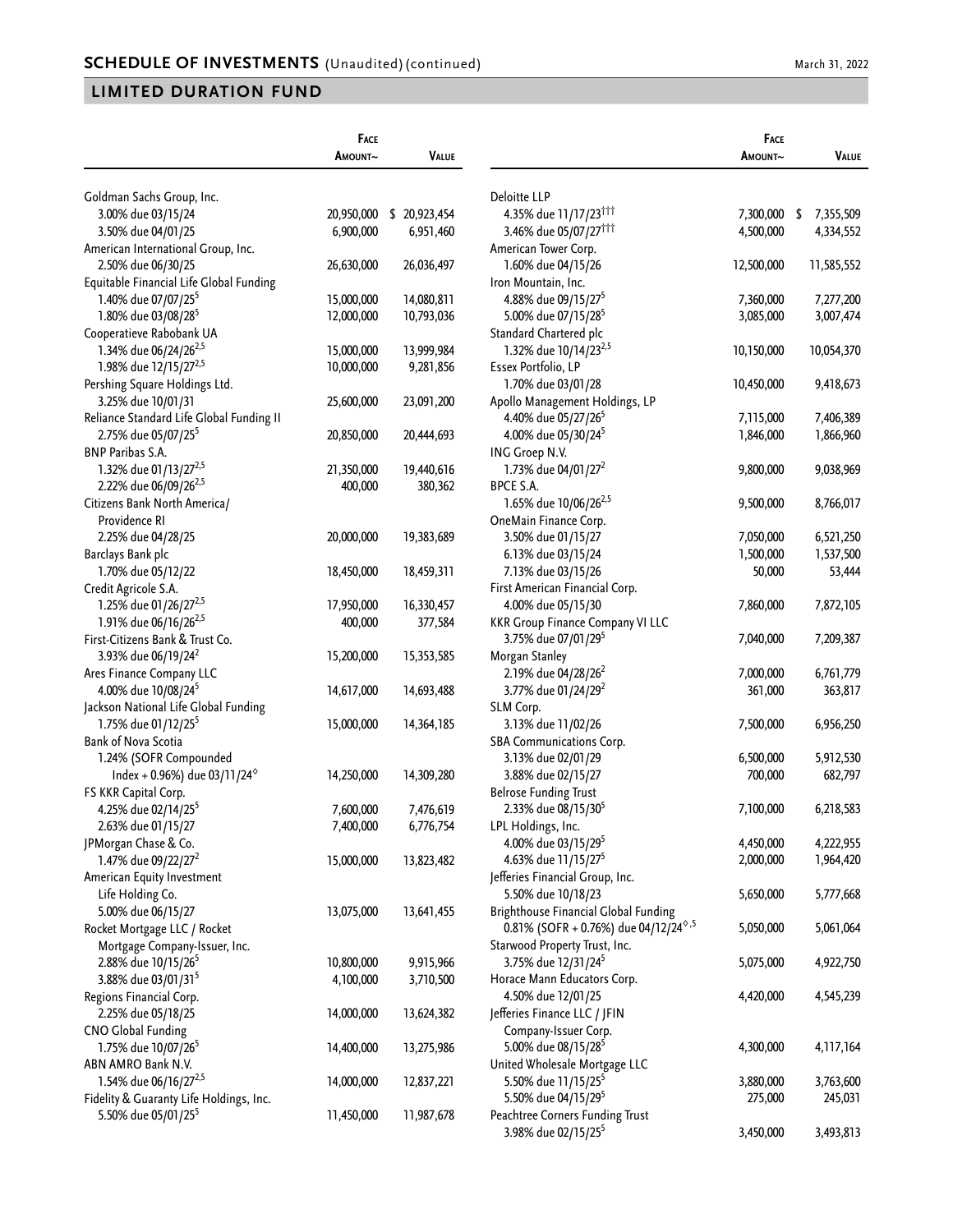|                                     | FACE       |                 |                                      | FACE       |                   |
|-------------------------------------|------------|-----------------|--------------------------------------|------------|-------------------|
|                                     | AMOUNT~    | <b>VALUE</b>    |                                      | AMOUNT~    | VALUE             |
| Hunt Companies, Inc.                |            |                 | Vontier Corp.                        |            |                   |
| 5.25% due 04/15/29 <sup>5</sup>     | 3,250,000  | \$<br>3,096,113 | 1.80% due 04/01/26                   | 7,050,000  | 6,374,681<br>- \$ |
| CNA Financial Corp.                 |            |                 | 2.40% due 04/01/28                   | 3,900,000  | 3,428,880         |
| 4.50% due 03/01/26                  | 2,298,000  | 2,394,077       | Standard Industries, Inc.            |            |                   |
| Ameriprise Financial, Inc.          |            |                 | 5.00% due 02/15/27 <sup>5</sup>      | 6,000,000  | 5,947,680         |
| 3.00% due 04/02/25                  | 2,060,000  | 2,052,100       | 4.75% due 01/15/28 <sup>5</sup>      | 2,671,000  | 2,554,144         |
|                                     |            |                 | Penske Truck Leasing Company         |            |                   |
| Equitable Holdings, Inc.            |            |                 | LP / PTL Finance Corp.               |            |                   |
| 4.35% due 04/20/28                  | 1,700,000  | 1,736,444       |                                      |            |                   |
| Brookfield Finance, Inc.            |            |                 | 4.45% due 01/29/26 <sup>5</sup>      | 5,475,000  | 5,630,452         |
| 3.90% due 01/25/28                  | 1,400,000  | 1,405,926       | 4.20% due 04/01/27 <sup>5</sup>      | 500,000    | 512,459           |
| CNO Financial Group, Inc.           |            |                 | <b>Owens Corning</b>                 |            |                   |
| 5.25% due 05/30/25                  | 1,000,000  | 1,037,403       | 3.88% due 06/01/30                   | 5,910,000  | 5,967,996         |
| Trinity Acquisition plc             |            |                 | Jabil, Inc.                          |            |                   |
| 4.40% due 03/15/26                  | 881,000    | 910,137         | 1.70% due 04/15/26                   | 3,800,000  | 3,517,759         |
| Newmark Group, Inc.                 |            |                 | GATX Corp.                           |            |                   |
| 6.13% due 11/15/23                  | 775,000    | 810,390         | 3.85% due 03/30/27                   | 2,900,000  | 2,927,453         |
| Old Republic International Corp.    |            |                 | 3.50% due 03/15/28                   | 200,000    | 198,859           |
| 3.88% due 08/26/26                  | 700,000    | 705,749         | Hardwood Funding LLC                 |            |                   |
| Equinix, Inc.                       |            |                 | 2.37% due 06/07/28 <sup>†††</sup>    | 3,000,000  | 2,795,201         |
| 1.55% due 03/15/28                  | 700,000    | 618,013         | Weir Group plc                       |            |                   |
| RenaissanceRe Finance, Inc.         |            |                 | 2.20% due 05/13/26 <sup>5</sup>      | 2,610,000  | 2,437,544         |
| 3.70% due 04/01/25                  | 400,000    | 405,111         | Ardagh Metal Packaging Finance       |            |                   |
| Assurant, Inc.                      |            |                 | USA LLC / Ardagh Metal               |            |                   |
| 4.90% due 03/27/28                  | 350,000    | 364,963         | Packaging Finance plc                |            |                   |
| Greystar Real Estate Partners LLC   |            |                 | 4.00% due 09/01/29 <sup>5</sup>      | 2,500,000  | 2,252,875         |
| 5.75% due 12/01/25 <sup>5</sup>     | 350,000    | 352,625         | Huntington Ingalls Industries, Inc.  |            |                   |
| PNC Bank North America              |            |                 | 2.04% due 08/16/28 <sup>5</sup>      | 2,250,000  | 2,033,961         |
|                                     | 150,000    | 152,891         |                                      |            |                   |
| 3.88% due 04/10/25                  |            |                 | Xylem, Inc.                          |            |                   |
| HUB International Ltd.              |            |                 | 1.95% due 01/30/28                   | 2,050,000  | 1,897,243         |
| 7.00% due 05/01/26 <sup>5</sup>     | 150,000    | 151,733         | National Basketball Association      |            |                   |
| <b>Total Financial</b>              |            | 778,539,555     | 2.51% due 12/16/24 <sup>†††</sup>    | 1,900,000  | 1,849,276         |
| <b>INDUSTRIAL - 4.2%</b>            |            |                 | Mueller Water Products, Inc.         |            |                   |
|                                     |            |                 | 4.00% due 06/15/29 <sup>5</sup>      | 1,300,000  | 1,231,399         |
| Boeing Co.                          |            |                 | Brundage-Bone Concrete               |            |                   |
| 4.88% due 05/01/25                  | 50,500,000 | 52,099,323      | Pumping Holdings, Inc.               |            |                   |
| 2.20% due 02/04/26                  | 10,450,000 | 9,879,602       | 6.00% due 02/01/26 <sup>5</sup>      | 800,000    | 770,184           |
| CNH Industrial Capital LLC          |            |                 | JELD-WEN, Inc.                       |            |                   |
| 1.45% due 07/15/26                  | 12,500,000 | 11,477,484      | 6.25% due 05/15/25 <sup>5</sup>      | 535,000    | 551,248           |
| 1.95% due 07/02/23                  | 9,600,000  | 9,500,796       | Amsted Industries, Inc.              |            |                   |
| 1.88% due 01/15/26                  | 4,960,000  | 4,695,709       | 4.63% due 05/15/30 <sup>5</sup>      | 350,000    | 331,705           |
| Berry Global, Inc.                  |            |                 | 5.63% due 07/01/27 <sup>5</sup>      | 100,000    | 100,250           |
| 1.57% due 01/15/26                  | 11,750,000 | 10,946,045      | Summit Materials LLC / Summit        |            |                   |
| 4.88% due 07/15/26 <sup>5</sup>     | 5,165,000  | 5,216,650       | Materials Finance Corp.              |            |                   |
| Sealed Air Corp.                    |            |                 | 5.25% due 01/15/29 <sup>5</sup>      | 275,000    | 271,563           |
| 1.57% due 10/15/26 <sup>5</sup>     | 16,450,000 | 14,985,747      | 6.50% due 03/15/27 <sup>5</sup>      | 75,000     | 76,312            |
| TD SYNNEX Corp.                     |            |                 | <b>EnerSys</b>                       |            |                   |
| 1.25% due 08/09/24 <sup>5</sup>     | 14,400,000 | 13,680,905      | 5.00% due 04/30/23 <sup>5</sup>      | 175,000    | 175,955           |
| Ryder System, Inc.                  |            |                 | Harsco Corp.                         |            |                   |
| 3.35% due 09/01/25                  | 10,600,000 | 10,601,389      | 5.75% due 07/31/27 <sup>5</sup>      | 125,000    | 121,025           |
| 3.75% due 06/09/23                  | 1,350,000  | 1,365,259       | Howmet Aerospace, Inc.               |            |                   |
| Graphic Packaging International LLC |            |                 |                                      |            |                   |
| 1.51% due 04/15/26 <sup>5</sup>     | 6,500,000  | 5,970,286       | 6.88% due 05/01/25                   | 35,000     | 38,007            |
| 0.82% due 04/15/24 <sup>5</sup>     | 6,250,000  | 5,939,448       | <b>Total Industrial</b>              |            | 232,975,744       |
| Silgan Holdings, Inc.               |            |                 | <b>CONSUMER, NON-CYCLICAL - 3.9%</b> |            |                   |
| 1.40% due 04/01/26 <sup>5</sup>     | 12,600,000 | 11,491,210      |                                      |            |                   |
|                                     |            |                 | Triton Container International Ltd.  |            |                   |
| Teledyne Technologies, Inc.         |            |                 | 1.15% due 06/07/24 <sup>5</sup>      | 26,000,000 | 24,666,792        |
| 2.25% due 04/01/28                  | 12,000,000 | 11,131,780      | 0.80% due 08/01/23 <sup>5</sup>      | 14,550,000 | 14,116,836        |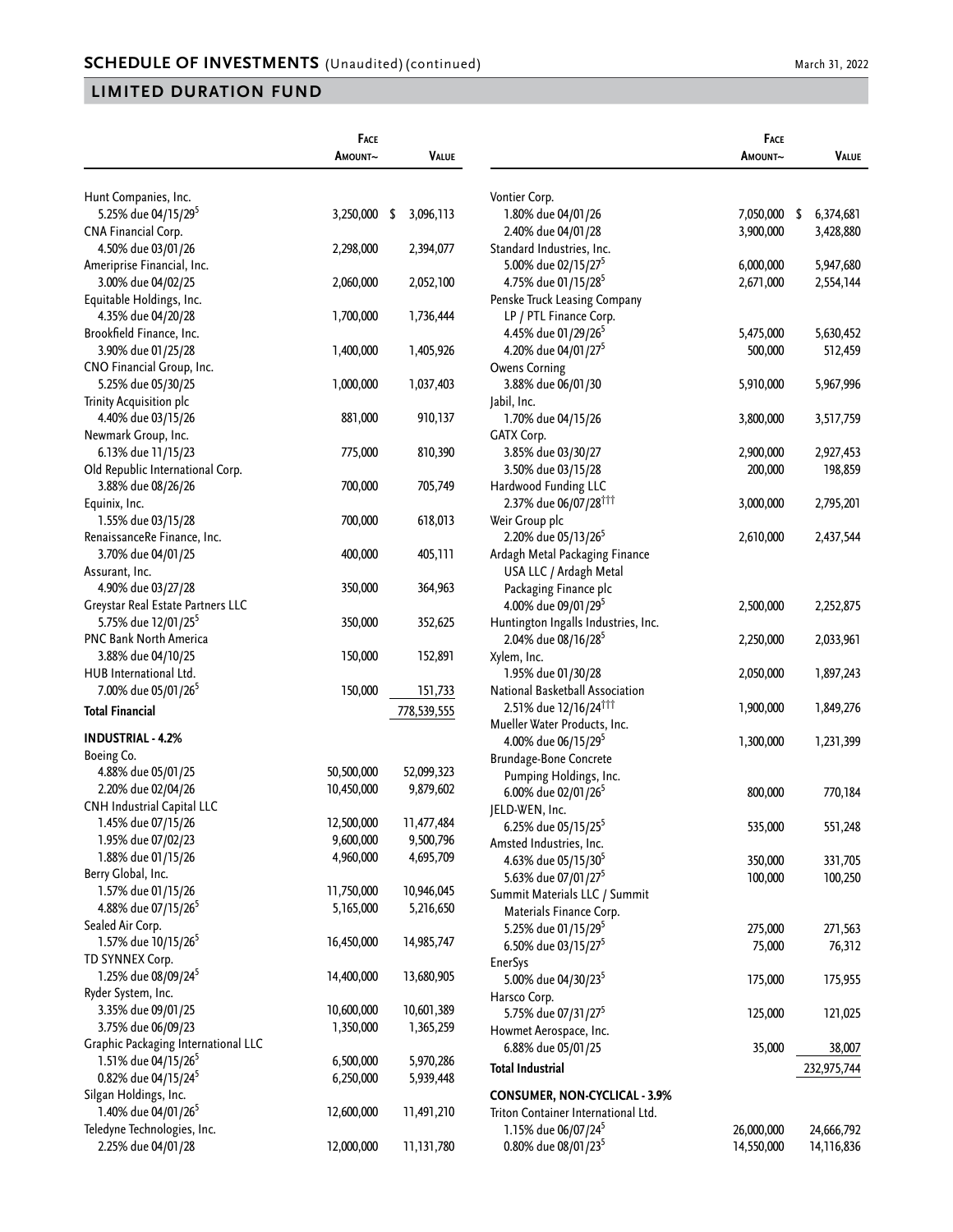|                                                          | FACE       |                 |                                              | FACE       |              |
|----------------------------------------------------------|------------|-----------------|----------------------------------------------|------------|--------------|
|                                                          | AMOUNT~    | <b>VALUE</b>    |                                              | AMOUNT~    | <b>VALUE</b> |
| 2.05% due 04/15/26 <sup>5</sup>                          | 1,800,000  | 1,678,536<br>\$ | Sabre GLBL, Inc.                             |            |              |
| Global Payments, Inc.                                    |            |                 | 7.38% due 09/01/25 <sup>5</sup>              | 250,000 \$ | 261,058      |
| 2.15% due 01/15/27                                       | 31,000,000 | 29,095,834      | 9.25% due 04/15/25 <sup>5</sup>              | 225,000    | 249,443      |
| Baxter International, Inc.                               |            |                 | Edwards Lifesciences Corp.                   |            |              |
| 1.92% due 02/01/27 <sup>5</sup>                          | 15,500,000 | 14,484,451      | 4.30% due 06/15/28                           | 420,000    | 437,527      |
| CoStar Group, Inc.                                       |            |                 | Zimmer Biomet Holdings, Inc.                 |            |              |
| 2.80% due 07/15/30 <sup>5</sup>                          | 15,280,000 | 13,965,468      | 3.05% due 01/15/26                           | 400,000    | 395,659      |
| GXO Logistics, Inc.                                      |            |                 | Smithfield Foods, Inc.                       |            |              |
| 1.65% due 07/15/26 <sup>5</sup>                          | 15,000,000 | 13,541,997      | 4.25% due 02/01/27 <sup>5</sup>              | 350,000    | 353,771      |
| Laboratory Corporation of                                |            |                 | Performance Food Group, Inc.                 |            |              |
| America Holdings                                         |            |                 | 5.50% due 10/15/27 <sup>5</sup>              | 100,000    | 99,520       |
| 1.55% due 06/01/26                                       | 13,700,000 | 12,756,478      | <b>Total Consumer, Non-cyclical</b>          |            | 217,988,532  |
| BAT International Finance plc                            |            |                 |                                              |            |              |
| 1.67% due 03/25/26                                       | 13,000,000 | 11,928,904      | <b>TECHNOLOGY - 3.1%</b>                     |            |              |
| <b>Prime Security Services Borrower</b>                  |            |                 | HCL America, Inc.                            |            |              |
| LLC / Prime Finance, Inc.                                |            |                 | 1.38% due 03/10/26 <sup>5</sup>              | 38,700,000 | 35,431,728   |
| 3.38% due 08/31/27 <sup>5</sup>                          | 11,200,000 | 10,246,768      | Microchip Technology, Inc.                   |            |              |
| Element Fleet Management Corp.                           |            |                 | 2.67% due 09/01/23                           | 22,900,000 | 22,823,302   |
| 1.60% due 04/06/24 <sup>5</sup>                          | 10,250,000 | 9,885,115       | 0.98% due 09/01/24 <sup>5</sup>              | 8,750,000  | 8,284,243    |
| PRA Health Sciences, Inc.                                |            |                 | CDW LLC / CDW Finance Corp.                  |            |              |
| 2.88% due 07/15/26 <sup>5</sup>                          | 10,280,000 | 9,782,037       | 2.67% due 12/01/26                           | 22,350,000 | 21,065,434   |
| Altria Group, Inc.                                       |            |                 | 3.25% due 02/15/29                           | 810,000    | 744,236      |
| 2.35% due 05/06/25                                       | 8,000,000  | 7,770,046       | NetApp, Inc.                                 |            |              |
| Spectrum Brands, Inc.                                    |            |                 | 2.38% due 06/22/27                           | 17,800,000 | 16,962,431   |
| 5.75% due 07/15/25                                       | 6,780,000  | 6,907,125       | Infor, Inc.                                  |            |              |
| BAT Capital Corp.                                        |            |                 | 1.75% due 07/15/25 <sup>5</sup>              | 13,800,000 | 12,974,781   |
| 4.70% due 04/02/27                                       | 4,220,000  | 4,328,231       | 1.45% due 07/15/23 <sup>5</sup>              | 1,100,000  | 1,077,674    |
| 3.56% due 08/15/27                                       | 2,000,000  | 1,946,499       | Qorvo, Inc.                                  |            |              |
| US Foods, Inc.                                           |            |                 | 1.75% due 12/15/24 <sup>5</sup>              | 10,600,000 | 10,111,022   |
| 6.25% due 04/15/25 <sup>5</sup>                          | 3,750,000  | 3,843,750       | 4.38% due 10/15/29                           | 1,380,000  | 1,380,462    |
| 4.75% due 02/15/29 <sup>5</sup>                          | 1,011,000  | 964,241         | 3.38% due 04/01/31 <sup>5</sup>              | 1,200,000  | 1,091,220    |
| Royalty Pharma plc                                       |            |                 | Oracle Corp.                                 |            |              |
| 1.75% due 09/02/27                                       | 5,150,000  | 4,673,991       | 2.30% due 03/25/28                           | 12,400,000 | 11,325,835   |
| Olympus Corp.                                            |            |                 | Fidelity National Information Services, Inc. |            |              |
| 2.14% due 12/08/26 <sup>5</sup>                          | 4,350,000  | 4,095,939       | 1.65% due 03/01/28                           | 11,000,000 | 9,842,266    |
| DaVita, Inc.                                             |            |                 | Citrix Systems, Inc.                         |            |              |
| 4.63% due 06/01/30 <sup>5</sup>                          | 3,086,000  | 2,881,707       | 1.25% due 03/01/26                           | 7,250,000  | 7,048,576    |
| 3.75% due 02/15/31 <sup>5</sup>                          |            |                 | Broadcom, Inc.                               |            |              |
| FAGE International S.A. / FAGE                           | 800,000    | 700,000         | 4.15% due 11/15/30                           | 5,492,000  | 5,566,081    |
| USA Dairy Industry, Inc.                                 |            |                 | NCR Corp.                                    |            |              |
| 5.63% due 08/15/26 <sup>5</sup>                          | 2,828,000  | 2,785,580       | 5.13% due 04/15/29 <sup>5</sup>              | 2,850,000  | 2,739,819    |
| Block, Inc.                                              |            |                 | Leidos, Inc.                                 |            |              |
| 2.75% due 06/01/26 <sup>5</sup>                          | 2,350,000  | 2,221,267       | 3.63% due 05/15/25                           | 1,950,000  | 1,949,513    |
| Bunge Limited Finance Corp.                              |            |                 | Twilio, Inc.                                 |            |              |
| 1.63% due 08/17/25                                       | 1,900,000  | 1,799,695       | 3.63% due 03/15/29                           | 994,000    | 936,845      |
| Hologic, Inc.                                            |            |                 | MSCI, Inc.                                   |            |              |
| 3.25% due 02/15/29 <sup>5</sup>                          | 1,550,000  | 1,447,343       | 3.88% due 02/15/31 <sup>5</sup>              | 379,000    | 359,351      |
| Molina Healthcare, Inc.                                  |            |                 | Boxer Parent Company, Inc.                   |            |              |
| 4.38% due 06/15/28 <sup>5</sup>                          | 1,115,000  | 1,103,426       | 7.13% due 10/02/25 <sup>5</sup>              | 150,000    | 155,481      |
|                                                          |            |                 |                                              |            |              |
| Avantor Funding, Inc.<br>4.63% due 07/15/28 <sup>5</sup> | 1,050,000  |                 | <b>Total Technology</b>                      |            | 171,870,300  |
| IQVIA, Inc.                                              |            | 1,038,450       | <b>COMMUNICATIONS - 2.9%</b>                 |            |              |
| 5.00% due 05/15/27 <sup>5</sup>                          |            |                 | Level 3 Financing, Inc.                      |            |              |
|                                                          | 850,000    | 859,388         | 5.38% due 05/01/25                           | 11,055,000 | 11,160,022   |
| Service Corporation International<br>3.38% due 08/15/30  | 750,000    | 675,660         | 3.63% due 01/15/29 <sup>5</sup>              | 5,070,000  | 4,436,250    |
|                                                          |            |                 | 5.25% due 03/15/26                           | 3,991,000  | 3,997,426    |
|                                                          |            |                 | 4.25% due 07/01/28 <sup>5</sup>              | 2,277,000  | 2,090,303    |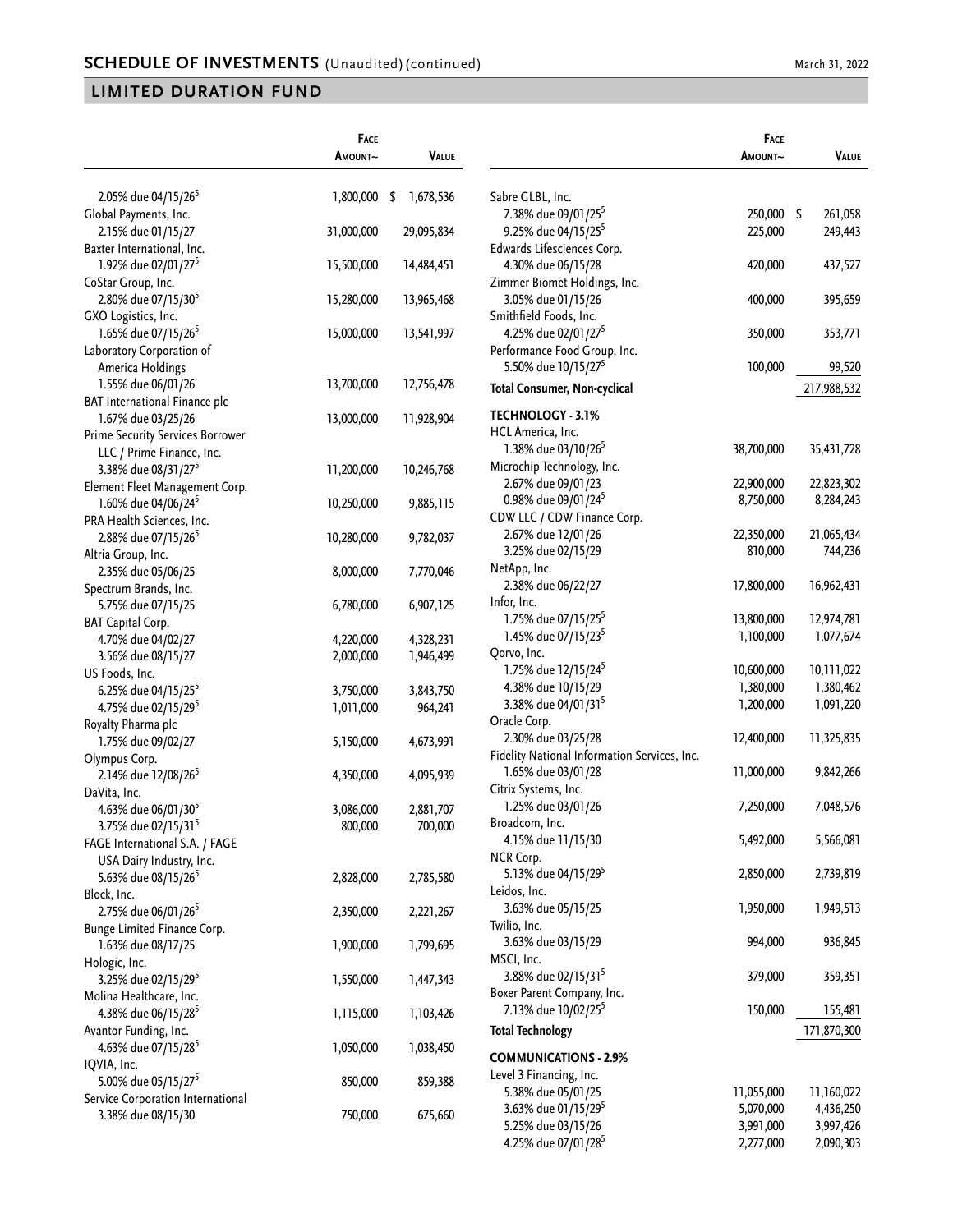|                                         | <b>FACE</b> |                 |
|-----------------------------------------|-------------|-----------------|
|                                         | Amount~     | VALUE           |
|                                         |             |                 |
| 3.75% due 07/15/29 <sup>5</sup>         | 2,150,000   | \$<br>1,905,394 |
| Paramount Global                        |             |                 |
| 4.95% due 01/15/31                      | 13,560,000  | 14,414,014      |
| 4.75% due 05/15/25                      | 8,080,000   | 8,394,396       |
| FactSet Research Systems, Inc.          |             |                 |
| 2.90% due 03/01/27                      | 22,750,000  | 22,106,924      |
| Verizon Communications, Inc.            |             |                 |
| 2.10% due 03/22/28                      | 22,600,000  | 21,064,867      |
| T-Mobile USA, Inc.                      |             |                 |
| 2.25% due 02/15/26 <sup>5</sup>         | 8,150,000   | 7,679,745       |
| 3.50% due 04/15/25                      | 5,000,000   | 5,033,088       |
| 2.63% due 04/15/26                      | 3,200,000   | 3,056,704       |
| Rogers Communications, Inc.             |             |                 |
| 2.95% due 03/15/25 <sup>5</sup>         | 14,400,000  | 14,296,033      |
| <b>Charter Communications</b>           |             |                 |
| Operating LLC / Charter                 |             |                 |
| <b>Communications Operating Capital</b> |             |                 |
| 2.25% due 01/15/29                      | 11,700,000  | 10,528,459      |
| 2.80% due 04/01/31                      | 3,250,000   | 2,929,206       |
| Cogent Communications Group, Inc.       |             |                 |
| 3.50% due 05/01/26 <sup>5</sup>         | 12,350,000  | 11,732,500      |
| Ziggo BV                                |             |                 |
| 4.88% due 01/15/30 <sup>5</sup>         | 10,800,000  | 10,170,684      |
| Virgin Media Vendor                     |             |                 |
| <b>Financing Notes IV DAC</b>           |             |                 |
| 5.00% due 07/15/28 <sup>5</sup>         | 1,850,000   | 1,776,000       |
| Thomson Reuters Corp.                   |             |                 |
| 3.35% due 05/15/26                      | 1,550,000   | 1,555,194       |
| Fox Corp.                               |             |                 |
| 3.05% due 04/07/25                      | 1,360,000   | 1,359,292       |
| AMC Networks, Inc.                      |             |                 |
| 4.75% due 08/01/25                      | 500,000     | 498,225         |
| 4.25% due 02/15/29                      | 225,000     | 209,969         |
| TripAdvisor, Inc.                       |             |                 |
| 7.00% due 07/15/25 <sup>5</sup>         | 400,000     | 413,180         |
| <b>CSC Holdings LLC</b>                 |             |                 |
| 4.13% due 12/01/30 <sup>5</sup>         | 250,000     | 219,216         |
| 3.38% due 02/15/31 <sup>5</sup>         | 225,000     | 189,563         |
| Sirius XM Radio, Inc.                   |             |                 |
| 5.50% due 07/01/29 <sup>5</sup>         | 75,000      | 76,125          |
| Match Group Holdings II LLC             |             |                 |
| 4.63% due 06/01/28 <sup>5</sup>         | 75,000      | 72,656          |
| <b>Total Communications</b>             |             | 161,365,435     |
| <b>CONSUMER, CYCLICAL - 2.5%</b>        |             |                 |
| Magallanes, Inc.                        |             |                 |
| 3.64% due 03/15/25 <sup>5</sup>         | 33,600,000  | 33,804,150      |
| Hyatt Hotels Corp.                      |             |                 |
| 1.80% due 10/01/24                      | 12,300,000  | 11,834,330      |
| 5.38% due 04/23/25                      | 7,220,000   | 7,578,879       |
| 5.75% due 04/23/30                      | 4,320,000   | 4,773,331       |
| Marriott International, Inc.            |             |                 |
| 4.63% due 06/15/30                      | 7,320,000   | 7,581,256       |
| 5.75% due 05/01/25                      | 6,610,000   | 7,018,068       |
| 2.13% due 10/03/22                      | 2,345,000   | 2,345,760       |
| Delta Air Lines, Inc.                   |             |                 |
| 7.00% due 05/01/25 <sup>5</sup>         | 12,550,000  | 13,442,494      |

|                                                               | Face<br>AMOUNT~ | Value            |
|---------------------------------------------------------------|-----------------|------------------|
|                                                               |                 |                  |
| Alt-2 Structured Trust                                        |                 |                  |
| 2.95% due 05/14/31 <sup>6,†††</sup>                           | 11,684,580      | \$<br>10,866,457 |
| Delta Air Lines Inc. / SkyMiles IP Ltd.                       |                 |                  |
| 4.50% due 10/20/25 <sup>5</sup>                               | 10,000,000      | 10,058,095       |
| Choice Hotels International, Inc.                             |                 |                  |
| 3.70% due 01/15/31<br>Hilton Domestic Operating Company, Inc. | 7,350,000       | 7,146,846        |
| 3.63% due 02/15/32 <sup>5</sup>                               | 5,400,000       | 4,900,500        |
| 4.00% due 05/01/31 <sup>5</sup>                               | 300,000         | 283,125          |
| American Airlines Class AA                                    |                 |                  |
| Pass Through Trust                                            |                 |                  |
| 3.35% due 10/15/29                                            | 2,837,003       | 2,718,854        |
| 3.00% due 10/15/28                                            | 1,736,619       | 1,613,653        |
| Mileage Plus Holdings LLC / Mileage                           |                 |                  |
| Plus Intellectual Property Assets Ltd.                        |                 |                  |
| 6.50% due 06/20/27 <sup>5</sup>                               | 3,350,000       | 3,492,375        |
| Suburban Propane Partners                                     |                 |                  |
| Limited Partnership/Suburban                                  |                 |                  |
| Energy Finance Corp.                                          |                 |                  |
| 5.88% due 03/01/27                                            | 2,300,000       | 2,331,625        |
| Air Canada                                                    |                 |                  |
| 3.88% due 08/15/26 <sup>5</sup>                               | 2,350,000       | 2,217,813        |
| 1011778 BC ULC / New Red Finance, Inc.                        |                 |                  |
| 5.75% due 04/15/25 <sup>5</sup>                               | 700,000         | 720,223          |
| Tempur Sealy International, Inc.                              |                 |                  |
| 4.00% due 04/15/29 <sup>5</sup>                               | 375,000         | 340,622          |
| Aramark Services, Inc.                                        |                 |                  |
| 5.00% due 02/01/28 <sup>5</sup>                               | 275,000         | 266,750          |
| Powdr Corp.                                                   |                 |                  |
| 6.00% due 08/01/25 <sup>5</sup>                               | 222,000         | 226,995          |
| <b>Total Consumer, Cyclical</b>                               |                 | 135,562,201      |
| <b>BASIC MATERIALS - 1.3%</b>                                 |                 |                  |
| Anglo American Capital plc                                    |                 |                  |
| 2.25% due 03/17/28 <sup>5</sup>                               | 14,000,000      | 12,785,797       |
| 2.63% due 09/10/30 <sup>5</sup>                               | 9,370,000       | 8,495,874        |
| 4.00% due 09/11/27 <sup>5</sup>                               | 750,000         | 751,463          |
| 5.38% due 04/01/25 <sup>5</sup>                               | 600,000         | 630,010          |
| Valvoline, Inc.                                               |                 |                  |
| 3.63% due 06/15/31 <sup>5</sup>                               | 11,161,000      | 9,641,765        |
| 4.25% due 02/15/30 <sup>5</sup>                               | 125,000         | 114,072          |
| Carpenter Technology Corp.                                    |                 |                  |
| 4.45% due 03/01/23                                            | 8,405,000       | 8,560,492        |
| 6.38% due 07/15/28                                            | 1,145,000       | 1,149,637        |
| Kaiser Aluminum Corp.                                         |                 |                  |
| 4.63% due 03/01/28 <sup>5</sup>                               | 9,643,000       | 9,058,249        |
| Arconic Corp.                                                 |                 |                  |
| 6.00% due 05/15/25 <sup>5</sup>                               | 7,811,000       | 7,990,653        |
| Nucor Corp.                                                   |                 |                  |
| 2.00% due 06/01/25                                            | 5,000,000       | 4,839,921        |
| Alcoa Nederland Holding BV                                    |                 |                  |
| 5.50% due 12/15/27 <sup>5</sup><br>Steel Dynamics, Inc.       | 3,675,000       | 3,803,919        |
| 2.40% due 06/15/25                                            | 1,050,000       | 1,015,004        |
| ArcelorMittal S.A.                                            |                 |                  |
| 4.55% due 03/11/26                                            | 400,000         | 409,814          |
|                                                               |                 |                  |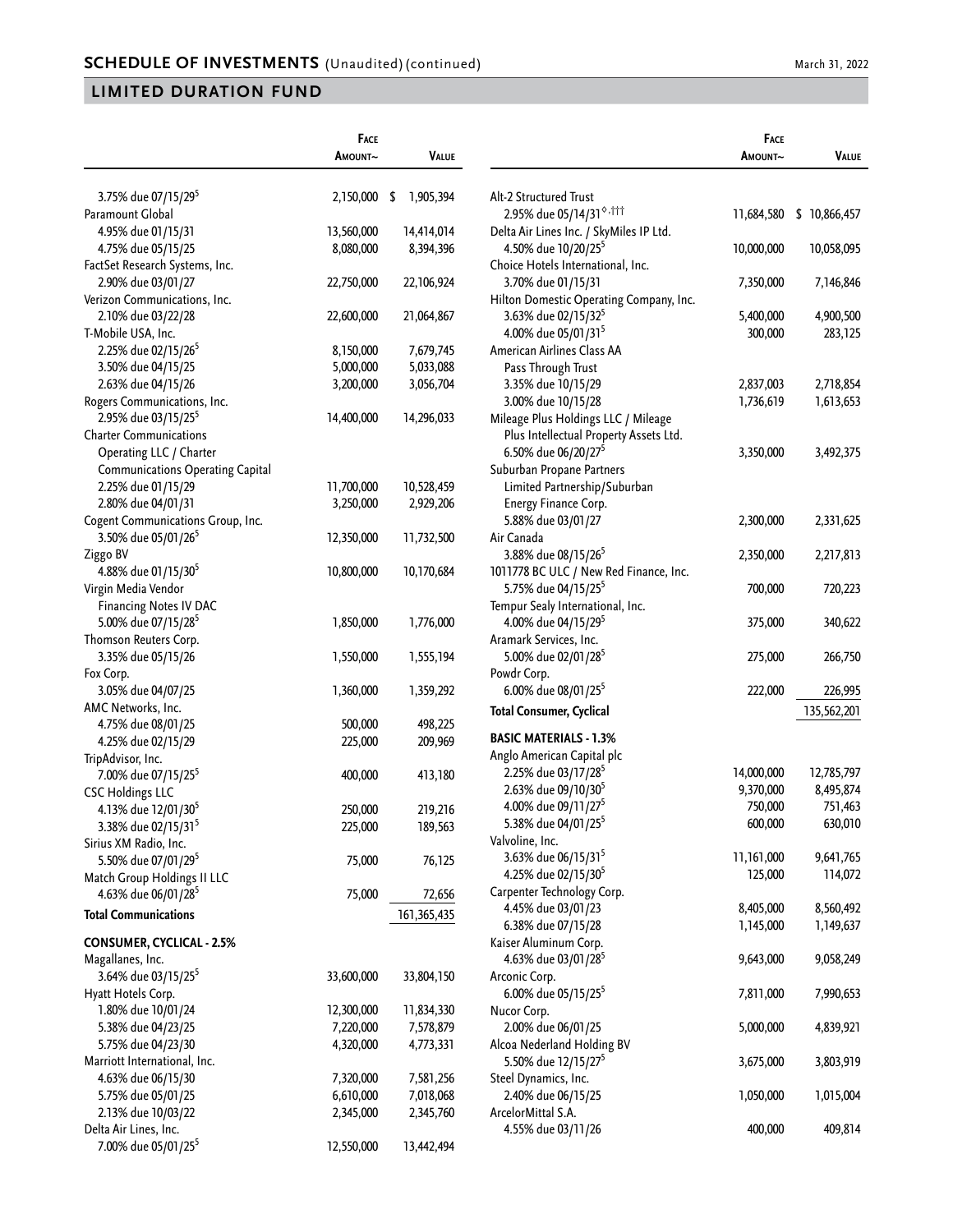|                                                                                        | FACE       |               |
|----------------------------------------------------------------------------------------|------------|---------------|
|                                                                                        | Amount~    | Value         |
|                                                                                        |            |               |
| Minerals Technologies, Inc.                                                            |            |               |
| 5.00% due 07/01/28 <sup>5</sup>                                                        | 140,000    | \$<br>133,350 |
| Total Basic Materials                                                                  |            | 69,380,020    |
|                                                                                        |            |               |
| UTILITIES - 1.2%                                                                       |            |               |
| Alexander Funding Trust                                                                |            |               |
| 1.84% due 11/15/23 <sup>5</sup>                                                        | 19,050,000 | 18,464,797    |
| CenterPoint Energy, Inc.                                                               |            |               |
| 0.70% (SOFR Compounded<br>Index + 0.65%) due 05/13/24 <sup><math>\diamond</math></sup> | 10,400,000 | 10,319,011    |
| OGE Energy Corp.                                                                       |            |               |
| 0.70% due 05/26/23                                                                     | 10,200,000 | 9,992,749     |
| Entergy Corp.                                                                          |            |               |
| 1.90% due 06/15/28                                                                     | 9,100,000  | 8,228,431     |
| Terraform Global Operating LLC                                                         |            |               |
| 6.13% due 03/01/26 <sup>5</sup>                                                        | 6,170,000  | 6,165,681     |
| Southern Co.                                                                           |            |               |
| 1.75% due 03/15/28                                                                     | 5,000,000  | 4,496,644     |
| AES Corp.                                                                              |            |               |
| 3.30% due 07/15/25 <sup>5</sup>                                                        | 4,250,000  | 4, 169, 675   |
| Puget Energy, Inc.                                                                     |            |               |
| 2.38% due 06/15/28                                                                     | 3,600,000  | 3,291,338     |
| <b>Total Utilities</b>                                                                 |            | 65,128,326    |
|                                                                                        |            |               |
| <b>ENERGY - 0.8%</b>                                                                   |            |               |
| Galaxy Pipeline Assets Bidco Ltd.                                                      |            |               |
| 2.16% due 03/31/34 <sup>5</sup>                                                        | 20,000,000 | 18,396,976    |
| <b>BP Capital Markets plc</b>                                                          |            |               |
| 4.88% $^{2,6}$                                                                         | 7,500,000  | 7,518,750     |
| Rattler Midstream, LP                                                                  |            |               |
| 5.63% due 07/15/25 <sup>5</sup><br>Occidental Petroleum Corp.                          | 7,250,000  | 7,358,750     |
| 5.50% due 12/01/25                                                                     | 5,000,000  | 5,261,500     |
| Valero Energy Corp.                                                                    |            |               |
| 2.15% due 09/15/27                                                                     | 3,100,000  | 2,899,040     |
| 2.85% due 04/15/25                                                                     | 429,000    | 423,867       |
| Sabine Pass Liquefaction LLC                                                           |            |               |
| 5.63% due 03/01/25                                                                     | 500,000    | 528,649       |
| 5.00% due 03/15/27                                                                     | 300,000    | 317,269       |
| Cheniere Corpus Christi Holdings LLC                                                   |            |               |
| 7.00% due 06/30/24                                                                     | 550,000    | 585,220       |
| Gulfstream Natural Gas System LLC                                                      |            |               |
| 4.60% due 09/15/25 <sup>5</sup>                                                        | 400,000    | 412,024       |
| Parkland Corp.                                                                         |            |               |
| 5.88% due 07/15/27 <sup>5</sup>                                                        | 80,000     | 79,800        |
| <b>Total Energy</b>                                                                    |            | 43,781,845    |
|                                                                                        |            |               |
| <b>FINANCIAL INSTITUTIONS - 0.2%</b>                                                   |            |               |
| <b>CBS Studio Center</b>                                                               |            |               |
| 3.06% (30 Day Average SOFR                                                             |            |               |
| +3.00%, Rate Floor:                                                                    |            |               |
| 3.00%) due 01/09/24 <sup>6,†††</sup>                                                   | 10,000,000 | 10,019,658    |
| <b>Total Corporate Bonds</b>                                                           |            |               |
| (Cost \$1,984,101,270)                                                                 |            | 1,886,611,616 |
|                                                                                        |            |               |

|                                                        | Face       |                          |
|--------------------------------------------------------|------------|--------------------------|
|                                                        | Amount~    | VALUE                    |
|                                                        |            |                          |
| <b>ASSET-BACKED SECURITIES<sup>11</sup> - 32.5%</b>    |            |                          |
| <b>COLLATERALIZED LOAN OBLIGATIONS - 20.5%</b>         |            |                          |
| THL Credit Lake Shore MM CLO I Ltd.                    |            |                          |
| 2021-1A, 1.94% (3 Month USD                            |            |                          |
| LIBOR + 1.70%, Rate Floor:                             |            |                          |
| 1.70%) due 04/15/33 <sup>6,5</sup>                     |            | 48,500,000 \$ 48,612,030 |
| 2021-1A, 2.09% (3 Month USD                            |            |                          |
| LIBOR + 1.85%, Rate Floor:                             |            |                          |
| 1.85%) due 04/15/33 <sup>6,5</sup>                     | 6,250,000  | 6,253,969                |
| <b>BXMT Ltd.</b>                                       |            |                          |
| 2020-FL2, 1.07% (30 Day Average                        |            |                          |
| SOFR + 1.01%, Rate Floor:                              |            |                          |
| 0.90%) due 02/15/38 <sup>6,5</sup>                     | 25,122,000 | 24,884,572               |
| 2020-FL2, 1.32% (30 Day Average                        |            |                          |
| SOFR + 1.26%, Rate Floor:                              |            |                          |
| 1.15%) due 02/15/38 <sup>%</sup>                       | 14,310,000 | 14,086,555               |
| 2020-FL3, 1.92% (30 Day Average                        |            |                          |
| SOFR + 1.86%, Rate Floor:                              |            |                          |
| 1.75%) due 11/15/37 <sup>6,5</sup>                     | 4,500,000  | 4,458,830                |
| 2020-FL3, 2.32% (30 Day Average                        |            |                          |
| SOFR + 2.26%, Rate Floor:                              |            |                          |
| 2.15%) due 11/15/37 <sup>6</sup>                       | 2,000,000  | 1,983,816                |
| 2020-FL2, 1.57% (30 Day Average                        |            |                          |
| SOFR + 1.51%, Rate Floor:                              |            |                          |
| 1.40%) due 02/15/38 <sup><math>\diamond</math>,5</sup> | 2,000,000  | 1,981,567                |
| Shackleton CLO Ltd.                                    |            |                          |
| 2017-8A, 1.17% (3 Month USD                            |            |                          |
| LIBOR + 0.92%, Rate Floor:                             |            |                          |
| 0.00%) due 10/20/27 <sup>6,5</sup>                     | 39,407,360 | 39,228,202               |
| Golub Capital Partners CLO 49M Ltd.                    |            |                          |
| 2021-49A, 1.78% (3 Month USD                           |            |                          |
| LIBOR + 1.53%, Rate Floor:                             |            |                          |
| 1.53%) due 08/26/33 <sup>6,5</sup>                     | 36,500,000 | 36,212,077               |
| CHCP Ltd.                                              |            |                          |
| 2021-FL1, 1.22% (30 Day Average                        |            |                          |
| SOFR + 1.16%, Rate Floor:                              |            |                          |
| 1.05%) due 02/15/38 <sup>6,5</sup>                     | 34,750,000 | 34,547,004               |
| Cerberus Loan Funding XXXIV, LP                        |            |                          |
| 2021-4A, 1.74% (3 Month USD                            |            |                          |
| LIBOR + 1.50%, Rate Floor:                             |            |                          |
| 1.50%) due 08/13/33 <sup>6,5</sup>                     | 34,572,149 | 34,535,700               |
| LCM XXIV Ltd.                                          |            |                          |
| 2021-24A, 1.23% (3 Month USD                           |            |                          |
| LIBOR + 0.98%, Rate Floor:                             |            |                          |
| 0.98%) due 03/20/30 <sup>6,5</sup>                     | 31,250,000 | 31,005,547               |
| <b>ABPCI Direct Lending Fund IX LLC</b>                |            |                          |
| 2021-9A, 1.67% (3 Month USD                            |            |                          |
| LIBOR + 1.40%, Rate Floor:                             |            |                          |
| 1.40%) due 11/18/31 <sup>6,5</sup>                     | 30,750,000 | 30,213,163               |
| Palmer Square Loan Funding Ltd.                        |            |                          |
| 2021-1A, 1.15% (3 Month USD                            |            |                          |
| LIBOR + 0.90%, Rate Floor:                             |            |                          |
| 0.90%) due 04/20/29 <sup>6,5</sup>                     | 14,570,731 | 14,480,429               |
| 2022-1A, 1.74% (3 Month Term                           |            |                          |
| SOFR + 1.60%, Rate Floor:                              |            |                          |
| 1.60%) due 04/15/30 <sup>6,5</sup>                     | 5,000,000  | 5,000,000                |
|                                                        |            |                          |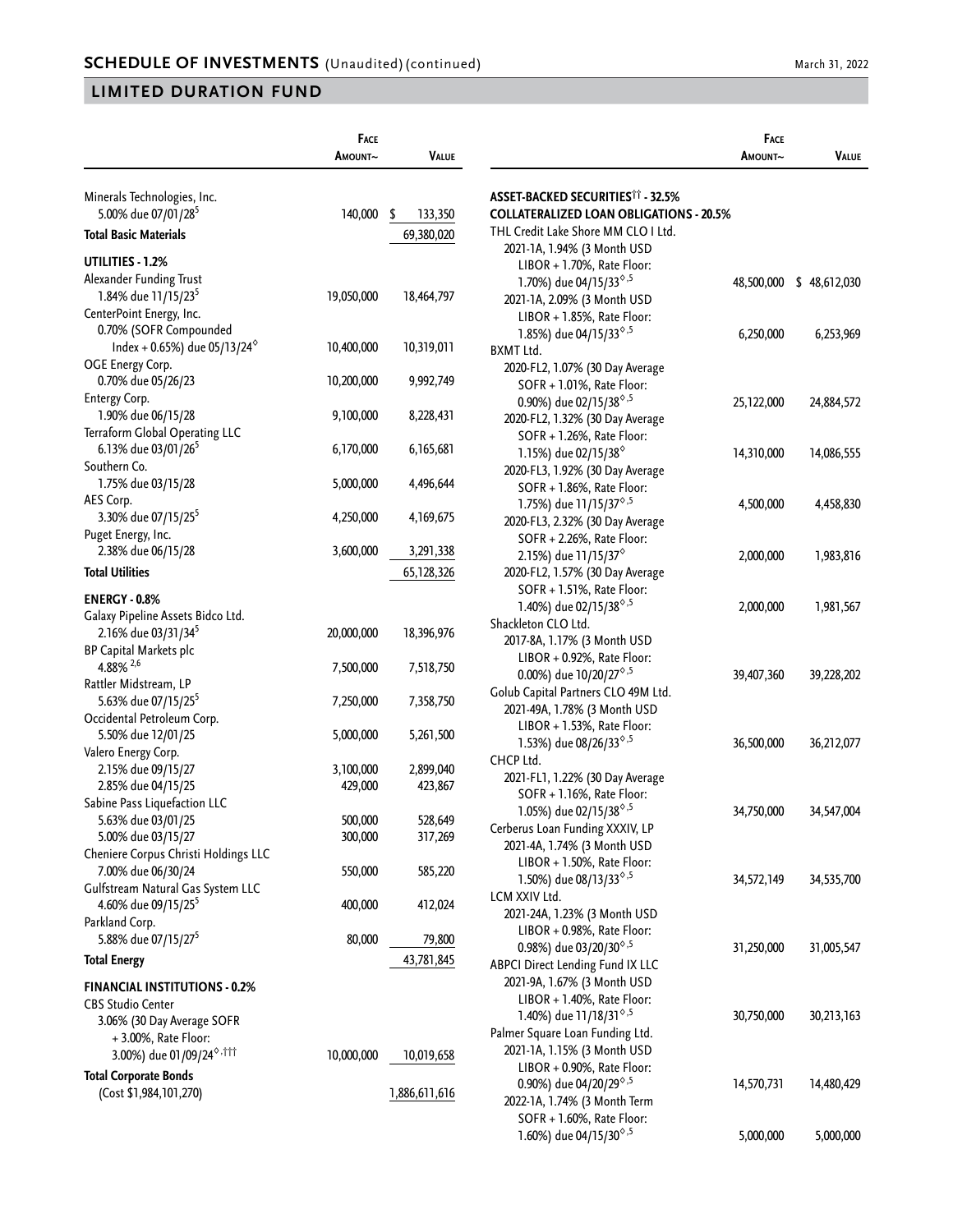|                                                               | FACE<br>AMOUNT~ | VALUE      |                                                        | FACE<br>AMOUNT~ | <b>VALUE</b>             |
|---------------------------------------------------------------|-----------------|------------|--------------------------------------------------------|-----------------|--------------------------|
|                                                               |                 |            |                                                        |                 |                          |
| 2021-3A, 2.00% (3 Month USD                                   |                 |            | 2021-5A, 1.75% (3 Month USD                            |                 |                          |
| LIBOR + 1.75%, Rate Floor:                                    |                 |            | LIBOR + 1.50%, Rate Floor:                             |                 |                          |
| 1.75%) due 07/20/29 <sup>6,5</sup>                            | 5,000,000 \$    | 4,899,167  | 1.50%) due 04/20/31 <sup>6,5</sup>                     |                 | 11,500,000 \$ 11,428,898 |
| 2021-2A, 1.88% (3 Month USD                                   |                 |            | HERA Commercial Mortgage Ltd.                          |                 |                          |
| LIBOR + 1.40%, Rate Floor:                                    |                 |            | 2021-FL1, 1.52% (1 Month                               |                 |                          |
| 1.40%) due 05/20/29 <sup>6,5</sup>                            | 4,000,000       | 3,906,936  | USD LIBOR + 1.05%, Rate                                |                 |                          |
| 2019-3A, 1.33% (3 Month USD                                   |                 |            | Floor: 1.05%) due 02/18/38 $^{\circ}$                  | 22,750,000      | 22,468,708               |
| LIBOR + 0.85%, Rate Floor:                                    |                 |            | 2021-FL1, 2.07% (1 Month USD                           |                 |                          |
| 0.85%) due 08/20/27 <sup>6,5</sup>                            | 1,745,473       | 1,738,266  | LIBOR + 1.60%, Rate Floor:                             |                 |                          |
| LoanCore Issuer Ltd.                                          |                 |            | 1.60%) due 02/18/38 <sup>6,5</sup>                     | 3,750,000       | 3,685,987                |
| 2019-CRE2, 1.90% (1 Month                                     |                 |            | Cerberus Loan Funding XXVI, LP                         |                 |                          |
| USD LIBOR + 1.50%, Rate                                       |                 |            | 2021-1A, 1.74% (3 Month USD                            |                 |                          |
| Floor: 1.50%) due 05/15/36 <sup><math>\diamond</math>,5</sup> | 8,550,000       | 8,530,922  | LIBOR + 1.50%, Rate Floor:                             |                 |                          |
| 2021-CRE5, 2.19% (1 Month                                     |                 |            | 1.50%) due 04/15/31 <sup><math>\diamond</math>,5</sup> | 23,000,000      | 22,883,190               |
| USD LIBOR $+ 2.00\%$ , Rate                                   |                 |            | 2021-1A, 2.14% (3 Month USD                            |                 |                          |
| Floor: 2.00%) due 07/15/36 <sup><math>\diamond</math>,5</sup> | 7,900,000       | 7,800,251  | LIBOR + 1.90%, Rate Floor:                             |                 |                          |
| 2021-CRE4, 1.41% (30 Day                                      |                 |            | 1.90%) due 04/15/31 <sup><math>\diamond</math>,5</sup> | 3,250,000       | 3,254,928                |
| Average SOFR + 1.36%, Rate                                    |                 |            | Golub Capital Partners CLO 33M Ltd.                    |                 |                          |
| Floor: 1.25%) due 07/15/35 <sup><math>\diamond</math>,5</sup> | 7,500,000       | 7,372,962  | 2021-33A, 2.36% (3 Month USD                           |                 |                          |
| 2018-CRE1, 1.90% (1 Month                                     |                 |            | LIBOR + 1.86%, Rate Floor:                             |                 |                          |
| USD LIBOR + 1.50%, Rate                                       |                 |            | 1.86%) due 08/25/33 <sup>6</sup> , <sup>5</sup>        | 23,000,000      | 22,988,891               |
| Floor: 1.50%) due 05/15/28 <sup><math>\diamond</math>,5</sup> | 3,500,000       | 3,496,878  | Cerberus Loan Funding XXXI, LP                         |                 |                          |
| 2018-CRE1, 1.53% (1 Month                                     |                 |            | 2021-1A, 1.74% (3 Month USD                            |                 |                          |
| USD LIBOR + 1.13%, Rate                                       |                 |            | LIBOR + 1.50%, Rate Floor:                             |                 |                          |
| Floor: 1.13%) due 05/15/28 <sup><math>\diamond</math>,5</sup> | 2,575,775       | 2,574,690  | 1.50%) due 04/15/32 <sup>6,5</sup>                     | 13,500,000      | 13,447,856               |
| Golub Capital Partners CLO 54M, LP                            |                 |            | 2021-1A, 2.14% (3 Month USD                            |                 |                          |
| 2021-54A, 1.85% (3 Month USD                                  |                 |            | LIBOR + 1.90%, Rate Floor:                             |                 |                          |
| LIBOR + 1.53%, Rate Floor:                                    |                 |            | 1.90%) due 04/15/32 <sup><math>\diamond</math>,5</sup> | 9,600,000       | 9,526,670                |
| 1.53%) due 08/05/33 <sup>6,5</sup>                            | 29,000,000      | 28,770,952 | Parliament Clo II Ltd.                                 |                 |                          |
| <b>LCCM Trust</b>                                             |                 |            | 2021-2A, 2.18% (3 Month USD                            |                 |                          |
| 2021-FL3, 1.85% (1 Month USD                                  |                 |            | LIBOR + 1.70%, Rate Floor:                             |                 |                          |
| LIBOR + 1.45%, Rate Floor:                                    |                 |            | 1.70%) due 08/20/32 <sup>6,5</sup>                     | 22,250,000      | 21,965,078               |
| 1.45%) due 11/15/38 <sup><math>\diamond</math>,5</sup>        | 22,250,000      | 22,012,826 | 2021-2A, 3.03% (3 Month USD                            |                 |                          |
| 2021-FL2, 2.30% (1 Month USD                                  |                 |            | LIBOR + 2.55%, Rate Floor:                             |                 |                          |
| LIBOR + 1.90%, Rate Floor:                                    |                 |            | 2.55%) due 08/20/32 <sup>6,5</sup>                     | 500,000         | 498,753                  |
| 1.90%) due 12/13/38 <sup><math>\diamond</math>,5</sup>        | 6,000,000       | 5,938,350  | Madison Park Funding XLVIII Ltd.                       |                 |                          |
| Owl Rock CLO IV Ltd.                                          |                 |            | 2021-48A, 1.70% (3 Month USD                           |                 |                          |
| 2021-4A, 2.08% (3 Month USD                                   |                 |            | LIBOR + 1.45%, Rate Floor:                             |                 |                          |
| LIBOR + 1.60%, Rate Floor:                                    |                 |            | 1.45%) due 04/19/33 <sup>6,5</sup>                     | 22,000,000      | 21,700,217               |
| 1.60%) due 08/20/33 <sup>6,5</sup>                            | 24,250,000      | 24,271,512 | MidOcean Credit CLO VII                                |                 |                          |
| 2021-4A, 2.38% (3 Month USD                                   |                 |            | 2020-7A, 1.28% (3 Month USD                            |                 |                          |
| $LIBOR + 1.90\%$ , Rate Floor:                                |                 |            | LIBOR + 1.04%, Rate Floor:                             |                 |                          |
| 1.90%) due 08/20/33 <sup>6,5</sup>                            | 3,650,000       | 3,637,439  | 0.00%) due 07/15/29 <sup>6,5</sup>                     | 19,293,657      | 19,202,840               |
| Golub Capital Partners CLO 16 Ltd.                            |                 |            | Cerberus Loan Funding XXXII, LP                        |                 |                          |
| 2021-16A, 1.87% (3 Month USD                                  |                 |            | 2021-2A, 1.86% (3 Month USD                            |                 |                          |
| LIBOR + 1.61%, Rate Floor:                                    |                 |            | LIBOR + 1.62%, Rate Floor:                             |                 |                          |
| 1.61%) due 07/25/33 <sup>6,5</sup>                            | 27,650,000      | 27,524,358 | 1.62%) due 04/22/33 <sup>6,5</sup>                     | 14,250,000      | 14,206,146               |
| Golub Capital Partners CLO 36M Ltd.                           |                 |            | 2021-2A, 2.14% (3 Month USD                            |                 |                          |
| 2018-36A, 1.62% (3 Month USD                                  |                 |            | LIBOR + 1.90%, Rate Floor:                             |                 |                          |
| LIBOR + 1.30%, Rate Floor:                                    |                 |            | 1.90%) due 04/22/33 <sup>6,5</sup>                     |                 |                          |
| 0.00%) due 02/05/31 <sup><math>\diamond</math>,5</sup>        |                 | 27,095,767 | Cerberus Loan Funding XXX, LP                          | 4,000,000       | 3,940,185                |
| ABPCI Direct Lending Fund CLO V Ltd.                          | 27,500,000      |            | 2020-3A, 2.09% (3 Month USD                            |                 |                          |
| 2021-5A, 2.15% (3 Month USD                                   |                 |            | LIBOR + 1.85%, Rate Floor:                             |                 |                          |
| LIBOR + 1.90%, Rate Floor:                                    |                 |            | 1.85%) due 01/15/33 <sup>6,5</sup>                     | 18,000,000      | 18,080,663               |
| 1.90%) due 04/20/31 <sup>6,5</sup>                            | 15,500,000      | 15,504,969 |                                                        |                 |                          |
|                                                               |                 |            |                                                        |                 |                          |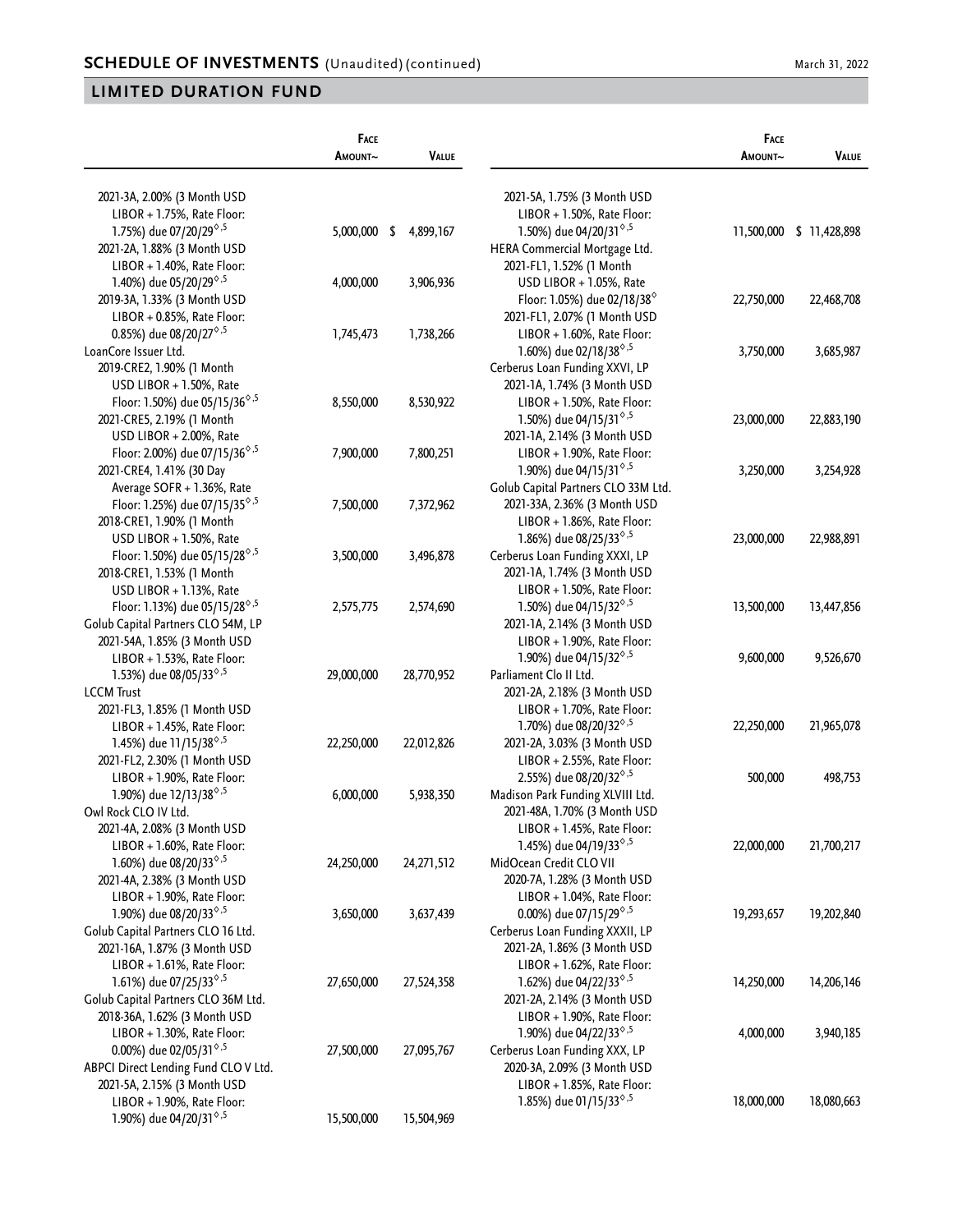|                                                        | FACE<br>AMOUNT~ | <b>VALUE</b>             |                                                           | FACE<br>AMOUNT~ | <b>VALUE</b>             |
|--------------------------------------------------------|-----------------|--------------------------|-----------------------------------------------------------|-----------------|--------------------------|
|                                                        |                 |                          |                                                           |                 |                          |
| ABPCI Direct Lending Fund CLO II LLC                   |                 |                          | Fortress Credit Opportunities IX CLO Ltd.                 |                 |                          |
| 2021-1A, 1.85% (3 Month USD                            |                 |                          | 2021-9A, 1.92% (3 Month USD                               |                 |                          |
| LIBOR + 1.60%, Rate Floor:                             |                 |                          | LIBOR + 1.80%, Rate Floor:                                |                 |                          |
| 1.60%) due 04/20/32 <sup>6,5</sup>                     |                 | 15,250,000 \$ 15,251,530 | 1.80%) due 10/15/33 <sup>6,5</sup>                        |                 | 11,500,000 \$ 11,486,337 |
| 2021-1A, 2.40% (3 Month USD                            |                 |                          | Lake Shore MM CLO III LLC                                 |                 |                          |
| LIBOR + 2.15%, Rate Floor:                             |                 |                          | 2021-2A, 1.72% (3 Month USD                               |                 |                          |
| 2.15%) due 04/20/32 <sup>6,5</sup>                     | 2,250,000       | 2,255,265                | LIBOR + 1.48%, Rate Floor:                                |                 |                          |
| 2021-1A, 2.15% (3 Month USD                            |                 |                          | 1.48%) due 10/17/31 <sup>6,5</sup>                        | 11,250,000      | 11,161,312               |
| LIBOR + 1.90%, Rate Floor:                             |                 |                          | Madison Park Funding LIII Ltd.                            |                 |                          |
| 1.90%) due 04/20/32 <sup>6,5</sup>                     | 300,000         | 300,593                  | 2022-53A, 1.94% (3 Month Term                             |                 |                          |
| Woodmont Trust                                         |                 |                          | SOFR + 1.75%, Rate Floor:                                 |                 |                          |
| 2020-7A, 2.14% (3 Month USD                            |                 |                          | 1.75%) due 04/21/35 <sup><math>\diamond</math>,5</sup>    | 10,750,000      | 10,716,363               |
| LIBOR + 1.90%, Rate Floor:                             |                 |                          | <b>FS Rialto</b>                                          |                 |                          |
| 1.90%) due 01/15/32 <sup>6,5</sup>                     | 16,250,000      | 16,317,641               | 2021-FL3, 2.23% (1 Month                                  |                 |                          |
| <b>BRSP Ltd.</b>                                       |                 |                          | USD LIBOR + 1.80%, Rate                                   |                 |                          |
| 2021-FL1, 2.60% (1 Month USD                           |                 |                          | Floor: 1.80%) due 11/16/36 $^{\circ}$                     | 7,500,000       | 7,370,044                |
| $LIBOR + 2.15\%$ , Rate Floor:                         |                 |                          | 2021-FL2, 2.48% (1 Month USD                              |                 |                          |
| 2.15%) due 08/19/38 <sup>6,5</sup>                     | 10,000,000      | 9,869,901                | LIBOR + 2.05%, Rate Floor:                                |                 |                          |
| 2021-FL1, 2.35% (1 Month USD                           |                 |                          | 2.05%) due 05/16/38 <sup><math>\diamond</math>,5</sup>    | 3,250,000       | 3,209,345                |
| LIBOR + 1.90%, Rate Floor:                             |                 |                          | Neuberger Berman CLO XVI-S Ltd.                           |                 |                          |
| 1.90%) due 08/19/38 <sup><math>\diamond</math>,5</sup> | 6,400,000       | 6,311,641                | 2021-16SA, 1.64% (3 Month                                 |                 |                          |
| ACRES Commercial Realty Ltd.                           |                 |                          | USD LIBOR + 1.40%, Rate                                   |                 |                          |
| 2021-FL1, 2.24% (1 Month USD                           |                 |                          | Floor: 1.40%) due 04/15/34 <sup>6,5</sup>                 | 10,200,000      | 10,005,022               |
| LIBOR + 1.80%, Rate Floor:                             |                 |                          | Allegro CLO IX Ltd.                                       |                 |                          |
| 1.80%) due 06/15/36 <sup><math>\diamond</math>,5</sup> | 11,200,000      | 11,080,557               | 2018-3A, 1.41% (3 Month USD                               |                 |                          |
| 2021-FL1, 2.44% (1 Month USD                           |                 |                          | LIBOR + 1.17%, Rate Floor:                                |                 |                          |
| LIBOR + 2.00%, Rate Floor:                             |                 |                          | 1.17%) due 10/16/31 <sup><math>\diamond</math>,5</sup>    | 10,000,000      | 9,954,121                |
| 2.00%) due 06/15/36 <sup><math>\diamond</math>,5</sup> | 4,800,000       | 4,722,271                | Recette CLO Ltd.                                          |                 |                          |
| Venture XIV CLO Ltd.                                   |                 |                          | 2021-1A, 1.65% (3 Month USD                               |                 |                          |
| 2020-14A, 1.54% (3 Month USD                           |                 |                          | LIBOR + 1.40%, Rate Floor:                                |                 |                          |
| LIBOR + 1.03%, Rate Floor:                             |                 |                          | 0.00%) due 04/20/34 <sup><math>\diamond</math>,5</sup>    | 10,000,000      | 9,805,022                |
| 1.03%) due 08/28/29 <sup>6,5</sup>                     | 14,600,906      | 14,520,528               | <b>KREF</b>                                               |                 |                          |
| AMMC CLO XI Ltd.                                       |                 |                          | 2021-FL2, 2.09% (1 Month USD                              |                 |                          |
| 2020-11A, 1.83% due 04/30/31 <sup>5</sup>              | 14,300,000      | 13,971,203               | LIBOR + 1.65%, Rate Floor:                                |                 |                          |
| Cerberus Loan Funding XXXIII, LP                       |                 |                          | 1.65%) due 02/15/39 <sup><math>\diamond</math>,5</sup>    | 10,000,000      | 9,764,201                |
| 2021-3A, 1.80% (3 Month USD                            |                 |                          | ABPCI Direct Lending Fund CLO VII, LP                     |                 |                          |
| LIBOR + 1.56%, Rate Floor:                             |                 |                          |                                                           |                 |                          |
| 1.56%) due 07/23/33 <sup>6,5</sup>                     | 11,500,000      |                          | 2021-7A, 1.70% (3 Month USD<br>LIBOR + 1.43%, Rate Floor: |                 |                          |
|                                                        |                 | 11,434,927               |                                                           |                 |                          |
| 2021-3A, 2.09% (3 Month USD                            |                 |                          | 1.43%) due $10/20/31^{\diamond,5}$                        | 9,250,000       | 9,169,993                |
| LIBOR + 1.85%, Rate Floor:                             |                 |                          | PFP Ltd.                                                  |                 |                          |
| 1.85%) due 07/23/33 <sup>6,5</sup>                     | 2,250,000       | 2,212,258                | 2021-7, 1.83% (1 Month USD                                |                 |                          |
| Fortress Credit Opportunities XI CLO Ltd.              |                 |                          | LIBOR + 1.40%, Rate Floor:                                |                 |                          |
| 2018-11A, 1.54% (3 Month USD                           |                 |                          | 1.40%) due 04/14/38 <sup><math>\diamond</math>,5</sup>    | 4,599,770       | 4,516,814                |
| $LIBOR + 1.30\%$ , Rate Floor:                         |                 |                          | 2021-7, 2.83% (1 Month USD                                |                 |                          |
| 0.00%) due 04/15/31 <sup><math>\diamond</math>,5</sup> | 13,450,000      | 13,239,373               | LIBOR + 2.40%, Rate Floor:                                |                 |                          |
| ABPCI Direct Lending Fund CLO I LLC                    |                 |                          | 2.40%) due 04/14/38 <sup>6,5</sup>                        | 4, 104, 795     | 3,967,732                |
| 2021-1A, 1.95% (3 Month USD                            |                 |                          | Cerberus Loan Funding XXXV, LP                            |                 |                          |
| LIBOR + 1.70%, Rate Floor:                             |                 |                          | 2021-5A, 1.74% (3 Month USD                               |                 |                          |
| 1.70%) due 07/20/33 <sup>6,5</sup>                     | 12,250,000      | 12,300,545               | LIBOR + 1.50%, Rate Floor:                                |                 |                          |
| Cerberus Loan Funding XXXVI, LP                        |                 |                          | 1.50%) due 09/22/33 <sup>6,5</sup>                        | 8,000,000       | 7,908,230                |
| 2021-6A, 1.64% (3 Month USD                            |                 |                          | GoldenTree Loan Management                                |                 |                          |
| LIBOR + 1.40%, Rate Floor:                             |                 |                          | US CLO 1 Ltd.                                             |                 |                          |
| 1.40%) due 11/22/33 <sup>6,5</sup>                     | 11,807,024      | 11,744,418               | 2021-9A, 1.75% (3 Month USD                               |                 |                          |
|                                                        |                 |                          | LIBOR + 1.50%, Rate Floor:                                |                 |                          |
|                                                        |                 |                          | 1.50%) due 01/20/33 <sup><math>\diamond</math>,5</sup>    | 7,000,000       | 6,901,346                |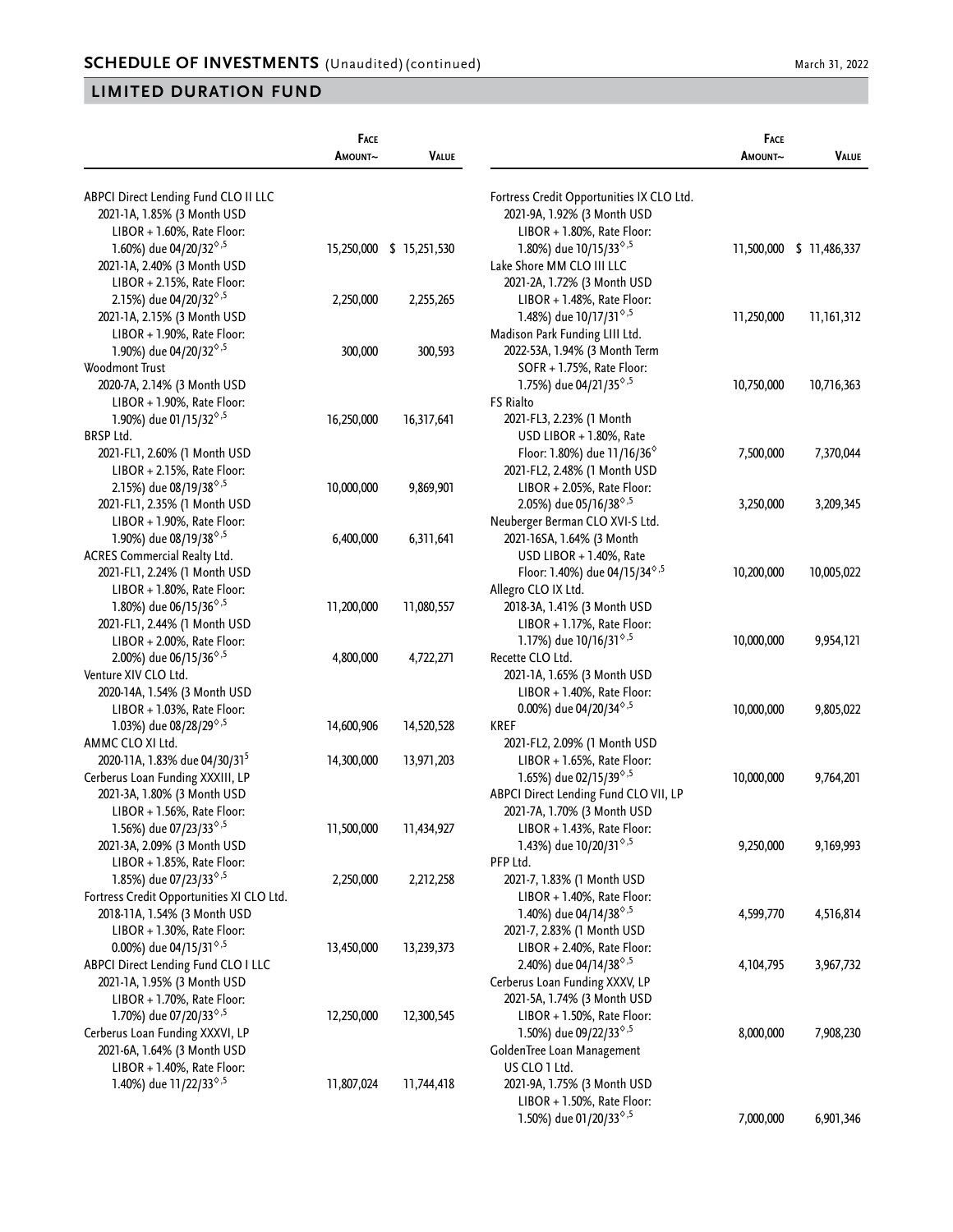|                                                             | FACE           |              |                                                        | FACE      |                 |
|-------------------------------------------------------------|----------------|--------------|--------------------------------------------------------|-----------|-----------------|
|                                                             | AMOUNT~        | <b>VALUE</b> |                                                        | AMOUNT~   | <b>VALUE</b>    |
| 2021-9A, 2.05% (3 Month USD                                 |                |              | Owl Rock CLO II Ltd.                                   |           |                 |
| LIBOR + 1.80%, Rate Floor:                                  |                |              | 2021-2A, 1.80% (3 Month USD                            |           |                 |
| 1.80%) due 01/20/33 <sup>6,5</sup>                          | $1,000,000$ \$ | 975,423      | LIBOR + 1.55%, Rate Floor:                             |           |                 |
| <b>BCC Middle Market CLO LLC</b>                            |                |              | 1.55%) due 04/20/33 <sup>6,5</sup>                     | 5,000,000 | \$<br>4,976,441 |
| 2021-1A, 1.74% (3 Month USD                                 |                |              | CIFC Funding Ltd.                                      |           |                 |
| LIBOR + 1.50%, Rate Floor:                                  |                |              | 2021-4A, 1.50% (3 Month USD                            |           |                 |
| 1.50%) due 10/15/33 <sup>6,5</sup>                          | 6,750,000      | 6,665,894    | LIBOR + 1.25%, Rate Floor:                             |           |                 |
| <b>BDS</b>                                                  |                |              | 1.25%) due 04/20/34 <sup>6,5</sup>                     | 5,000,000 | 4,932,160       |
| 2021-FL8, 2.37% (1 Month USD                                |                |              | <b>BSPRT Issuer Ltd.</b>                               |           |                 |
| LIBOR + 1.90%, Rate Floor:                                  |                |              | 2021-FL6, 2.45% (1 Month                               |           |                 |
| 1.90%) due 01/18/36 <sup><math>\diamond</math>,5</sup>      | 7,000,000      | 6,645,138    | USD LIBOR + 2.05%, Rate                                |           |                 |
| NewStar Fairfield Fund CLO Ltd.                             |                |              | Floor: 2.05%) due 03/15/36 <sup>%</sup>                | 5,000,000 | 4,846,812       |
| 2018-2A, 1.52% (3 Month USD                                 |                |              | Carlyle Global Market Strategies CLO Ltd.              |           |                 |
| LIBOR + 1.27%, Rate Floor:                                  |                |              | 2018-4A, 1.24% (3 Month USD                            |           |                 |
| 1.27%) due 04/20/30 <sup>6,5</sup>                          | 6,529,571      | 6,505,645    | LIBOR + 1.00%, Rate Floor:                             |           |                 |
| <b>KREF Funding V LLC</b>                                   |                |              | 1.00%) due 01/15/31 <sup><math>\diamond</math>,5</sup> | 4,681,009 | 4,646,318       |
| 1.83% (1 Month USD LIBOR                                    |                |              | VOYA CLO                                               |           |                 |
| + 1.75%, Rate Floor:                                        |                |              | 2021-2A, 2.39% (3 Month USD                            |           |                 |
| 1.75%) due 06/25/26 <sup>6,111</sup>                        | 6,426,529      | 6,386,488    | LIBOR + 2.15%, Rate Floor:                             |           |                 |
| 0.15% due 06/25/26 <sup>†††,7</sup>                         | 27,272,727     | 13,364       | 2.15%) due 06/07/30 <sup>6,5</sup>                     | 4,500,000 | 4,448,186       |
| BDS Ltd.                                                    |                |              | ACRE Commercial Mortgage Ltd.                          |           |                 |
| 2021-FL9, 2.37% (1 Month USD                                |                |              | 2021-FL4, 1.24% (1 Month USD                           |           |                 |
| LIBOR + 1.90%, Rate Floor:                                  |                |              | LIBOR + 1.10%, Rate Floor:                             |           |                 |
| 1.90%) due 11/16/38 <sup><math>\diamond</math>,5</sup>      | 5,000,000      | 4,814,130    | 1.10%) due 12/18/37 <sup><math>\diamond</math>,5</sup> | 4,500,000 | 4,366,589       |
| 2020-FL5, 1.97% (30 Day Average                             |                |              | Marathon CLO V Ltd.                                    |           |                 |
| SOFR + 1.91%, Rate Floor:                                   |                |              | 2017-5A, 1.35% (3 Month USD                            |           |                 |
| 1.80%) due 02/16/37 <sup><math>\diamond</math></sup>        | 1,400,000      | 1,394,123    | $LIBOR + 0.87\%$ , Rate Floor:                         |           |                 |
| Neuberger Berman Loan                                       |                |              | 0.00%) due 11/21/27 <sup><math>\diamond</math>,5</sup> | 4,238,731 | 4,230,922       |
| Advisers CLO 40 Ltd.                                        |                |              | Avery Point VI CLO Ltd.                                |           |                 |
| 2021-40A, 1.64% (3 Month USD                                |                |              | 2021-6A, 1.67% (3 Month USD                            |           |                 |
| LIBOR + 1.40%, Rate Floor:                                  |                |              | LIBOR + 1.35%, Rate Floor:                             |           |                 |
| 1.40%) due 04/16/33 <sup><math>\diamond</math>,5</sup>      | 6,000,000      | 5,900,524    | 1.35%) due 08/05/27 <sup>6,5</sup>                     | 4,000,000 | 3,973,500       |
| MF1 Multifamily Housing                                     |                |              | Magnetite XXIX Ltd.                                    |           |                 |
| Mortgage Loan Trust                                         |                |              | 2021-29A, 1.64% (3 Month USD                           |           |                 |
| 2021-FL6, 2.12% (1 Month USD                                |                |              | LIBOR + 1.40%, Rate Floor:                             |           |                 |
| LIBOR + 1.65%, Rate Floor:                                  |                |              | 1.40%) due 01/15/34 <sup>6,5</sup>                     | 4,000,000 | 3,943,946       |
| 1.65%) due 07/16/36 <sup><math>\diamond</math>,5</sup>      | 6,000,000      | 5,893,100    | Neuberger Berman Loan                                  |           |                 |
| GPMT Ltd.                                                   |                |              | Advisers CLO 32 Ltd.                                   |           |                 |
| 2019-FL2, 1.47% (1 Month                                    |                |              | 2021-32A, 1.65% (3 Month USD                           |           |                 |
| USD LIBOR + 1.30%, Rate                                     |                |              | LIBOR + 1.40%, Rate Floor:                             |           |                 |
| Floor: 1.30%) due 02/22/36 <sup><math>\diamond</math></sup> | 5,764,357      | 5,745,752    | 1.40%) due 01/20/32 <sup><math>\diamond</math>,5</sup> | 4,000,000 | 3,942,412       |
| Cerberus 2112 Levered LLC                                   |                |              | Owl Rock CLO VI Ltd.                                   |           |                 |
| 2.49% (90 Day Average SOFR                                  |                |              | 2021-6A, 1.87% (3 Month USD                            |           |                 |
| + 2.35%, Rate Floor:                                        |                |              | LIBOR + 1.75%, Rate Floor:                             |           |                 |
| 2.35%) due 02/15/29 <sup>°</sup>                            | 5,750,000      | 5,644,875    | 1.75%) due 06/21/32 <sup>6,5</sup>                     | 3,500,000 | 3,490,541       |
| STWD Ltd.                                                   |                |              | AMMC CLO XIV Ltd.                                      |           |                 |
| 2019-FL1, 2.37% (1 Month                                    |                |              | 2021-14A, 1.66% (3 Month USD                           |           |                 |
| Term $SOFR + 2.06\%$ , Rate                                 |                |              | LIBOR + 1.40%, Rate Floor:                             |           |                 |
| Floor: 1.95%) due 07/15/38 $^{\circ}$                       | 3,200,000      | 3,144,546    | 1.40%) due 07/25/29 <sup>6,5</sup>                     | 3,250,000 | 3,214,539       |
| 2021-FL2, 2.27% (1 Month USD                                |                |              | Boyce Park CLO Ltd.                                    |           |                 |
| LIBOR + 1.80%, Rate Floor:                                  |                |              | 2022-1A, 2.37% (3 Month Term                           |           |                 |
| 1.80%) due 04/18/38 <sup><math>\diamond</math>,5</sup>      | 2,187,000      | 2,151,051    | SOFR + 1.75%, Rate Floor:                              |           |                 |
| Parliament CLO II Ltd.                                      |                |              | 1.75%) due 04/21/35 <sup><math>\diamond</math>,5</sup> | 3,000,000 | 2,962,768       |
| 2021-2A, 1.83% (3 Month USD                                 |                |              |                                                        |           |                 |
| LIBOR + 1.35%, Rate Floor:                                  |                |              |                                                        |           |                 |
| 1.35%) due 08/20/32 <sup>6,5</sup>                          | 5,250,000      | 5,172,417    |                                                        |           |                 |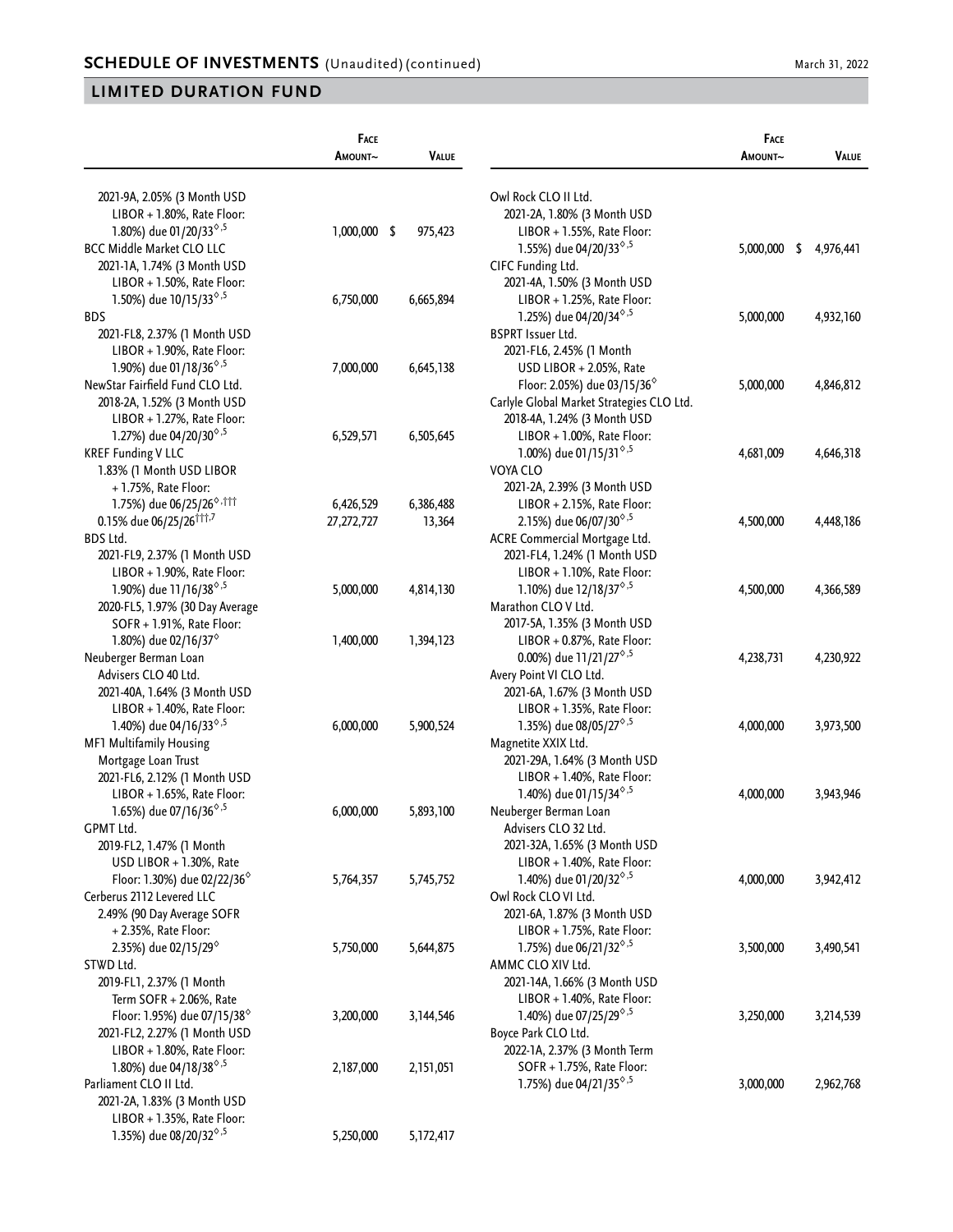| Golub Capital Partners CLO 17 Ltd.<br>OHA Credit Partners IX Ltd.<br>2013-9A, due 10/20/25 <sup>5,8</sup><br>301,370 \$<br>338<br>2017-17A, 1.91% (3 Month USD<br>$LIBOR + 1.65\%$ , Rate Floor:<br>Copper River CLO Ltd.<br>2007-1A, due 01/20/21 <sup>8,9</sup><br>0.00%) due $10/25/30^{\circ.5}$<br>500,000<br>2,500,000<br>\$<br>2,500,345<br>100<br>Greystone Commercial Real Estate Notes<br><b>Total Collateralized Loan Obligations</b><br>1,130,419,131<br>2021-FL3, 2.05% (1 Month USD<br><b>FINANCIAL - 4.7%</b><br>LIBOR + 1.65%, Rate Floor:<br><b>Station Place Securitization Trust</b><br>1.65%) due 07/15/39 <sup>6,5</sup><br>2,200,000<br>2,136,713<br>2021-15, 1.06% (1 Month USD<br>Neuberger Berman Loan<br>LIBOR + 0.60%, Rate Floor:<br>Advisers CLO 47 Ltd.<br>0.60%) due 09/26/22 <sup>6,†††,5</sup><br>61,500,000<br>61,500,000<br>2022-47A, 1.97% (3 Month Term<br>2021-9, 1.06% (1 Month USD<br>SOFR + 1.80%, Rate Floor:<br>LIBOR + 0.60%, Rate Floor:<br>1.80%) due 04/14/35 <sup><math>\diamond</math>,5</sup><br>1,980,625<br>2,000,000<br>0.00%) due 06/20/22 <sup>0,111,5</sup><br>29,450,000<br>29,450,000<br>HGI CRE CLO Ltd.<br>2021-SP1, 1.93% (1 Month USD<br>2021-FL2, 1.93% (1 Month<br>LIBOR + 1.75%, Rate Floor:<br>USD LIBOR + 1.50%, Rate<br>1.75%) due 08/17/22 <sup>6,111,5</sup><br>3,000,000<br>3,000,000<br>Floor: 1.50%) due 09/17/36 $^{\circ}$<br>2,000,000<br>1,945,800<br><b>Station Place Securitization Trust Series</b><br>TRTX Issuer Ltd.<br>2021-17, 0.96% (1 Month USD<br>2019-FL3, 1.32% (30 Day Average<br>LIBOR + 0.50%, Rate Floor:<br>SOFR + 1.26%, Rate Floor:<br>0.50%) due 06/22/22 <sup>6,†††,5</sup><br>39,000,000<br>39,000,000<br>1.15%) due $10/15/34^{\circ}$<br>1,668,838<br>1,651,951<br>2021-14, 1.16% (1 Month USD<br>Dryden 37 Senior Loan Fund<br>LIBOR + 0.70%, Rate Floor:<br>2015-37A, due 01/15/31 <sup>5,8</sup><br>1,500,000<br>1,231,417<br>0.70%) due 12/08/22 <sup>6</sup> , 111, 5<br>35,000,000<br>35,000,000<br>Halcyon Loan Advisors Funding Ltd.<br>Strategic Partners Fund VIII LP<br>2017-3A, 1.14% (3 Month USD<br>2.95% (1 Month USD LIBOR<br>LIBOR + 0.90%, Rate Floor:<br>+ 2.50%, Rate Floor:<br>0.00%) due $10/18/27^{\diamond,5}$<br>982,114<br>981,756<br>2.50%) due 03/10/25 <sup>6</sup> , 111<br>23,500,000<br>23,486,228<br>Newfleet CLO Ltd.<br>3.45% (1 Month USD LIBOR<br>2018-1A, 1.20% (3 Month USD<br>+3.00%, Rate Floor:<br>LIBOR + 0.95%, Rate Floor:<br>3.00%) due 03/10/25 <sup>°</sup> <sup>111</sup><br>4,000,000<br>3,997,949<br>0.00%) due 04/20/28 <sup><math>\diamond</math>,5</sup><br>842,595<br>844,898<br>HV Eight LLC<br>Treman Park CLO Ltd.<br>2.75% (3 Month EURIBOR + 2.75%,<br>2015-1A, due 10/20/285,8<br>782,194<br>1,000,000<br>Rate Floor: 2.75%) due 12/28/25 <sup>6, †††</sup> EUR 21,000,000<br>23,202,865<br>Northwoods Capital XII-B Ltd.<br>Madison Avenue Secured<br>2018-12BA, 1.58% (3 Month<br><b>Funding Trust Series</b><br>USD LIBOR + 0.75%, Rate<br>2021-1, 1.96% (1 Month USD<br>Floor: 0.75%) due 06/15/31 <sup><math>\diamond</math>,5</sup><br>656,250<br>655,494<br>LIBOR + 1.50%, Rate Floor:<br>Diamond CLO Ltd.<br>1.50%) due 01/17/23 <sup>°</sup> 111,5<br>15,900,000<br>2021-1A, 1.46% (3 Month USD<br>Project Onyx<br>LIBOR + 1.20%, Rate Floor:<br>2.50% (90 Day Average SOFR<br>1.20%) due 04/25/29 <sup>6,5</sup><br>482,070<br>482,164<br>+ 2.30%, Rate Floor:<br>2018-1A, 1.76% (3 Month USD<br>2.30%) due 01/26/27 <sup>°</sup> 111<br>7,000,000<br>LIBOR + 1.50%, Rate Floor:<br><b>KKR Core Holding Company LLC</b><br>1.50%) due 07/22/30 <sup><math>\diamond</math>,5</sup><br>24,954<br>24,958<br>4.00% due 08/12/31 <sup>111</sup><br>7,030,129<br>6,654,426<br>Oaktree CLO Ltd.<br>Ceamer Finance LLC<br>2017-1A, 1.12% (3 Month USD<br>3.69% due 03/22/31111<br>4,480,700<br>4,158,715<br>LIBOR + 0.87%) due $10/20/27^{\circ.5}$<br>347,296<br>346,756<br>Lightning A<br>KVK CLO Ltd.<br>5.50% due 03/01/37 <sup>111</sup><br>1,408,000<br>1,408,000<br>2017-1A, 1.14% (3 Month USD<br>Thunderbird A<br>LIBOR + 0.90%, Rate Floor:<br>5.50% due 03/01/37 <sup>111</sup><br>1,280,000<br>1,280,000<br>0.00%) due 01/14/28 $^{\diamond,5}$<br>273,745<br>273,556<br>Aesf Vi Verdi, LP<br>Carlyle GMS Finance MM CLO LLC<br>2.15% (3 Month EURIBOR + 2.15%,<br>2018-1A, 2.02% (3 Month USD<br>Rate Floor: 2.15%) due 11/25/24 <sup>0,†††</sup> EUR<br>1,027,157<br>1,135,101<br>LIBOR + 1.78%, Rate Floor:<br>0.00%) due 10/15/31 <sup><math>\diamond</math>,5</sup><br><b>Total Financial</b><br>250,000<br>247,614<br>256,150,596 | FACE<br>AMOUNT~ | <b>VALUE</b> | FACE<br>Amount~ | <b>VALUE</b> |
|--------------------------------------------------------------------------------------------------------------------------------------------------------------------------------------------------------------------------------------------------------------------------------------------------------------------------------------------------------------------------------------------------------------------------------------------------------------------------------------------------------------------------------------------------------------------------------------------------------------------------------------------------------------------------------------------------------------------------------------------------------------------------------------------------------------------------------------------------------------------------------------------------------------------------------------------------------------------------------------------------------------------------------------------------------------------------------------------------------------------------------------------------------------------------------------------------------------------------------------------------------------------------------------------------------------------------------------------------------------------------------------------------------------------------------------------------------------------------------------------------------------------------------------------------------------------------------------------------------------------------------------------------------------------------------------------------------------------------------------------------------------------------------------------------------------------------------------------------------------------------------------------------------------------------------------------------------------------------------------------------------------------------------------------------------------------------------------------------------------------------------------------------------------------------------------------------------------------------------------------------------------------------------------------------------------------------------------------------------------------------------------------------------------------------------------------------------------------------------------------------------------------------------------------------------------------------------------------------------------------------------------------------------------------------------------------------------------------------------------------------------------------------------------------------------------------------------------------------------------------------------------------------------------------------------------------------------------------------------------------------------------------------------------------------------------------------------------------------------------------------------------------------------------------------------------------------------------------------------------------------------------------------------------------------------------------------------------------------------------------------------------------------------------------------------------------------------------------------------------------------------------------------------------------------------------------------------------------------------------------------------------------------------------------------------------------------------------------------------------------------------------------------------------------------------------------------------------------------------------------------------------------------------------------------------------------------------------------------------------------------------------------------------------------------------------------------------------------------------------------------------------------------------------------------------------------------------------------------------------------------------------------------------------------------------------------------------------------------------------------------------------------------------------------------------------------------------------------------------------------------------------------------------------------------------------------------------------------------------------------------|-----------------|--------------|-----------------|--------------|
|                                                                                                                                                                                                                                                                                                                                                                                                                                                                                                                                                                                                                                                                                                                                                                                                                                                                                                                                                                                                                                                                                                                                                                                                                                                                                                                                                                                                                                                                                                                                                                                                                                                                                                                                                                                                                                                                                                                                                                                                                                                                                                                                                                                                                                                                                                                                                                                                                                                                                                                                                                                                                                                                                                                                                                                                                                                                                                                                                                                                                                                                                                                                                                                                                                                                                                                                                                                                                                                                                                                                                                                                                                                                                                                                                                                                                                                                                                                                                                                                                                                                                                                                                                                                                                                                                                                                                                                                                                                                                                                                                                                                                          |                 |              |                 |              |
| 15,900,000<br>6,977,312                                                                                                                                                                                                                                                                                                                                                                                                                                                                                                                                                                                                                                                                                                                                                                                                                                                                                                                                                                                                                                                                                                                                                                                                                                                                                                                                                                                                                                                                                                                                                                                                                                                                                                                                                                                                                                                                                                                                                                                                                                                                                                                                                                                                                                                                                                                                                                                                                                                                                                                                                                                                                                                                                                                                                                                                                                                                                                                                                                                                                                                                                                                                                                                                                                                                                                                                                                                                                                                                                                                                                                                                                                                                                                                                                                                                                                                                                                                                                                                                                                                                                                                                                                                                                                                                                                                                                                                                                                                                                                                                                                                                  |                 |              |                 |              |
|                                                                                                                                                                                                                                                                                                                                                                                                                                                                                                                                                                                                                                                                                                                                                                                                                                                                                                                                                                                                                                                                                                                                                                                                                                                                                                                                                                                                                                                                                                                                                                                                                                                                                                                                                                                                                                                                                                                                                                                                                                                                                                                                                                                                                                                                                                                                                                                                                                                                                                                                                                                                                                                                                                                                                                                                                                                                                                                                                                                                                                                                                                                                                                                                                                                                                                                                                                                                                                                                                                                                                                                                                                                                                                                                                                                                                                                                                                                                                                                                                                                                                                                                                                                                                                                                                                                                                                                                                                                                                                                                                                                                                          |                 |              |                 |              |
|                                                                                                                                                                                                                                                                                                                                                                                                                                                                                                                                                                                                                                                                                                                                                                                                                                                                                                                                                                                                                                                                                                                                                                                                                                                                                                                                                                                                                                                                                                                                                                                                                                                                                                                                                                                                                                                                                                                                                                                                                                                                                                                                                                                                                                                                                                                                                                                                                                                                                                                                                                                                                                                                                                                                                                                                                                                                                                                                                                                                                                                                                                                                                                                                                                                                                                                                                                                                                                                                                                                                                                                                                                                                                                                                                                                                                                                                                                                                                                                                                                                                                                                                                                                                                                                                                                                                                                                                                                                                                                                                                                                                                          |                 |              |                 |              |
|                                                                                                                                                                                                                                                                                                                                                                                                                                                                                                                                                                                                                                                                                                                                                                                                                                                                                                                                                                                                                                                                                                                                                                                                                                                                                                                                                                                                                                                                                                                                                                                                                                                                                                                                                                                                                                                                                                                                                                                                                                                                                                                                                                                                                                                                                                                                                                                                                                                                                                                                                                                                                                                                                                                                                                                                                                                                                                                                                                                                                                                                                                                                                                                                                                                                                                                                                                                                                                                                                                                                                                                                                                                                                                                                                                                                                                                                                                                                                                                                                                                                                                                                                                                                                                                                                                                                                                                                                                                                                                                                                                                                                          |                 |              |                 |              |
|                                                                                                                                                                                                                                                                                                                                                                                                                                                                                                                                                                                                                                                                                                                                                                                                                                                                                                                                                                                                                                                                                                                                                                                                                                                                                                                                                                                                                                                                                                                                                                                                                                                                                                                                                                                                                                                                                                                                                                                                                                                                                                                                                                                                                                                                                                                                                                                                                                                                                                                                                                                                                                                                                                                                                                                                                                                                                                                                                                                                                                                                                                                                                                                                                                                                                                                                                                                                                                                                                                                                                                                                                                                                                                                                                                                                                                                                                                                                                                                                                                                                                                                                                                                                                                                                                                                                                                                                                                                                                                                                                                                                                          |                 |              |                 |              |
|                                                                                                                                                                                                                                                                                                                                                                                                                                                                                                                                                                                                                                                                                                                                                                                                                                                                                                                                                                                                                                                                                                                                                                                                                                                                                                                                                                                                                                                                                                                                                                                                                                                                                                                                                                                                                                                                                                                                                                                                                                                                                                                                                                                                                                                                                                                                                                                                                                                                                                                                                                                                                                                                                                                                                                                                                                                                                                                                                                                                                                                                                                                                                                                                                                                                                                                                                                                                                                                                                                                                                                                                                                                                                                                                                                                                                                                                                                                                                                                                                                                                                                                                                                                                                                                                                                                                                                                                                                                                                                                                                                                                                          |                 |              |                 |              |
|                                                                                                                                                                                                                                                                                                                                                                                                                                                                                                                                                                                                                                                                                                                                                                                                                                                                                                                                                                                                                                                                                                                                                                                                                                                                                                                                                                                                                                                                                                                                                                                                                                                                                                                                                                                                                                                                                                                                                                                                                                                                                                                                                                                                                                                                                                                                                                                                                                                                                                                                                                                                                                                                                                                                                                                                                                                                                                                                                                                                                                                                                                                                                                                                                                                                                                                                                                                                                                                                                                                                                                                                                                                                                                                                                                                                                                                                                                                                                                                                                                                                                                                                                                                                                                                                                                                                                                                                                                                                                                                                                                                                                          |                 |              |                 |              |
|                                                                                                                                                                                                                                                                                                                                                                                                                                                                                                                                                                                                                                                                                                                                                                                                                                                                                                                                                                                                                                                                                                                                                                                                                                                                                                                                                                                                                                                                                                                                                                                                                                                                                                                                                                                                                                                                                                                                                                                                                                                                                                                                                                                                                                                                                                                                                                                                                                                                                                                                                                                                                                                                                                                                                                                                                                                                                                                                                                                                                                                                                                                                                                                                                                                                                                                                                                                                                                                                                                                                                                                                                                                                                                                                                                                                                                                                                                                                                                                                                                                                                                                                                                                                                                                                                                                                                                                                                                                                                                                                                                                                                          |                 |              |                 |              |
|                                                                                                                                                                                                                                                                                                                                                                                                                                                                                                                                                                                                                                                                                                                                                                                                                                                                                                                                                                                                                                                                                                                                                                                                                                                                                                                                                                                                                                                                                                                                                                                                                                                                                                                                                                                                                                                                                                                                                                                                                                                                                                                                                                                                                                                                                                                                                                                                                                                                                                                                                                                                                                                                                                                                                                                                                                                                                                                                                                                                                                                                                                                                                                                                                                                                                                                                                                                                                                                                                                                                                                                                                                                                                                                                                                                                                                                                                                                                                                                                                                                                                                                                                                                                                                                                                                                                                                                                                                                                                                                                                                                                                          |                 |              |                 |              |
|                                                                                                                                                                                                                                                                                                                                                                                                                                                                                                                                                                                                                                                                                                                                                                                                                                                                                                                                                                                                                                                                                                                                                                                                                                                                                                                                                                                                                                                                                                                                                                                                                                                                                                                                                                                                                                                                                                                                                                                                                                                                                                                                                                                                                                                                                                                                                                                                                                                                                                                                                                                                                                                                                                                                                                                                                                                                                                                                                                                                                                                                                                                                                                                                                                                                                                                                                                                                                                                                                                                                                                                                                                                                                                                                                                                                                                                                                                                                                                                                                                                                                                                                                                                                                                                                                                                                                                                                                                                                                                                                                                                                                          |                 |              |                 |              |
|                                                                                                                                                                                                                                                                                                                                                                                                                                                                                                                                                                                                                                                                                                                                                                                                                                                                                                                                                                                                                                                                                                                                                                                                                                                                                                                                                                                                                                                                                                                                                                                                                                                                                                                                                                                                                                                                                                                                                                                                                                                                                                                                                                                                                                                                                                                                                                                                                                                                                                                                                                                                                                                                                                                                                                                                                                                                                                                                                                                                                                                                                                                                                                                                                                                                                                                                                                                                                                                                                                                                                                                                                                                                                                                                                                                                                                                                                                                                                                                                                                                                                                                                                                                                                                                                                                                                                                                                                                                                                                                                                                                                                          |                 |              |                 |              |
|                                                                                                                                                                                                                                                                                                                                                                                                                                                                                                                                                                                                                                                                                                                                                                                                                                                                                                                                                                                                                                                                                                                                                                                                                                                                                                                                                                                                                                                                                                                                                                                                                                                                                                                                                                                                                                                                                                                                                                                                                                                                                                                                                                                                                                                                                                                                                                                                                                                                                                                                                                                                                                                                                                                                                                                                                                                                                                                                                                                                                                                                                                                                                                                                                                                                                                                                                                                                                                                                                                                                                                                                                                                                                                                                                                                                                                                                                                                                                                                                                                                                                                                                                                                                                                                                                                                                                                                                                                                                                                                                                                                                                          |                 |              |                 |              |
|                                                                                                                                                                                                                                                                                                                                                                                                                                                                                                                                                                                                                                                                                                                                                                                                                                                                                                                                                                                                                                                                                                                                                                                                                                                                                                                                                                                                                                                                                                                                                                                                                                                                                                                                                                                                                                                                                                                                                                                                                                                                                                                                                                                                                                                                                                                                                                                                                                                                                                                                                                                                                                                                                                                                                                                                                                                                                                                                                                                                                                                                                                                                                                                                                                                                                                                                                                                                                                                                                                                                                                                                                                                                                                                                                                                                                                                                                                                                                                                                                                                                                                                                                                                                                                                                                                                                                                                                                                                                                                                                                                                                                          |                 |              |                 |              |
|                                                                                                                                                                                                                                                                                                                                                                                                                                                                                                                                                                                                                                                                                                                                                                                                                                                                                                                                                                                                                                                                                                                                                                                                                                                                                                                                                                                                                                                                                                                                                                                                                                                                                                                                                                                                                                                                                                                                                                                                                                                                                                                                                                                                                                                                                                                                                                                                                                                                                                                                                                                                                                                                                                                                                                                                                                                                                                                                                                                                                                                                                                                                                                                                                                                                                                                                                                                                                                                                                                                                                                                                                                                                                                                                                                                                                                                                                                                                                                                                                                                                                                                                                                                                                                                                                                                                                                                                                                                                                                                                                                                                                          |                 |              |                 |              |
|                                                                                                                                                                                                                                                                                                                                                                                                                                                                                                                                                                                                                                                                                                                                                                                                                                                                                                                                                                                                                                                                                                                                                                                                                                                                                                                                                                                                                                                                                                                                                                                                                                                                                                                                                                                                                                                                                                                                                                                                                                                                                                                                                                                                                                                                                                                                                                                                                                                                                                                                                                                                                                                                                                                                                                                                                                                                                                                                                                                                                                                                                                                                                                                                                                                                                                                                                                                                                                                                                                                                                                                                                                                                                                                                                                                                                                                                                                                                                                                                                                                                                                                                                                                                                                                                                                                                                                                                                                                                                                                                                                                                                          |                 |              |                 |              |
|                                                                                                                                                                                                                                                                                                                                                                                                                                                                                                                                                                                                                                                                                                                                                                                                                                                                                                                                                                                                                                                                                                                                                                                                                                                                                                                                                                                                                                                                                                                                                                                                                                                                                                                                                                                                                                                                                                                                                                                                                                                                                                                                                                                                                                                                                                                                                                                                                                                                                                                                                                                                                                                                                                                                                                                                                                                                                                                                                                                                                                                                                                                                                                                                                                                                                                                                                                                                                                                                                                                                                                                                                                                                                                                                                                                                                                                                                                                                                                                                                                                                                                                                                                                                                                                                                                                                                                                                                                                                                                                                                                                                                          |                 |              |                 |              |
|                                                                                                                                                                                                                                                                                                                                                                                                                                                                                                                                                                                                                                                                                                                                                                                                                                                                                                                                                                                                                                                                                                                                                                                                                                                                                                                                                                                                                                                                                                                                                                                                                                                                                                                                                                                                                                                                                                                                                                                                                                                                                                                                                                                                                                                                                                                                                                                                                                                                                                                                                                                                                                                                                                                                                                                                                                                                                                                                                                                                                                                                                                                                                                                                                                                                                                                                                                                                                                                                                                                                                                                                                                                                                                                                                                                                                                                                                                                                                                                                                                                                                                                                                                                                                                                                                                                                                                                                                                                                                                                                                                                                                          |                 |              |                 |              |
|                                                                                                                                                                                                                                                                                                                                                                                                                                                                                                                                                                                                                                                                                                                                                                                                                                                                                                                                                                                                                                                                                                                                                                                                                                                                                                                                                                                                                                                                                                                                                                                                                                                                                                                                                                                                                                                                                                                                                                                                                                                                                                                                                                                                                                                                                                                                                                                                                                                                                                                                                                                                                                                                                                                                                                                                                                                                                                                                                                                                                                                                                                                                                                                                                                                                                                                                                                                                                                                                                                                                                                                                                                                                                                                                                                                                                                                                                                                                                                                                                                                                                                                                                                                                                                                                                                                                                                                                                                                                                                                                                                                                                          |                 |              |                 |              |
|                                                                                                                                                                                                                                                                                                                                                                                                                                                                                                                                                                                                                                                                                                                                                                                                                                                                                                                                                                                                                                                                                                                                                                                                                                                                                                                                                                                                                                                                                                                                                                                                                                                                                                                                                                                                                                                                                                                                                                                                                                                                                                                                                                                                                                                                                                                                                                                                                                                                                                                                                                                                                                                                                                                                                                                                                                                                                                                                                                                                                                                                                                                                                                                                                                                                                                                                                                                                                                                                                                                                                                                                                                                                                                                                                                                                                                                                                                                                                                                                                                                                                                                                                                                                                                                                                                                                                                                                                                                                                                                                                                                                                          |                 |              |                 |              |
|                                                                                                                                                                                                                                                                                                                                                                                                                                                                                                                                                                                                                                                                                                                                                                                                                                                                                                                                                                                                                                                                                                                                                                                                                                                                                                                                                                                                                                                                                                                                                                                                                                                                                                                                                                                                                                                                                                                                                                                                                                                                                                                                                                                                                                                                                                                                                                                                                                                                                                                                                                                                                                                                                                                                                                                                                                                                                                                                                                                                                                                                                                                                                                                                                                                                                                                                                                                                                                                                                                                                                                                                                                                                                                                                                                                                                                                                                                                                                                                                                                                                                                                                                                                                                                                                                                                                                                                                                                                                                                                                                                                                                          |                 |              |                 |              |
|                                                                                                                                                                                                                                                                                                                                                                                                                                                                                                                                                                                                                                                                                                                                                                                                                                                                                                                                                                                                                                                                                                                                                                                                                                                                                                                                                                                                                                                                                                                                                                                                                                                                                                                                                                                                                                                                                                                                                                                                                                                                                                                                                                                                                                                                                                                                                                                                                                                                                                                                                                                                                                                                                                                                                                                                                                                                                                                                                                                                                                                                                                                                                                                                                                                                                                                                                                                                                                                                                                                                                                                                                                                                                                                                                                                                                                                                                                                                                                                                                                                                                                                                                                                                                                                                                                                                                                                                                                                                                                                                                                                                                          |                 |              |                 |              |
|                                                                                                                                                                                                                                                                                                                                                                                                                                                                                                                                                                                                                                                                                                                                                                                                                                                                                                                                                                                                                                                                                                                                                                                                                                                                                                                                                                                                                                                                                                                                                                                                                                                                                                                                                                                                                                                                                                                                                                                                                                                                                                                                                                                                                                                                                                                                                                                                                                                                                                                                                                                                                                                                                                                                                                                                                                                                                                                                                                                                                                                                                                                                                                                                                                                                                                                                                                                                                                                                                                                                                                                                                                                                                                                                                                                                                                                                                                                                                                                                                                                                                                                                                                                                                                                                                                                                                                                                                                                                                                                                                                                                                          |                 |              |                 |              |
|                                                                                                                                                                                                                                                                                                                                                                                                                                                                                                                                                                                                                                                                                                                                                                                                                                                                                                                                                                                                                                                                                                                                                                                                                                                                                                                                                                                                                                                                                                                                                                                                                                                                                                                                                                                                                                                                                                                                                                                                                                                                                                                                                                                                                                                                                                                                                                                                                                                                                                                                                                                                                                                                                                                                                                                                                                                                                                                                                                                                                                                                                                                                                                                                                                                                                                                                                                                                                                                                                                                                                                                                                                                                                                                                                                                                                                                                                                                                                                                                                                                                                                                                                                                                                                                                                                                                                                                                                                                                                                                                                                                                                          |                 |              |                 |              |
|                                                                                                                                                                                                                                                                                                                                                                                                                                                                                                                                                                                                                                                                                                                                                                                                                                                                                                                                                                                                                                                                                                                                                                                                                                                                                                                                                                                                                                                                                                                                                                                                                                                                                                                                                                                                                                                                                                                                                                                                                                                                                                                                                                                                                                                                                                                                                                                                                                                                                                                                                                                                                                                                                                                                                                                                                                                                                                                                                                                                                                                                                                                                                                                                                                                                                                                                                                                                                                                                                                                                                                                                                                                                                                                                                                                                                                                                                                                                                                                                                                                                                                                                                                                                                                                                                                                                                                                                                                                                                                                                                                                                                          |                 |              |                 |              |
|                                                                                                                                                                                                                                                                                                                                                                                                                                                                                                                                                                                                                                                                                                                                                                                                                                                                                                                                                                                                                                                                                                                                                                                                                                                                                                                                                                                                                                                                                                                                                                                                                                                                                                                                                                                                                                                                                                                                                                                                                                                                                                                                                                                                                                                                                                                                                                                                                                                                                                                                                                                                                                                                                                                                                                                                                                                                                                                                                                                                                                                                                                                                                                                                                                                                                                                                                                                                                                                                                                                                                                                                                                                                                                                                                                                                                                                                                                                                                                                                                                                                                                                                                                                                                                                                                                                                                                                                                                                                                                                                                                                                                          |                 |              |                 |              |
|                                                                                                                                                                                                                                                                                                                                                                                                                                                                                                                                                                                                                                                                                                                                                                                                                                                                                                                                                                                                                                                                                                                                                                                                                                                                                                                                                                                                                                                                                                                                                                                                                                                                                                                                                                                                                                                                                                                                                                                                                                                                                                                                                                                                                                                                                                                                                                                                                                                                                                                                                                                                                                                                                                                                                                                                                                                                                                                                                                                                                                                                                                                                                                                                                                                                                                                                                                                                                                                                                                                                                                                                                                                                                                                                                                                                                                                                                                                                                                                                                                                                                                                                                                                                                                                                                                                                                                                                                                                                                                                                                                                                                          |                 |              |                 |              |
|                                                                                                                                                                                                                                                                                                                                                                                                                                                                                                                                                                                                                                                                                                                                                                                                                                                                                                                                                                                                                                                                                                                                                                                                                                                                                                                                                                                                                                                                                                                                                                                                                                                                                                                                                                                                                                                                                                                                                                                                                                                                                                                                                                                                                                                                                                                                                                                                                                                                                                                                                                                                                                                                                                                                                                                                                                                                                                                                                                                                                                                                                                                                                                                                                                                                                                                                                                                                                                                                                                                                                                                                                                                                                                                                                                                                                                                                                                                                                                                                                                                                                                                                                                                                                                                                                                                                                                                                                                                                                                                                                                                                                          |                 |              |                 |              |
|                                                                                                                                                                                                                                                                                                                                                                                                                                                                                                                                                                                                                                                                                                                                                                                                                                                                                                                                                                                                                                                                                                                                                                                                                                                                                                                                                                                                                                                                                                                                                                                                                                                                                                                                                                                                                                                                                                                                                                                                                                                                                                                                                                                                                                                                                                                                                                                                                                                                                                                                                                                                                                                                                                                                                                                                                                                                                                                                                                                                                                                                                                                                                                                                                                                                                                                                                                                                                                                                                                                                                                                                                                                                                                                                                                                                                                                                                                                                                                                                                                                                                                                                                                                                                                                                                                                                                                                                                                                                                                                                                                                                                          |                 |              |                 |              |
|                                                                                                                                                                                                                                                                                                                                                                                                                                                                                                                                                                                                                                                                                                                                                                                                                                                                                                                                                                                                                                                                                                                                                                                                                                                                                                                                                                                                                                                                                                                                                                                                                                                                                                                                                                                                                                                                                                                                                                                                                                                                                                                                                                                                                                                                                                                                                                                                                                                                                                                                                                                                                                                                                                                                                                                                                                                                                                                                                                                                                                                                                                                                                                                                                                                                                                                                                                                                                                                                                                                                                                                                                                                                                                                                                                                                                                                                                                                                                                                                                                                                                                                                                                                                                                                                                                                                                                                                                                                                                                                                                                                                                          |                 |              |                 |              |
|                                                                                                                                                                                                                                                                                                                                                                                                                                                                                                                                                                                                                                                                                                                                                                                                                                                                                                                                                                                                                                                                                                                                                                                                                                                                                                                                                                                                                                                                                                                                                                                                                                                                                                                                                                                                                                                                                                                                                                                                                                                                                                                                                                                                                                                                                                                                                                                                                                                                                                                                                                                                                                                                                                                                                                                                                                                                                                                                                                                                                                                                                                                                                                                                                                                                                                                                                                                                                                                                                                                                                                                                                                                                                                                                                                                                                                                                                                                                                                                                                                                                                                                                                                                                                                                                                                                                                                                                                                                                                                                                                                                                                          |                 |              |                 |              |
|                                                                                                                                                                                                                                                                                                                                                                                                                                                                                                                                                                                                                                                                                                                                                                                                                                                                                                                                                                                                                                                                                                                                                                                                                                                                                                                                                                                                                                                                                                                                                                                                                                                                                                                                                                                                                                                                                                                                                                                                                                                                                                                                                                                                                                                                                                                                                                                                                                                                                                                                                                                                                                                                                                                                                                                                                                                                                                                                                                                                                                                                                                                                                                                                                                                                                                                                                                                                                                                                                                                                                                                                                                                                                                                                                                                                                                                                                                                                                                                                                                                                                                                                                                                                                                                                                                                                                                                                                                                                                                                                                                                                                          |                 |              |                 |              |
|                                                                                                                                                                                                                                                                                                                                                                                                                                                                                                                                                                                                                                                                                                                                                                                                                                                                                                                                                                                                                                                                                                                                                                                                                                                                                                                                                                                                                                                                                                                                                                                                                                                                                                                                                                                                                                                                                                                                                                                                                                                                                                                                                                                                                                                                                                                                                                                                                                                                                                                                                                                                                                                                                                                                                                                                                                                                                                                                                                                                                                                                                                                                                                                                                                                                                                                                                                                                                                                                                                                                                                                                                                                                                                                                                                                                                                                                                                                                                                                                                                                                                                                                                                                                                                                                                                                                                                                                                                                                                                                                                                                                                          |                 |              |                 |              |
|                                                                                                                                                                                                                                                                                                                                                                                                                                                                                                                                                                                                                                                                                                                                                                                                                                                                                                                                                                                                                                                                                                                                                                                                                                                                                                                                                                                                                                                                                                                                                                                                                                                                                                                                                                                                                                                                                                                                                                                                                                                                                                                                                                                                                                                                                                                                                                                                                                                                                                                                                                                                                                                                                                                                                                                                                                                                                                                                                                                                                                                                                                                                                                                                                                                                                                                                                                                                                                                                                                                                                                                                                                                                                                                                                                                                                                                                                                                                                                                                                                                                                                                                                                                                                                                                                                                                                                                                                                                                                                                                                                                                                          |                 |              |                 |              |
|                                                                                                                                                                                                                                                                                                                                                                                                                                                                                                                                                                                                                                                                                                                                                                                                                                                                                                                                                                                                                                                                                                                                                                                                                                                                                                                                                                                                                                                                                                                                                                                                                                                                                                                                                                                                                                                                                                                                                                                                                                                                                                                                                                                                                                                                                                                                                                                                                                                                                                                                                                                                                                                                                                                                                                                                                                                                                                                                                                                                                                                                                                                                                                                                                                                                                                                                                                                                                                                                                                                                                                                                                                                                                                                                                                                                                                                                                                                                                                                                                                                                                                                                                                                                                                                                                                                                                                                                                                                                                                                                                                                                                          |                 |              |                 |              |
|                                                                                                                                                                                                                                                                                                                                                                                                                                                                                                                                                                                                                                                                                                                                                                                                                                                                                                                                                                                                                                                                                                                                                                                                                                                                                                                                                                                                                                                                                                                                                                                                                                                                                                                                                                                                                                                                                                                                                                                                                                                                                                                                                                                                                                                                                                                                                                                                                                                                                                                                                                                                                                                                                                                                                                                                                                                                                                                                                                                                                                                                                                                                                                                                                                                                                                                                                                                                                                                                                                                                                                                                                                                                                                                                                                                                                                                                                                                                                                                                                                                                                                                                                                                                                                                                                                                                                                                                                                                                                                                                                                                                                          |                 |              |                 |              |
|                                                                                                                                                                                                                                                                                                                                                                                                                                                                                                                                                                                                                                                                                                                                                                                                                                                                                                                                                                                                                                                                                                                                                                                                                                                                                                                                                                                                                                                                                                                                                                                                                                                                                                                                                                                                                                                                                                                                                                                                                                                                                                                                                                                                                                                                                                                                                                                                                                                                                                                                                                                                                                                                                                                                                                                                                                                                                                                                                                                                                                                                                                                                                                                                                                                                                                                                                                                                                                                                                                                                                                                                                                                                                                                                                                                                                                                                                                                                                                                                                                                                                                                                                                                                                                                                                                                                                                                                                                                                                                                                                                                                                          |                 |              |                 |              |
|                                                                                                                                                                                                                                                                                                                                                                                                                                                                                                                                                                                                                                                                                                                                                                                                                                                                                                                                                                                                                                                                                                                                                                                                                                                                                                                                                                                                                                                                                                                                                                                                                                                                                                                                                                                                                                                                                                                                                                                                                                                                                                                                                                                                                                                                                                                                                                                                                                                                                                                                                                                                                                                                                                                                                                                                                                                                                                                                                                                                                                                                                                                                                                                                                                                                                                                                                                                                                                                                                                                                                                                                                                                                                                                                                                                                                                                                                                                                                                                                                                                                                                                                                                                                                                                                                                                                                                                                                                                                                                                                                                                                                          |                 |              |                 |              |
|                                                                                                                                                                                                                                                                                                                                                                                                                                                                                                                                                                                                                                                                                                                                                                                                                                                                                                                                                                                                                                                                                                                                                                                                                                                                                                                                                                                                                                                                                                                                                                                                                                                                                                                                                                                                                                                                                                                                                                                                                                                                                                                                                                                                                                                                                                                                                                                                                                                                                                                                                                                                                                                                                                                                                                                                                                                                                                                                                                                                                                                                                                                                                                                                                                                                                                                                                                                                                                                                                                                                                                                                                                                                                                                                                                                                                                                                                                                                                                                                                                                                                                                                                                                                                                                                                                                                                                                                                                                                                                                                                                                                                          |                 |              |                 |              |
|                                                                                                                                                                                                                                                                                                                                                                                                                                                                                                                                                                                                                                                                                                                                                                                                                                                                                                                                                                                                                                                                                                                                                                                                                                                                                                                                                                                                                                                                                                                                                                                                                                                                                                                                                                                                                                                                                                                                                                                                                                                                                                                                                                                                                                                                                                                                                                                                                                                                                                                                                                                                                                                                                                                                                                                                                                                                                                                                                                                                                                                                                                                                                                                                                                                                                                                                                                                                                                                                                                                                                                                                                                                                                                                                                                                                                                                                                                                                                                                                                                                                                                                                                                                                                                                                                                                                                                                                                                                                                                                                                                                                                          |                 |              |                 |              |
|                                                                                                                                                                                                                                                                                                                                                                                                                                                                                                                                                                                                                                                                                                                                                                                                                                                                                                                                                                                                                                                                                                                                                                                                                                                                                                                                                                                                                                                                                                                                                                                                                                                                                                                                                                                                                                                                                                                                                                                                                                                                                                                                                                                                                                                                                                                                                                                                                                                                                                                                                                                                                                                                                                                                                                                                                                                                                                                                                                                                                                                                                                                                                                                                                                                                                                                                                                                                                                                                                                                                                                                                                                                                                                                                                                                                                                                                                                                                                                                                                                                                                                                                                                                                                                                                                                                                                                                                                                                                                                                                                                                                                          |                 |              |                 |              |
|                                                                                                                                                                                                                                                                                                                                                                                                                                                                                                                                                                                                                                                                                                                                                                                                                                                                                                                                                                                                                                                                                                                                                                                                                                                                                                                                                                                                                                                                                                                                                                                                                                                                                                                                                                                                                                                                                                                                                                                                                                                                                                                                                                                                                                                                                                                                                                                                                                                                                                                                                                                                                                                                                                                                                                                                                                                                                                                                                                                                                                                                                                                                                                                                                                                                                                                                                                                                                                                                                                                                                                                                                                                                                                                                                                                                                                                                                                                                                                                                                                                                                                                                                                                                                                                                                                                                                                                                                                                                                                                                                                                                                          |                 |              |                 |              |
|                                                                                                                                                                                                                                                                                                                                                                                                                                                                                                                                                                                                                                                                                                                                                                                                                                                                                                                                                                                                                                                                                                                                                                                                                                                                                                                                                                                                                                                                                                                                                                                                                                                                                                                                                                                                                                                                                                                                                                                                                                                                                                                                                                                                                                                                                                                                                                                                                                                                                                                                                                                                                                                                                                                                                                                                                                                                                                                                                                                                                                                                                                                                                                                                                                                                                                                                                                                                                                                                                                                                                                                                                                                                                                                                                                                                                                                                                                                                                                                                                                                                                                                                                                                                                                                                                                                                                                                                                                                                                                                                                                                                                          |                 |              |                 |              |
|                                                                                                                                                                                                                                                                                                                                                                                                                                                                                                                                                                                                                                                                                                                                                                                                                                                                                                                                                                                                                                                                                                                                                                                                                                                                                                                                                                                                                                                                                                                                                                                                                                                                                                                                                                                                                                                                                                                                                                                                                                                                                                                                                                                                                                                                                                                                                                                                                                                                                                                                                                                                                                                                                                                                                                                                                                                                                                                                                                                                                                                                                                                                                                                                                                                                                                                                                                                                                                                                                                                                                                                                                                                                                                                                                                                                                                                                                                                                                                                                                                                                                                                                                                                                                                                                                                                                                                                                                                                                                                                                                                                                                          |                 |              |                 |              |
|                                                                                                                                                                                                                                                                                                                                                                                                                                                                                                                                                                                                                                                                                                                                                                                                                                                                                                                                                                                                                                                                                                                                                                                                                                                                                                                                                                                                                                                                                                                                                                                                                                                                                                                                                                                                                                                                                                                                                                                                                                                                                                                                                                                                                                                                                                                                                                                                                                                                                                                                                                                                                                                                                                                                                                                                                                                                                                                                                                                                                                                                                                                                                                                                                                                                                                                                                                                                                                                                                                                                                                                                                                                                                                                                                                                                                                                                                                                                                                                                                                                                                                                                                                                                                                                                                                                                                                                                                                                                                                                                                                                                                          |                 |              |                 |              |
|                                                                                                                                                                                                                                                                                                                                                                                                                                                                                                                                                                                                                                                                                                                                                                                                                                                                                                                                                                                                                                                                                                                                                                                                                                                                                                                                                                                                                                                                                                                                                                                                                                                                                                                                                                                                                                                                                                                                                                                                                                                                                                                                                                                                                                                                                                                                                                                                                                                                                                                                                                                                                                                                                                                                                                                                                                                                                                                                                                                                                                                                                                                                                                                                                                                                                                                                                                                                                                                                                                                                                                                                                                                                                                                                                                                                                                                                                                                                                                                                                                                                                                                                                                                                                                                                                                                                                                                                                                                                                                                                                                                                                          |                 |              |                 |              |
|                                                                                                                                                                                                                                                                                                                                                                                                                                                                                                                                                                                                                                                                                                                                                                                                                                                                                                                                                                                                                                                                                                                                                                                                                                                                                                                                                                                                                                                                                                                                                                                                                                                                                                                                                                                                                                                                                                                                                                                                                                                                                                                                                                                                                                                                                                                                                                                                                                                                                                                                                                                                                                                                                                                                                                                                                                                                                                                                                                                                                                                                                                                                                                                                                                                                                                                                                                                                                                                                                                                                                                                                                                                                                                                                                                                                                                                                                                                                                                                                                                                                                                                                                                                                                                                                                                                                                                                                                                                                                                                                                                                                                          |                 |              |                 |              |
|                                                                                                                                                                                                                                                                                                                                                                                                                                                                                                                                                                                                                                                                                                                                                                                                                                                                                                                                                                                                                                                                                                                                                                                                                                                                                                                                                                                                                                                                                                                                                                                                                                                                                                                                                                                                                                                                                                                                                                                                                                                                                                                                                                                                                                                                                                                                                                                                                                                                                                                                                                                                                                                                                                                                                                                                                                                                                                                                                                                                                                                                                                                                                                                                                                                                                                                                                                                                                                                                                                                                                                                                                                                                                                                                                                                                                                                                                                                                                                                                                                                                                                                                                                                                                                                                                                                                                                                                                                                                                                                                                                                                                          |                 |              |                 |              |
|                                                                                                                                                                                                                                                                                                                                                                                                                                                                                                                                                                                                                                                                                                                                                                                                                                                                                                                                                                                                                                                                                                                                                                                                                                                                                                                                                                                                                                                                                                                                                                                                                                                                                                                                                                                                                                                                                                                                                                                                                                                                                                                                                                                                                                                                                                                                                                                                                                                                                                                                                                                                                                                                                                                                                                                                                                                                                                                                                                                                                                                                                                                                                                                                                                                                                                                                                                                                                                                                                                                                                                                                                                                                                                                                                                                                                                                                                                                                                                                                                                                                                                                                                                                                                                                                                                                                                                                                                                                                                                                                                                                                                          |                 |              |                 |              |
|                                                                                                                                                                                                                                                                                                                                                                                                                                                                                                                                                                                                                                                                                                                                                                                                                                                                                                                                                                                                                                                                                                                                                                                                                                                                                                                                                                                                                                                                                                                                                                                                                                                                                                                                                                                                                                                                                                                                                                                                                                                                                                                                                                                                                                                                                                                                                                                                                                                                                                                                                                                                                                                                                                                                                                                                                                                                                                                                                                                                                                                                                                                                                                                                                                                                                                                                                                                                                                                                                                                                                                                                                                                                                                                                                                                                                                                                                                                                                                                                                                                                                                                                                                                                                                                                                                                                                                                                                                                                                                                                                                                                                          |                 |              |                 |              |
|                                                                                                                                                                                                                                                                                                                                                                                                                                                                                                                                                                                                                                                                                                                                                                                                                                                                                                                                                                                                                                                                                                                                                                                                                                                                                                                                                                                                                                                                                                                                                                                                                                                                                                                                                                                                                                                                                                                                                                                                                                                                                                                                                                                                                                                                                                                                                                                                                                                                                                                                                                                                                                                                                                                                                                                                                                                                                                                                                                                                                                                                                                                                                                                                                                                                                                                                                                                                                                                                                                                                                                                                                                                                                                                                                                                                                                                                                                                                                                                                                                                                                                                                                                                                                                                                                                                                                                                                                                                                                                                                                                                                                          |                 |              |                 |              |
|                                                                                                                                                                                                                                                                                                                                                                                                                                                                                                                                                                                                                                                                                                                                                                                                                                                                                                                                                                                                                                                                                                                                                                                                                                                                                                                                                                                                                                                                                                                                                                                                                                                                                                                                                                                                                                                                                                                                                                                                                                                                                                                                                                                                                                                                                                                                                                                                                                                                                                                                                                                                                                                                                                                                                                                                                                                                                                                                                                                                                                                                                                                                                                                                                                                                                                                                                                                                                                                                                                                                                                                                                                                                                                                                                                                                                                                                                                                                                                                                                                                                                                                                                                                                                                                                                                                                                                                                                                                                                                                                                                                                                          |                 |              |                 |              |
|                                                                                                                                                                                                                                                                                                                                                                                                                                                                                                                                                                                                                                                                                                                                                                                                                                                                                                                                                                                                                                                                                                                                                                                                                                                                                                                                                                                                                                                                                                                                                                                                                                                                                                                                                                                                                                                                                                                                                                                                                                                                                                                                                                                                                                                                                                                                                                                                                                                                                                                                                                                                                                                                                                                                                                                                                                                                                                                                                                                                                                                                                                                                                                                                                                                                                                                                                                                                                                                                                                                                                                                                                                                                                                                                                                                                                                                                                                                                                                                                                                                                                                                                                                                                                                                                                                                                                                                                                                                                                                                                                                                                                          |                 |              |                 |              |
|                                                                                                                                                                                                                                                                                                                                                                                                                                                                                                                                                                                                                                                                                                                                                                                                                                                                                                                                                                                                                                                                                                                                                                                                                                                                                                                                                                                                                                                                                                                                                                                                                                                                                                                                                                                                                                                                                                                                                                                                                                                                                                                                                                                                                                                                                                                                                                                                                                                                                                                                                                                                                                                                                                                                                                                                                                                                                                                                                                                                                                                                                                                                                                                                                                                                                                                                                                                                                                                                                                                                                                                                                                                                                                                                                                                                                                                                                                                                                                                                                                                                                                                                                                                                                                                                                                                                                                                                                                                                                                                                                                                                                          |                 |              |                 |              |
|                                                                                                                                                                                                                                                                                                                                                                                                                                                                                                                                                                                                                                                                                                                                                                                                                                                                                                                                                                                                                                                                                                                                                                                                                                                                                                                                                                                                                                                                                                                                                                                                                                                                                                                                                                                                                                                                                                                                                                                                                                                                                                                                                                                                                                                                                                                                                                                                                                                                                                                                                                                                                                                                                                                                                                                                                                                                                                                                                                                                                                                                                                                                                                                                                                                                                                                                                                                                                                                                                                                                                                                                                                                                                                                                                                                                                                                                                                                                                                                                                                                                                                                                                                                                                                                                                                                                                                                                                                                                                                                                                                                                                          |                 |              |                 |              |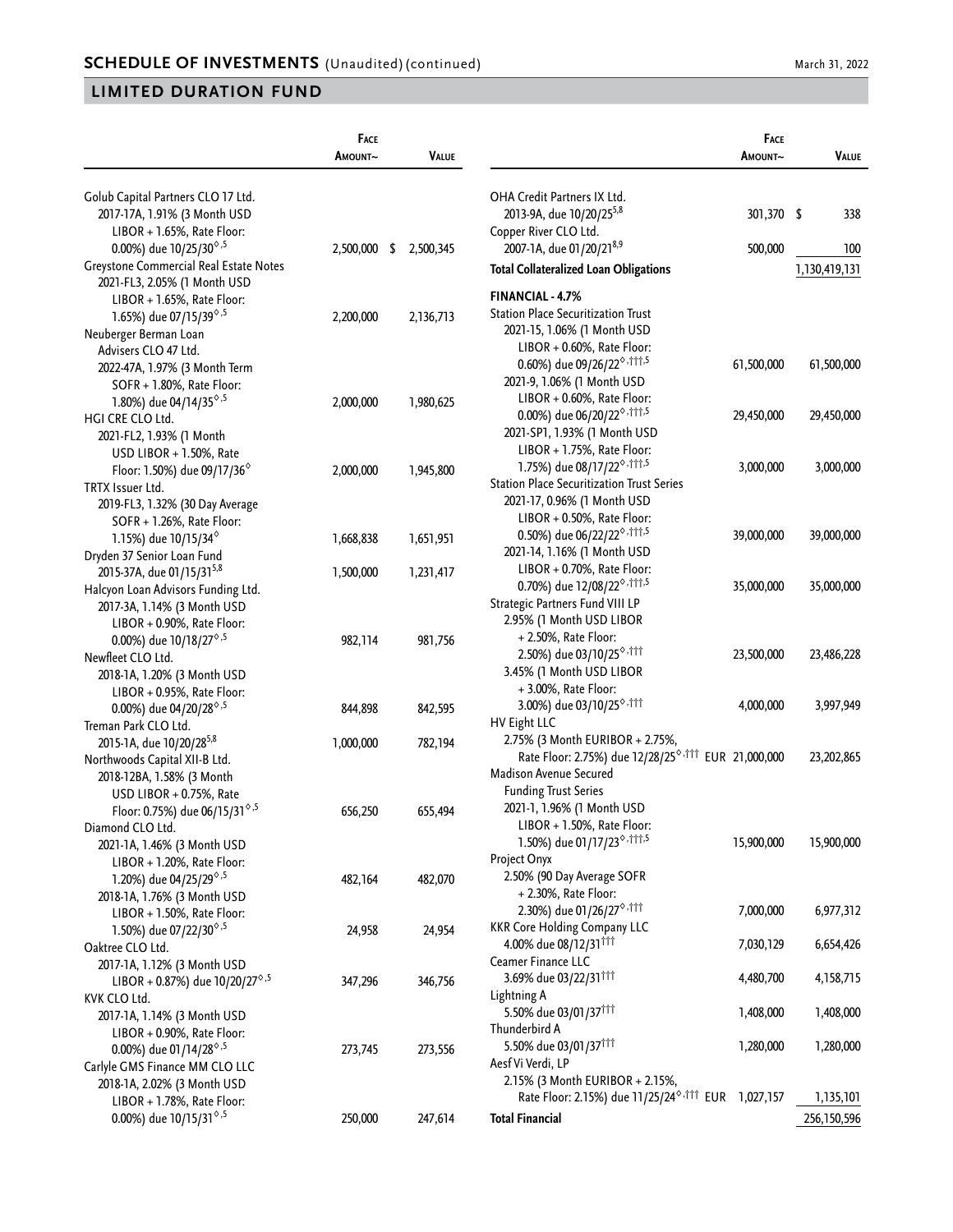|                                          | FACE       |                          |                                                        | <b>FACE</b> |                  |
|------------------------------------------|------------|--------------------------|--------------------------------------------------------|-------------|------------------|
|                                          | AMOUNT~    | <b>VALUE</b>             |                                                        | AMOUNT~     | VALUE            |
| TRANSPORT-CONTAINER - 1.8%               |            |                          | Falcon Aerospace Ltd.                                  |             |                  |
| Triton Container Finance VIII LLC        |            |                          | 2019-1, 3.60% due 09/15/39 <sup>5</sup>                | 2,571,803   | 2,318,991<br>-\$ |
| 2021-1A, 1.86% due 03/20/46 <sup>5</sup> |            | 37,057,500 \$ 33,528,674 | 2017-1, 4.58% due 02/15/42 <sup>5</sup>                | 1,099,706   | 1,064,524        |
| CLI Funding VI LLC                       |            |                          | Raspro Trust                                           |             |                  |
| 2020-3A, 2.07% due 10/18/45 <sup>5</sup> | 15,722,500 | 14,599,032               | 2005-1A, 1.18% (3 Month USD                            |             |                  |
| 2020-1A, 2.08% due 09/18/45 <sup>5</sup> | 1,681,000  | 1,575,104                | LIBOR + 0.93%, Rate Floor:                             |             |                  |
| CLI Funding VIII LLC                     |            |                          | 0.93%) due 03/23/24 <sup><math>\diamond</math>,5</sup> | 2,551,004   | 2,538,949        |
| 2021-1A, 1.64% due 02/18/46 <sup>5</sup> | 16,722,768 | 15,181,183               |                                                        |             |                  |
| TIF Funding II LLC                       |            |                          | <b>Total Transport-Aircraft</b>                        |             | 73,950,959       |
| 2021-1A, 1.65% due 02/20/46 <sup>5</sup> | 16,645,375 | 14,942,405               | NET LEASE - 1.3%                                       |             |                  |
| Textainer Marine Containers VII Ltd.     |            |                          | Oak Street Investment Grade                            |             |                  |
| 2021-1A, 1.68% due 02/20/46 <sup>5</sup> | 10,320,667 | 9,338,557                | Net Lease Fund Series                                  |             |                  |
| 2020-1A, 2.73% due 08/21/45 <sup>5</sup> | 4,855,200  | 4,703,310                | 2020-1A, 1.85% due 11/20/50 <sup>5</sup>               | 39,802,480  | 37,403,198       |
| Textainer Marine Containers VIII Ltd.    |            |                          | <b>STORE Master Funding I LLC</b>                      |             |                  |
| 2020-2A, 2.10% due 09/20/45 <sup>5</sup> | 4,288,473  | 4,031,575                | 2015-1A, 4.17% due 04/20/45 <sup>5</sup>               | 10,329,958  | 10,149,441       |
| CAL Funding IV Ltd.                      |            |                          | <b>STORE Master Funding LLC</b>                        |             |                  |
| 2020-1A, 2.22% due 09/25/45 <sup>5</sup> | 3,271,875  | 3,041,618                | 2021-1A, 2.86% due 06/20/51 <sup>5</sup>               | 6,923,938   | 6,509,219        |
|                                          |            |                          | CF Hippolyta LLC                                       |             |                  |
| <b>Total Transport-Container</b>         |            | 100,941,458              | 2021-1A, 1.98% due 03/15/61 <sup>5</sup>               | 5,883,483   | 5,412,600        |
| <b>WHOLE BUSINESS - 1.6%</b>             |            |                          | <b>CMFT Net Lease Master Issuer LLC</b>                |             |                  |
| Applebee's Funding LLC /                 |            |                          | 2021-1, 2.91% due 07/20/51 <sup>5</sup>                | 3,000,000   | 2,768,096        |
| <b>IHOP Funding LLC</b>                  |            |                          | 2021-1, 2.51% due 07/20/51 <sup>5</sup>                | 2,500,000   | 2,295,637        |
| 2019-1A, 4.19% due 06/05/49 <sup>5</sup> | 31,042,440 | 30,806,176               | CARS-DB4, LP                                           |             |                  |
| SERVPRO Master Issuer LLC                |            |                          | 2020-1A, 3.19% due 02/15/50 <sup>5</sup>               | 3,984,167   | 3,873,688        |
| 2021-1A, 2.39% due 04/25/51 <sup>5</sup> | 12,009,250 | 10,798,862               | 2020-1A, 3.25% due 02/15/50 <sup>5</sup>               | 896,704     | 871,343          |
| 2019-1A, 3.88% due 10/25/49 <sup>5</sup> | 6,109,375  | 6,120,360                | New Economy Assets Phase 1 Sponsor LLC                 |             |                  |
| Taco Bell Funding LLC                    |            |                          | 2021-1, 1.91% due 10/20/61 <sup>5</sup>                | 2,500,000   | 2,331,262        |
| 2021-1A, 1.95% due 08/25/51 <sup>5</sup> | 18,703,125 | 16,915,013               | Capital Automotive REIT                                |             |                  |
| ServiceMaster Funding LLC                |            |                          | 2020-1A, 3.48% due 02/15/50 <sup>5</sup>               | 1,992,083   | 1,933,401        |
| 2020-1, 2.84% due 01/30/51 <sup>5</sup>  | 9,157,500  | 8,291,878                |                                                        |             |                  |
| Wingstop Funding LLC                     |            |                          | <b>Total Net Lease</b>                                 |             | 73,547,885       |
| 2020-1A, 2.84% due 12/05/50 <sup>5</sup> | 7,820,700  | 7,253,511                | <b>COLLATERALIZED DEBT OBLIGATIONS - 0.9%</b>          |             |                  |
| Arbys Funding LLC                        |            |                          | Anchorage Credit Funding 4 Ltd.                        |             |                  |
| 2020-1A, 3.24% due 07/30/50 <sup>5</sup> | 7,141,250  | 6,811,767                | 2021-4A, 2.72% due 04/27/39 <sup>5</sup>               | 24,650,000  | 24,023,954       |
| Domino's Pizza Master Issuer LLC         |            |                          | Anchorage Credit Funding Ltd.                          |             |                  |
| 2019-1A, 3.67% due 10/25/49 <sup>5</sup> | 1,715,000  | 1,644,131                | 2021-13A, 2.88% due 07/27/39 <sup>5</sup>              | 8,500,000   | 8,337,152        |
| <b>Total Whole Business</b>              |            |                          | 2021-13A, 3.15% due 07/27/39 <sup>5</sup>              | 8,050,000   | 7,888,356        |
|                                          |            | 88,641,698               | Anchorage Credit Funding 3 Ltd.                        |             |                  |
| TRANSPORT-AIRCRAFT - 1.3%                |            |                          | 2021-3A, 2.87% due 01/28/39 <sup>5</sup>               | 9,750,000   | 9,254,893        |
| <b>AASET Trust</b>                       |            |                          | <b>Total Collateralized Debt Obligations</b>           |             | 49,504,355       |
| 2021-1A, 2.95% due 11/16/41 <sup>5</sup> | 16,997,809 | 14,056,015               |                                                        |             |                  |
| 2017-1A, 3.97% due 05/16/42 <sup>5</sup> | 3,216,112  | 2,715,475                | <b>INFRASTRUCTURE - 0.3%</b>                           |             |                  |
| AASET US Ltd.                            |            |                          | VB-S1 Issuer LLC - VBTEL                               |             |                  |
| 2018-2A, 4.45% due 11/18/38 <sup>5</sup> | 14,593,588 | 12,584,852               | 2022-1A, 4.29% due 02/15/52 <sup>5</sup>               | 9,250,000   | 9,009,585        |
| Sapphire Aviation Finance I Ltd.         |            |                          | Secured Tenant Site Contract                           |             |                  |
| 2018-1A, 4.25% due 03/15/40 <sup>5</sup> | 9,482,354  | 8,127,916                | <b>Revenue Notes Series</b>                            |             |                  |
| KDAC Aviation Finance Ltd.               |            |                          | 2018-1A, 3.97% due 06/15/48 <sup>5</sup>               | 6,976,311   | 6,995,881        |
| 2017-1A, 4.21% due 12/15/42 <sup>5</sup> | 8,547,775  | 7,482,360                | <b>Total Infrastructure</b>                            |             | 16,005,466       |
| MAPS Ltd.                                |            |                          |                                                        |             |                  |
| 2018-1A, 4.21% due 05/15/43 <sup>5</sup> | 6,732,534  | 6,295,429                | <b>SINGLE FAMILY RESIDENCE - 0.1%</b>                  |             |                  |
| Sapphire Aviation Finance II Ltd.        |            |                          | FirstKey Homes Trust                                   |             |                  |
| 2020-1A, 3.23% due 03/15/40 <sup>5</sup> | 6,606,640  | 5,958,150                | 2021-SFR1, 2.19% due 08/17/38 <sup>5</sup>             | 4,000,000   | 3,631,683        |
| Castlelake Aircraft Structured Trust     |            |                          | <b>Total Asset-Backed Securities</b>                   |             |                  |
| 2021-1A, 3.47% due 01/15/46 <sup>5</sup> | 5,945,447  | 5,501,623                | (Cost \$1,834,855,045)                                 |             | 1,792,793,231    |
| Castlelake Aircraft Securitization Trust |            |                          |                                                        |             |                  |
| 2018-1, 4.13% due 06/15/43 <sup>5</sup>  | 5,753,722  | 5,306,675                |                                                        |             |                  |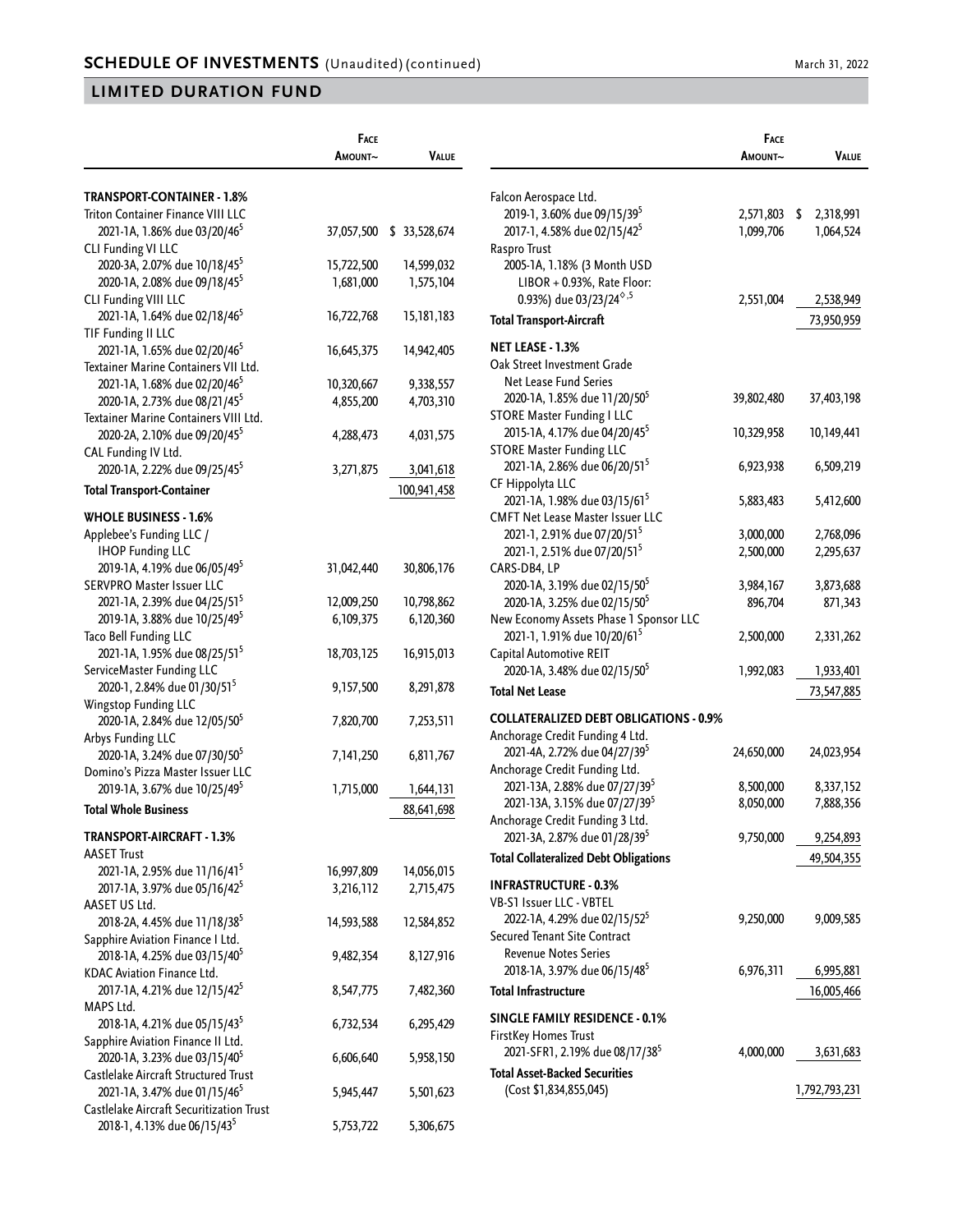|                                                        | <b>FACE</b>  |               |                  |
|--------------------------------------------------------|--------------|---------------|------------------|
|                                                        | Amount~      | VALUE         |                  |
|                                                        |              |               |                  |
| <b>COLLATERALIZED MORTGAGE OBLIGATIONS*** - 16.0%</b>  |              |               | $2020-1,$        |
| RESIDENTIAL MORTGAGE-BACKED SECURITIES - 13.9%         |              |               | Ocwen Ma         |
| <b>CSMC Trust</b>                                      |              |               | 2020-T           |
| 2021-RPL1, 1.67% (WAC)                                 |              |               | <b>New Resid</b> |
| due 09/27/60 <sup><math>\diamond</math>,5</sup>        | 34,973,771   | \$ 33,607,465 | Receiva          |
| 2021-RPL7, 1.93% (WAC)                                 |              |               | Receiva          |
| due 07/27/61 <sup>6,5</sup>                            | 15,584,900   | 14,759,244    | 2020-T           |
| 2020-RPL5, 3.02% (WAC)                                 |              |               | 2020-A           |
| due 08/25/60 <sup><math>\diamond</math>,5</sup>        | 14,776,053   | 14,476,895    | <b>FKRT</b>      |
| 2021-RPL4, 1.80% (WAC)                                 |              |               | 2.21%            |
| due 12/27/60 <sup><math>\diamond</math>,5</sup>        | 9,238,313    | 8,793,186     | <b>Towd Poir</b> |
| 2018-RPL9, 3.85% (WAC)                                 |              |               | 2017-6,          |
| due 09/25/57 <sup><math>\diamond</math>,5</sup>        | 6,581,681    | 6,633,247     | 2018-2,          |
| 2020-NQM1, 1.41% due 05/25/655,10                      | 3,206,237    | 3,153,750     | 2017-5,          |
| <b>PRPM LLC</b>                                        |              |               | LIB <sub>C</sub> |
| 2021-5, 1.79% due 06/25/26 <sup>5,10</sup>             | 25,537,286   | 24,203,136    | 0.00             |
| 2022-1, 3.72% due 02/25/275,10                         | 24,100,000   | 23,673,240    | 2018-1,          |
| 2021-8, 1.74% (WAC) due 09/25/26 <sup>6,5</sup>        | 12,642,722   | 11,980,726    | <b>Towd Poir</b> |
| 2021-RPL2, 2.49% (WAC)                                 |              |               | 4.83%            |
| due 10/25/51 <sup>6,5</sup>                            | 2,500,000    | 2,327,740     | Soundview        |
| Legacy Mortgage Asset Trust                            |              |               | 2006-O           |
| 2021-GS3, 1.75% due 07/25/615,10                       | 24,679,048   | 23,491,275    | <b>USD</b>       |
| 2021-GS4, 1.65% due 11/25/605,10                       | 21,582,376   | 20,364,770    | Floc             |
| 2021-GS2, 1.75% due 04/25/615,10                       | 9,292,045    | 8,858,934     | 2005-O           |
| 2021-GS5, 2.25% due 07/25/675,10                       | 6,092,115    | 5,802,332     | <b>USD</b>       |
| <b>BRAVO Residential Funding Trust</b>                 |              |               | Floc             |
| 2021-C, 1.62% due 03/01/61 <sup>5,10</sup>             | 25,110,106   | 23,663,081    | 2006-1,          |
| 2022-R1, 3.13% due 01/29/70 <sup>5,10</sup>            | 18,383,677   | 17,384,298    | LIB <sub>C</sub> |
| 2021-HE2, 0.95% (30 Day Average                        |              |               | 0.60             |
| SOFR + 0.85%, Rate Floor:                              |              |               | <b>LSTAR Ser</b> |
| 0.00%) due 11/25/69 <sup>6,5</sup>                     | 3,868,032    | 3,852,724     | 2021-1,          |
| 2021-HE2, 1.15% (30 Day Average                        |              |               | LIB <sub>C</sub> |
| SOFR + 1.05%, Rate Floor:                              |              |               |                  |
| 0.00%) due 11/25/69 <sup><math>\diamond</math>,5</sup> |              |               | 1.80             |
|                                                        | 3,551,912    | 3,537,880     | 2021-2,          |
| 2021-HE1, 1.05% (30 Day Average                        |              |               | LIB <sub>C</sub> |
| SOFR + 0.95%, Rate Floor:                              |              |               | 1.70             |
| 0.00%) due 01/25/70 <sup>6,5</sup>                     | 3,168,482    | 3,152,866     | ZH Trust         |
| 2021-HE1, 0.95% (30 Day Average                        |              |               | 2021-2,          |
| SOFR + 0.85%, Rate Floor:                              |              |               | 2021-1,          |
| 0.00%) due 01/25/70 <sup>6,5</sup>                     | 2,379,050    | 2,368,742     | Imperial F       |
| 2019-NQM2, 2.75% (WAC)                                 |              |               | 2022-N           |
| due 11/25/59 <sup><math>\diamond</math>,5</sup>        | 708,467      | 691,154       | due              |
| <b>OSAT Trust</b>                                      |              |               | Home Equ         |
| 2021-RPL1, 2.12% due 05/25/655,10                      | 49,540,520   | 47,401,429    | 2007-FI          |
| NRZ Advance Receivables Trust                          |              |               | USD              |
| 2020-T2, 1.48% due 09/15/53 <sup>5</sup>               | 28,950,000   | 28,142,810    | Floc             |
| 2020-T3, 1.32% due 10/15/52 <sup>5</sup>               | 12,450,000   | 12,397,242    | New Resid        |
| <b>NYMT Loan Trust</b>                                 |              |               | 2018-2/          |
| 2021-SP1, 1.67% due 08/25/615,10                       | 39, 135, 721 | 37,247,164    | $2018 - 14$      |
| Verus Securitization Trust                             |              |               | 2019-6/          |
| 2020-5, 1.58% due 05/25/655,10                         | 7,515,785    | 7,326,922     | $2017 - 51$      |
| 2021-4, 1.35% (WAC) due 07/25/66 <sup>6,5</sup>        | 7,743,644    | 7,268,962     | LIB <sub>C</sub> |
| 2021-5, 1.37% (WAC) due 09/25/66 <sup>6,5</sup>        | 7,877,231    | 7,251,901     | 1.50             |
| 2021-3, 1.44% (WAC) due 06/25/66 <sup>6,5</sup>        | 4,942,162    | 4,673,350     | Cascade F        |
| 2021-6, 1.89% (WAC) due 10/25/66 <sup>6,5</sup>        | 3,718,486    | 3,540,632     | 2018-R           |
| 2019-4, 2.64% due 11/25/595,10                         | 2,501,603    | 2,498,949     | due              |

| 2020-1, 2.42% due 01/25/605,10<br>\$<br>1,238,434<br>1,233,384<br>Ocwen Master Advance Receivables Trust<br>2020-T1, 1.28% due 08/15/52 <sup>5</sup><br>31,056,316<br>31,057,216<br>New Residential Advance<br>Receivables Trust Advance<br>Receivables Backed Notes<br>2020-T1, 1.43% due 08/15/53 <sup>5</sup><br>15,750,000<br>15,418,997<br>2020-APT1, 1.04% due 12/16/52 <sup>5</sup><br>10,900,000<br>10,744,219<br><b>FKRT</b><br>2.21% due 11/30/58 <sup>†††,9</sup><br>25,700,000<br>24,749,091<br>Towd Point Mortgage Trust<br>2017-6, 2.75% (WAC) due 10/25/57 <sup>6,5</sup><br>10,782,414<br>10,678,783<br>2018-2, 3.25% (WAC) due 03/25/58 <sup>6,5</sup><br>5,826,942<br>5,828,981<br>2017-5, 1.06% (1 Month USD<br>LIBOR + 0.60%, Rate Floor:<br>0.00%) due 02/25/57 <sup><math>\diamond</math>,5</sup><br>4,301,867<br>4,285,797<br>2018-1, 3.00% (WAC) due 01/25/58 <sup>6,5</sup><br>780,045<br>772,127<br><b>Towd Point Revolving Trust</b><br>4.83% due 09/25/64 <sup>9</sup><br>18,500,000<br>18,515,337<br>Soundview Home Loan Trust<br>2006-OPT5, 0.60% (1 Month<br>USD LIBOR + 0.14%, Rate<br>Floor: 0.14%) due 07/25/36 $^{\circ}$<br>11,575,900<br>11,326,194<br>2005-OPT3, 1.16% (1 Month<br>USD LIBOR + 0.71%, Rate<br>Floor: 0.71%) due 11/25/35 <sup><math>\diamond</math></sup><br>2,457,653<br>2,443,066<br>2006-1, 1.06% (1 Month USD<br>LIBOR + 0.60%, Rate Floor:<br>0.60%) due 02/25/36 <sup>6</sup><br>827,050<br>826,340<br><b>LSTAR Securities Investment Ltd.</b><br>2021-1, 2.03% (1 Month USD<br>LIBOR + 1.80%, Rate Floor:<br>1.80%) due 02/01/26 <sup>6,9</sup><br>7,911,866<br>7,846,854<br>2021-2, 1.93% (1 Month USD<br>LIBOR + 1.70%, Rate Floor:<br>1.70%) due 03/02/26 <sup><math>\diamond</math>,9</sup><br>6,126,497<br>6,082,585<br><b>ZH Trust</b><br>2021-2, 2.35% due 10/17/27 <sup>5</sup><br>10,000,000<br>9,821,381<br>2021-1, 2.25% due 02/18/27 <sup>5</sup><br>4,000,000<br>3,927,353<br>Imperial Fund Mortgage Trust<br>2022-NQM2, 4.02% (WAC)<br>due 03/25/67 <sup>6,5</sup><br>13,500,000<br>13,329,264<br>Home Equity Loan Trust<br>2007-FRE1, 0.65% (1 Month<br>USD LIBOR + 0.19%, Rate<br>Floor: 0.19%) due 04/25/37 $^{\circ}$<br>13, 167, 452<br>12,591,084<br>New Residential Mortgage Loan Trust<br>2018-2A, 3.50% (WAC) due 02/25/58 <sup>6,5</sup><br>7,550,660<br>7,506,376<br>2018-1A, 4.00% (WAC) due 12/25/57 <sup>6,5</sup><br>2,344,162<br>2,363,354<br>2019-6A, 3.50% (WAC) due 09/25/59 <sup>6,5</sup><br>1,743,065<br>1,729,123<br>2017-5A, 1.96% (1 Month USD<br>LIBOR + 1.50%, Rate Floor:<br>1.50%) due 06/25/57 <sup>6,5</sup><br>728,873<br>734,845<br>Cascade Funding Mortgage Trust<br>2018-RM2, 4.00% (WAC)<br>due 10/25/68 <sup><math>\diamond</math>,9</sup><br>7,361,649<br>7,372,589 | <b>FACE</b><br>Amount~ | VALUE |
|--------------------------------------------------------------------------------------------------------------------------------------------------------------------------------------------------------------------------------------------------------------------------------------------------------------------------------------------------------------------------------------------------------------------------------------------------------------------------------------------------------------------------------------------------------------------------------------------------------------------------------------------------------------------------------------------------------------------------------------------------------------------------------------------------------------------------------------------------------------------------------------------------------------------------------------------------------------------------------------------------------------------------------------------------------------------------------------------------------------------------------------------------------------------------------------------------------------------------------------------------------------------------------------------------------------------------------------------------------------------------------------------------------------------------------------------------------------------------------------------------------------------------------------------------------------------------------------------------------------------------------------------------------------------------------------------------------------------------------------------------------------------------------------------------------------------------------------------------------------------------------------------------------------------------------------------------------------------------------------------------------------------------------------------------------------------------------------------------------------------------------------------------------------------------------------------------------------------------------------------------------------------------------------------------------------------------------------------------------------------------------------------------------------------------------------------------------------------------------------------------------------------------------------------------------------------------------------------------------------------------------------------------------------------------------------------------------------------------------------------------------------------------------------|------------------------|-------|
|                                                                                                                                                                                                                                                                                                                                                                                                                                                                                                                                                                                                                                                                                                                                                                                                                                                                                                                                                                                                                                                                                                                                                                                                                                                                                                                                                                                                                                                                                                                                                                                                                                                                                                                                                                                                                                                                                                                                                                                                                                                                                                                                                                                                                                                                                                                                                                                                                                                                                                                                                                                                                                                                                                                                                                                      |                        |       |
|                                                                                                                                                                                                                                                                                                                                                                                                                                                                                                                                                                                                                                                                                                                                                                                                                                                                                                                                                                                                                                                                                                                                                                                                                                                                                                                                                                                                                                                                                                                                                                                                                                                                                                                                                                                                                                                                                                                                                                                                                                                                                                                                                                                                                                                                                                                                                                                                                                                                                                                                                                                                                                                                                                                                                                                      |                        |       |
|                                                                                                                                                                                                                                                                                                                                                                                                                                                                                                                                                                                                                                                                                                                                                                                                                                                                                                                                                                                                                                                                                                                                                                                                                                                                                                                                                                                                                                                                                                                                                                                                                                                                                                                                                                                                                                                                                                                                                                                                                                                                                                                                                                                                                                                                                                                                                                                                                                                                                                                                                                                                                                                                                                                                                                                      |                        |       |
|                                                                                                                                                                                                                                                                                                                                                                                                                                                                                                                                                                                                                                                                                                                                                                                                                                                                                                                                                                                                                                                                                                                                                                                                                                                                                                                                                                                                                                                                                                                                                                                                                                                                                                                                                                                                                                                                                                                                                                                                                                                                                                                                                                                                                                                                                                                                                                                                                                                                                                                                                                                                                                                                                                                                                                                      |                        |       |
|                                                                                                                                                                                                                                                                                                                                                                                                                                                                                                                                                                                                                                                                                                                                                                                                                                                                                                                                                                                                                                                                                                                                                                                                                                                                                                                                                                                                                                                                                                                                                                                                                                                                                                                                                                                                                                                                                                                                                                                                                                                                                                                                                                                                                                                                                                                                                                                                                                                                                                                                                                                                                                                                                                                                                                                      |                        |       |
|                                                                                                                                                                                                                                                                                                                                                                                                                                                                                                                                                                                                                                                                                                                                                                                                                                                                                                                                                                                                                                                                                                                                                                                                                                                                                                                                                                                                                                                                                                                                                                                                                                                                                                                                                                                                                                                                                                                                                                                                                                                                                                                                                                                                                                                                                                                                                                                                                                                                                                                                                                                                                                                                                                                                                                                      |                        |       |
|                                                                                                                                                                                                                                                                                                                                                                                                                                                                                                                                                                                                                                                                                                                                                                                                                                                                                                                                                                                                                                                                                                                                                                                                                                                                                                                                                                                                                                                                                                                                                                                                                                                                                                                                                                                                                                                                                                                                                                                                                                                                                                                                                                                                                                                                                                                                                                                                                                                                                                                                                                                                                                                                                                                                                                                      |                        |       |
|                                                                                                                                                                                                                                                                                                                                                                                                                                                                                                                                                                                                                                                                                                                                                                                                                                                                                                                                                                                                                                                                                                                                                                                                                                                                                                                                                                                                                                                                                                                                                                                                                                                                                                                                                                                                                                                                                                                                                                                                                                                                                                                                                                                                                                                                                                                                                                                                                                                                                                                                                                                                                                                                                                                                                                                      |                        |       |
|                                                                                                                                                                                                                                                                                                                                                                                                                                                                                                                                                                                                                                                                                                                                                                                                                                                                                                                                                                                                                                                                                                                                                                                                                                                                                                                                                                                                                                                                                                                                                                                                                                                                                                                                                                                                                                                                                                                                                                                                                                                                                                                                                                                                                                                                                                                                                                                                                                                                                                                                                                                                                                                                                                                                                                                      |                        |       |
|                                                                                                                                                                                                                                                                                                                                                                                                                                                                                                                                                                                                                                                                                                                                                                                                                                                                                                                                                                                                                                                                                                                                                                                                                                                                                                                                                                                                                                                                                                                                                                                                                                                                                                                                                                                                                                                                                                                                                                                                                                                                                                                                                                                                                                                                                                                                                                                                                                                                                                                                                                                                                                                                                                                                                                                      |                        |       |
|                                                                                                                                                                                                                                                                                                                                                                                                                                                                                                                                                                                                                                                                                                                                                                                                                                                                                                                                                                                                                                                                                                                                                                                                                                                                                                                                                                                                                                                                                                                                                                                                                                                                                                                                                                                                                                                                                                                                                                                                                                                                                                                                                                                                                                                                                                                                                                                                                                                                                                                                                                                                                                                                                                                                                                                      |                        |       |
|                                                                                                                                                                                                                                                                                                                                                                                                                                                                                                                                                                                                                                                                                                                                                                                                                                                                                                                                                                                                                                                                                                                                                                                                                                                                                                                                                                                                                                                                                                                                                                                                                                                                                                                                                                                                                                                                                                                                                                                                                                                                                                                                                                                                                                                                                                                                                                                                                                                                                                                                                                                                                                                                                                                                                                                      |                        |       |
|                                                                                                                                                                                                                                                                                                                                                                                                                                                                                                                                                                                                                                                                                                                                                                                                                                                                                                                                                                                                                                                                                                                                                                                                                                                                                                                                                                                                                                                                                                                                                                                                                                                                                                                                                                                                                                                                                                                                                                                                                                                                                                                                                                                                                                                                                                                                                                                                                                                                                                                                                                                                                                                                                                                                                                                      |                        |       |
|                                                                                                                                                                                                                                                                                                                                                                                                                                                                                                                                                                                                                                                                                                                                                                                                                                                                                                                                                                                                                                                                                                                                                                                                                                                                                                                                                                                                                                                                                                                                                                                                                                                                                                                                                                                                                                                                                                                                                                                                                                                                                                                                                                                                                                                                                                                                                                                                                                                                                                                                                                                                                                                                                                                                                                                      |                        |       |
|                                                                                                                                                                                                                                                                                                                                                                                                                                                                                                                                                                                                                                                                                                                                                                                                                                                                                                                                                                                                                                                                                                                                                                                                                                                                                                                                                                                                                                                                                                                                                                                                                                                                                                                                                                                                                                                                                                                                                                                                                                                                                                                                                                                                                                                                                                                                                                                                                                                                                                                                                                                                                                                                                                                                                                                      |                        |       |
|                                                                                                                                                                                                                                                                                                                                                                                                                                                                                                                                                                                                                                                                                                                                                                                                                                                                                                                                                                                                                                                                                                                                                                                                                                                                                                                                                                                                                                                                                                                                                                                                                                                                                                                                                                                                                                                                                                                                                                                                                                                                                                                                                                                                                                                                                                                                                                                                                                                                                                                                                                                                                                                                                                                                                                                      |                        |       |
|                                                                                                                                                                                                                                                                                                                                                                                                                                                                                                                                                                                                                                                                                                                                                                                                                                                                                                                                                                                                                                                                                                                                                                                                                                                                                                                                                                                                                                                                                                                                                                                                                                                                                                                                                                                                                                                                                                                                                                                                                                                                                                                                                                                                                                                                                                                                                                                                                                                                                                                                                                                                                                                                                                                                                                                      |                        |       |
|                                                                                                                                                                                                                                                                                                                                                                                                                                                                                                                                                                                                                                                                                                                                                                                                                                                                                                                                                                                                                                                                                                                                                                                                                                                                                                                                                                                                                                                                                                                                                                                                                                                                                                                                                                                                                                                                                                                                                                                                                                                                                                                                                                                                                                                                                                                                                                                                                                                                                                                                                                                                                                                                                                                                                                                      |                        |       |
|                                                                                                                                                                                                                                                                                                                                                                                                                                                                                                                                                                                                                                                                                                                                                                                                                                                                                                                                                                                                                                                                                                                                                                                                                                                                                                                                                                                                                                                                                                                                                                                                                                                                                                                                                                                                                                                                                                                                                                                                                                                                                                                                                                                                                                                                                                                                                                                                                                                                                                                                                                                                                                                                                                                                                                                      |                        |       |
|                                                                                                                                                                                                                                                                                                                                                                                                                                                                                                                                                                                                                                                                                                                                                                                                                                                                                                                                                                                                                                                                                                                                                                                                                                                                                                                                                                                                                                                                                                                                                                                                                                                                                                                                                                                                                                                                                                                                                                                                                                                                                                                                                                                                                                                                                                                                                                                                                                                                                                                                                                                                                                                                                                                                                                                      |                        |       |
|                                                                                                                                                                                                                                                                                                                                                                                                                                                                                                                                                                                                                                                                                                                                                                                                                                                                                                                                                                                                                                                                                                                                                                                                                                                                                                                                                                                                                                                                                                                                                                                                                                                                                                                                                                                                                                                                                                                                                                                                                                                                                                                                                                                                                                                                                                                                                                                                                                                                                                                                                                                                                                                                                                                                                                                      |                        |       |
|                                                                                                                                                                                                                                                                                                                                                                                                                                                                                                                                                                                                                                                                                                                                                                                                                                                                                                                                                                                                                                                                                                                                                                                                                                                                                                                                                                                                                                                                                                                                                                                                                                                                                                                                                                                                                                                                                                                                                                                                                                                                                                                                                                                                                                                                                                                                                                                                                                                                                                                                                                                                                                                                                                                                                                                      |                        |       |
|                                                                                                                                                                                                                                                                                                                                                                                                                                                                                                                                                                                                                                                                                                                                                                                                                                                                                                                                                                                                                                                                                                                                                                                                                                                                                                                                                                                                                                                                                                                                                                                                                                                                                                                                                                                                                                                                                                                                                                                                                                                                                                                                                                                                                                                                                                                                                                                                                                                                                                                                                                                                                                                                                                                                                                                      |                        |       |
|                                                                                                                                                                                                                                                                                                                                                                                                                                                                                                                                                                                                                                                                                                                                                                                                                                                                                                                                                                                                                                                                                                                                                                                                                                                                                                                                                                                                                                                                                                                                                                                                                                                                                                                                                                                                                                                                                                                                                                                                                                                                                                                                                                                                                                                                                                                                                                                                                                                                                                                                                                                                                                                                                                                                                                                      |                        |       |
|                                                                                                                                                                                                                                                                                                                                                                                                                                                                                                                                                                                                                                                                                                                                                                                                                                                                                                                                                                                                                                                                                                                                                                                                                                                                                                                                                                                                                                                                                                                                                                                                                                                                                                                                                                                                                                                                                                                                                                                                                                                                                                                                                                                                                                                                                                                                                                                                                                                                                                                                                                                                                                                                                                                                                                                      |                        |       |
|                                                                                                                                                                                                                                                                                                                                                                                                                                                                                                                                                                                                                                                                                                                                                                                                                                                                                                                                                                                                                                                                                                                                                                                                                                                                                                                                                                                                                                                                                                                                                                                                                                                                                                                                                                                                                                                                                                                                                                                                                                                                                                                                                                                                                                                                                                                                                                                                                                                                                                                                                                                                                                                                                                                                                                                      |                        |       |
|                                                                                                                                                                                                                                                                                                                                                                                                                                                                                                                                                                                                                                                                                                                                                                                                                                                                                                                                                                                                                                                                                                                                                                                                                                                                                                                                                                                                                                                                                                                                                                                                                                                                                                                                                                                                                                                                                                                                                                                                                                                                                                                                                                                                                                                                                                                                                                                                                                                                                                                                                                                                                                                                                                                                                                                      |                        |       |
|                                                                                                                                                                                                                                                                                                                                                                                                                                                                                                                                                                                                                                                                                                                                                                                                                                                                                                                                                                                                                                                                                                                                                                                                                                                                                                                                                                                                                                                                                                                                                                                                                                                                                                                                                                                                                                                                                                                                                                                                                                                                                                                                                                                                                                                                                                                                                                                                                                                                                                                                                                                                                                                                                                                                                                                      |                        |       |
|                                                                                                                                                                                                                                                                                                                                                                                                                                                                                                                                                                                                                                                                                                                                                                                                                                                                                                                                                                                                                                                                                                                                                                                                                                                                                                                                                                                                                                                                                                                                                                                                                                                                                                                                                                                                                                                                                                                                                                                                                                                                                                                                                                                                                                                                                                                                                                                                                                                                                                                                                                                                                                                                                                                                                                                      |                        |       |
|                                                                                                                                                                                                                                                                                                                                                                                                                                                                                                                                                                                                                                                                                                                                                                                                                                                                                                                                                                                                                                                                                                                                                                                                                                                                                                                                                                                                                                                                                                                                                                                                                                                                                                                                                                                                                                                                                                                                                                                                                                                                                                                                                                                                                                                                                                                                                                                                                                                                                                                                                                                                                                                                                                                                                                                      |                        |       |
|                                                                                                                                                                                                                                                                                                                                                                                                                                                                                                                                                                                                                                                                                                                                                                                                                                                                                                                                                                                                                                                                                                                                                                                                                                                                                                                                                                                                                                                                                                                                                                                                                                                                                                                                                                                                                                                                                                                                                                                                                                                                                                                                                                                                                                                                                                                                                                                                                                                                                                                                                                                                                                                                                                                                                                                      |                        |       |
|                                                                                                                                                                                                                                                                                                                                                                                                                                                                                                                                                                                                                                                                                                                                                                                                                                                                                                                                                                                                                                                                                                                                                                                                                                                                                                                                                                                                                                                                                                                                                                                                                                                                                                                                                                                                                                                                                                                                                                                                                                                                                                                                                                                                                                                                                                                                                                                                                                                                                                                                                                                                                                                                                                                                                                                      |                        |       |
|                                                                                                                                                                                                                                                                                                                                                                                                                                                                                                                                                                                                                                                                                                                                                                                                                                                                                                                                                                                                                                                                                                                                                                                                                                                                                                                                                                                                                                                                                                                                                                                                                                                                                                                                                                                                                                                                                                                                                                                                                                                                                                                                                                                                                                                                                                                                                                                                                                                                                                                                                                                                                                                                                                                                                                                      |                        |       |
|                                                                                                                                                                                                                                                                                                                                                                                                                                                                                                                                                                                                                                                                                                                                                                                                                                                                                                                                                                                                                                                                                                                                                                                                                                                                                                                                                                                                                                                                                                                                                                                                                                                                                                                                                                                                                                                                                                                                                                                                                                                                                                                                                                                                                                                                                                                                                                                                                                                                                                                                                                                                                                                                                                                                                                                      |                        |       |
|                                                                                                                                                                                                                                                                                                                                                                                                                                                                                                                                                                                                                                                                                                                                                                                                                                                                                                                                                                                                                                                                                                                                                                                                                                                                                                                                                                                                                                                                                                                                                                                                                                                                                                                                                                                                                                                                                                                                                                                                                                                                                                                                                                                                                                                                                                                                                                                                                                                                                                                                                                                                                                                                                                                                                                                      |                        |       |
|                                                                                                                                                                                                                                                                                                                                                                                                                                                                                                                                                                                                                                                                                                                                                                                                                                                                                                                                                                                                                                                                                                                                                                                                                                                                                                                                                                                                                                                                                                                                                                                                                                                                                                                                                                                                                                                                                                                                                                                                                                                                                                                                                                                                                                                                                                                                                                                                                                                                                                                                                                                                                                                                                                                                                                                      |                        |       |
|                                                                                                                                                                                                                                                                                                                                                                                                                                                                                                                                                                                                                                                                                                                                                                                                                                                                                                                                                                                                                                                                                                                                                                                                                                                                                                                                                                                                                                                                                                                                                                                                                                                                                                                                                                                                                                                                                                                                                                                                                                                                                                                                                                                                                                                                                                                                                                                                                                                                                                                                                                                                                                                                                                                                                                                      |                        |       |
|                                                                                                                                                                                                                                                                                                                                                                                                                                                                                                                                                                                                                                                                                                                                                                                                                                                                                                                                                                                                                                                                                                                                                                                                                                                                                                                                                                                                                                                                                                                                                                                                                                                                                                                                                                                                                                                                                                                                                                                                                                                                                                                                                                                                                                                                                                                                                                                                                                                                                                                                                                                                                                                                                                                                                                                      |                        |       |
|                                                                                                                                                                                                                                                                                                                                                                                                                                                                                                                                                                                                                                                                                                                                                                                                                                                                                                                                                                                                                                                                                                                                                                                                                                                                                                                                                                                                                                                                                                                                                                                                                                                                                                                                                                                                                                                                                                                                                                                                                                                                                                                                                                                                                                                                                                                                                                                                                                                                                                                                                                                                                                                                                                                                                                                      |                        |       |
|                                                                                                                                                                                                                                                                                                                                                                                                                                                                                                                                                                                                                                                                                                                                                                                                                                                                                                                                                                                                                                                                                                                                                                                                                                                                                                                                                                                                                                                                                                                                                                                                                                                                                                                                                                                                                                                                                                                                                                                                                                                                                                                                                                                                                                                                                                                                                                                                                                                                                                                                                                                                                                                                                                                                                                                      |                        |       |
|                                                                                                                                                                                                                                                                                                                                                                                                                                                                                                                                                                                                                                                                                                                                                                                                                                                                                                                                                                                                                                                                                                                                                                                                                                                                                                                                                                                                                                                                                                                                                                                                                                                                                                                                                                                                                                                                                                                                                                                                                                                                                                                                                                                                                                                                                                                                                                                                                                                                                                                                                                                                                                                                                                                                                                                      |                        |       |
|                                                                                                                                                                                                                                                                                                                                                                                                                                                                                                                                                                                                                                                                                                                                                                                                                                                                                                                                                                                                                                                                                                                                                                                                                                                                                                                                                                                                                                                                                                                                                                                                                                                                                                                                                                                                                                                                                                                                                                                                                                                                                                                                                                                                                                                                                                                                                                                                                                                                                                                                                                                                                                                                                                                                                                                      |                        |       |
|                                                                                                                                                                                                                                                                                                                                                                                                                                                                                                                                                                                                                                                                                                                                                                                                                                                                                                                                                                                                                                                                                                                                                                                                                                                                                                                                                                                                                                                                                                                                                                                                                                                                                                                                                                                                                                                                                                                                                                                                                                                                                                                                                                                                                                                                                                                                                                                                                                                                                                                                                                                                                                                                                                                                                                                      |                        |       |
|                                                                                                                                                                                                                                                                                                                                                                                                                                                                                                                                                                                                                                                                                                                                                                                                                                                                                                                                                                                                                                                                                                                                                                                                                                                                                                                                                                                                                                                                                                                                                                                                                                                                                                                                                                                                                                                                                                                                                                                                                                                                                                                                                                                                                                                                                                                                                                                                                                                                                                                                                                                                                                                                                                                                                                                      |                        |       |
|                                                                                                                                                                                                                                                                                                                                                                                                                                                                                                                                                                                                                                                                                                                                                                                                                                                                                                                                                                                                                                                                                                                                                                                                                                                                                                                                                                                                                                                                                                                                                                                                                                                                                                                                                                                                                                                                                                                                                                                                                                                                                                                                                                                                                                                                                                                                                                                                                                                                                                                                                                                                                                                                                                                                                                                      |                        |       |
|                                                                                                                                                                                                                                                                                                                                                                                                                                                                                                                                                                                                                                                                                                                                                                                                                                                                                                                                                                                                                                                                                                                                                                                                                                                                                                                                                                                                                                                                                                                                                                                                                                                                                                                                                                                                                                                                                                                                                                                                                                                                                                                                                                                                                                                                                                                                                                                                                                                                                                                                                                                                                                                                                                                                                                                      |                        |       |
|                                                                                                                                                                                                                                                                                                                                                                                                                                                                                                                                                                                                                                                                                                                                                                                                                                                                                                                                                                                                                                                                                                                                                                                                                                                                                                                                                                                                                                                                                                                                                                                                                                                                                                                                                                                                                                                                                                                                                                                                                                                                                                                                                                                                                                                                                                                                                                                                                                                                                                                                                                                                                                                                                                                                                                                      |                        |       |
|                                                                                                                                                                                                                                                                                                                                                                                                                                                                                                                                                                                                                                                                                                                                                                                                                                                                                                                                                                                                                                                                                                                                                                                                                                                                                                                                                                                                                                                                                                                                                                                                                                                                                                                                                                                                                                                                                                                                                                                                                                                                                                                                                                                                                                                                                                                                                                                                                                                                                                                                                                                                                                                                                                                                                                                      |                        |       |
|                                                                                                                                                                                                                                                                                                                                                                                                                                                                                                                                                                                                                                                                                                                                                                                                                                                                                                                                                                                                                                                                                                                                                                                                                                                                                                                                                                                                                                                                                                                                                                                                                                                                                                                                                                                                                                                                                                                                                                                                                                                                                                                                                                                                                                                                                                                                                                                                                                                                                                                                                                                                                                                                                                                                                                                      |                        |       |
|                                                                                                                                                                                                                                                                                                                                                                                                                                                                                                                                                                                                                                                                                                                                                                                                                                                                                                                                                                                                                                                                                                                                                                                                                                                                                                                                                                                                                                                                                                                                                                                                                                                                                                                                                                                                                                                                                                                                                                                                                                                                                                                                                                                                                                                                                                                                                                                                                                                                                                                                                                                                                                                                                                                                                                                      |                        |       |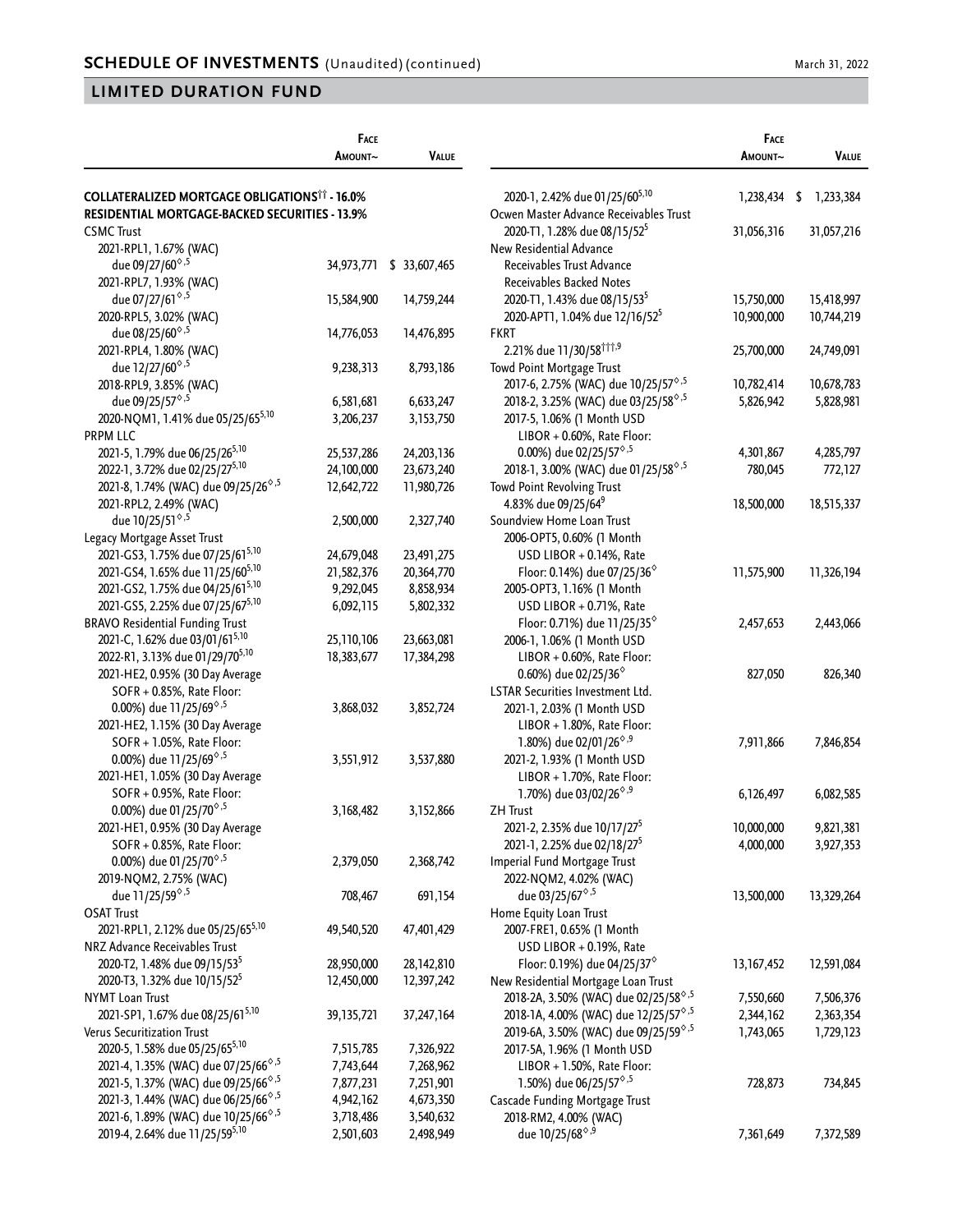|                                                 | FACE<br>AMOUNT~ | <b>VALUE</b> |                                                                     | FACE<br>AMOUNT~ | <b>VALUE</b>    |
|-------------------------------------------------|-----------------|--------------|---------------------------------------------------------------------|-----------------|-----------------|
|                                                 |                 |              |                                                                     |                 |                 |
| 2019-RM3, 2.80% (WAC)                           |                 |              | Morgan Stanley ABS Capital                                          |                 |                 |
| due 06/25/69 <sup><math>\diamond</math>,9</sup> | 2,176,186 \$    | 2,138,208    | I Incorporated Trust                                                |                 |                 |
| <b>CSMC</b>                                     |                 |              | 2007-HE3, 0.71% (1 Month                                            |                 |                 |
| 2021-NQM8, 2.41% (WAC)                          |                 |              | USD LIBOR + 0.25%, Rate                                             |                 |                 |
| due 10/25/66 <sup><math>\diamond</math>,5</sup> | 9,380,285       | 8,937,519    | Floor: 0.25%) due $12/25/36^{\circ}$                                | 2,495,339       | \$<br>1,555,611 |
| <b>Structured Asset Securities</b>              |                 |              | 2007-HE3, 0.61% (1 Month                                            |                 |                 |
| Corporation Mortgage Loan Trust                 |                 |              | USD LIBOR $+$ 0.15%, Rate                                           |                 |                 |
| 2008-BC4, 1.09% (1 Month                        |                 |              | Floor: 0.15%) due 12/25/36 <sup>%</sup>                             | 1,787,661       | 1,105,884       |
| USD LIBOR + 0.63%, Rate                         |                 |              | 2007-HE5, 0.64% (1 Month                                            |                 |                 |
| Floor: 0.63%) due 11/25/37 $^{\circ}$           | 7,722,361       | 7,632,988    | USD LIBOR + 0.18%, Rate                                             |                 |                 |
| 2006-BC4, 0.80% (1 Month                        |                 |              | Floor: 0.18%) due 03/25/37 $^{\circ}$                               | 1,714,505       | 868,409         |
| USD LIBOR + 0.34%, Rate                         |                 |              | 2006-NC1, 1.03% (1 Month                                            |                 |                 |
| Floor: 0.34%) due $12/25/36^{\circ}$            | 764,426         | 750,741      | USD LIBOR + 0.57%, Rate                                             |                 |                 |
| 2007-BC1, 0.59% (1 Month                        |                 |              | Floor: 0.57%) due $12/25/35^{\circ}$                                | 736,712         | 733,341         |
| USD LIBOR + 0.13%, Rate                         |                 |              | Bear Stearns Asset Backed                                           |                 |                 |
| Floor: 0.13%) due 02/25/37 <sup>6</sup>         | 68,659          | 67,963       | Securities I Trust                                                  |                 |                 |
| NovaStar Mortgage Funding Trust Series          |                 |              | 2006-HE9, 0.60% (1 Month                                            |                 |                 |
| 2007-2, 0.66% (1 Month USD                      |                 |              | USD LIBOR + 0.14%, Rate                                             |                 |                 |
| LIBOR + 0.20%, Rate Cap/Floor:                  |                 |              | Floor: 0.28%) due 11/25/36 $^{\circ}$                               | 4,331,466       | 4,239,795       |
| 11.00%/0.20%) due 09/25/37 <sup>°</sup>         | 8,235,836       | 8,034,223    | Ellington Financial Mortgage Trust                                  |                 |                 |
| Alternative Loan Trust                          |                 |              | 2021-2, 1.67% (WAC) due 06/25/66 <sup>6</sup> , <sup>5</sup>        | 2,561,057       | 2,387,551       |
| 2007-OA7, 0.60% (1 Month                        |                 |              | 2020-2, 1.64% (WAC) due 10/25/65 <sup><math>\diamond</math>,5</sup> | 1,613,023       | 1,592,934       |
| USD LIBOR + 0.28%, Rate                         |                 |              | Securitized Asset Backed                                            |                 |                 |
| Floor: 0.28%) due 05/25/47 $^{\circ}$           | 5,325,164       | 4,840,858    | Receivables LLC Trust                                               |                 |                 |
| 2007-OH3, 1.04% (1 Month USD                    |                 |              | 2007-HE1, 0.68% (1 Month                                            |                 |                 |
| LIBOR + 0.58%, Rate Cap/Floor:                  |                 |              | USD LIBOR + 0.22%, Rate                                             |                 |                 |
| 10.00%/0.58%) due 09/25/47 <sup>%</sup>         | 2,392,565       | 2,248,740    | Floor: 0.22%) due $12/25/36^{\circ}$                                | 13,476,775      | 3,935,891       |
| <b>CFMT LLC</b>                                 |                 |              | HarborView Mortgage Loan Trust                                      |                 |                 |
| 2021-HB5, 1.37% (WAC)                           |                 |              | 2006-14, 0.60% (1 Month USD                                         |                 |                 |
| due 02/25/31 <sup><math>\diamond</math>,5</sup> | 6,950,000       | 6,697,455    | LIBOR + 0.15%, Rate Floor:                                          |                 |                 |
| <b>Banc of America Funding Trust</b>            |                 |              | 0.15%) due 01/25/47 <sup><math>\diamond</math></sup>                | 2,223,994       | 2,060,159       |
| 2015-R2, 0.72% (1 Month USD                     |                 |              | 2006-12, 0.64% (1 Month USD                                         |                 |                 |
| LIBOR + 0.26%, Rate Floor:                      |                 |              | LIBOR + 0.19%, Rate Floor:                                          |                 |                 |
| 0.26%) due 04/29/37 <sup>6,5</sup>              | 6,058,125       | 5,932,523    | 0.19%) due 01/19/38 <sup><math>\diamond</math></sup>                | 1,910,997       | 1,808,076       |
| American Home Mortgage                          |                 |              | SPS Servicer Advance Receivables Trust                              |                 |                 |
| <b>Investment Trust</b>                         |                 |              | 2020-T2, 1.83% due 11/15/55 <sup>5</sup>                            | 3,750,000       | 3,506,379       |
| 2006-3, 0.82% (1 Month USD                      |                 |              | GS Mortgage-Backed Securities Trust                                 |                 |                 |
| LIBOR + 0.36%, Rate Cap/Floor:                  |                 |              | 2020-NQM1, 1.38% (WAC)                                              |                 |                 |
| 10.50%/0.36%) due 12/25/46 <sup>°</sup>         | 6,095,374       | 5,746,475    | due 09/27/60 <sup><math>\diamond</math>,5</sup>                     | 3,558,599       | 3,467,749       |
| Credit Suisse Mortgage Capital Certificates     |                 |              | Asset-Backed Securities Corporation                                 |                 |                 |
| 2021-RPL9, 2.44% (WAC)                          |                 |              | Home Equity Loan Trust Series AEG                                   |                 |                 |
| due 02/25/61 <sup>6,5</sup>                     | 4,837,512       | 4,599,070    | 2006-HE1, 1.06% (1 Month                                            |                 |                 |
| CIT Mortgage Loan Trust                         |                 |              | USD LIBOR + 0.60%, Rate                                             |                 |                 |
| 2007-1, 1.81% (1 Month USD                      |                 |              | Floor: 0.60%) due 01/25/36 $^{\circ}$                               | 3,350,000       | 3,289,163       |
| $LIBOR + 1.35\%$ , Rate Floor:                  |                 |              | <b>First NLC Trust</b>                                              |                 |                 |
| 1.35%) due 10/25/37 <sup>6,5</sup>              | 4,266,735       | 4,268,480    | 2005-4, 1.24% (1 Month USD                                          |                 |                 |
| 2007-1, 1.91% (1 Month USD                      |                 |              | LIBOR + 0.78%, Rate Cap/Floor:                                      |                 |                 |
| LIBOR + 1.45%, Rate Floor:                      |                 |              | 14.00%/0.78%) due 02/25/36 <sup>6</sup>                             | 3,263,031       | 3,222,162       |
| 1.45%) due 10/25/37 <sup>6,5</sup>              | 64,478          | 64,558       | IXIS Real Estate Capital Trust                                      |                 |                 |
| Argent Securities Incorporated Asset-           |                 |              | 2006-HE1, 1.06% (1 Month                                            |                 |                 |
| Backed Pass-Through Certificates Series         |                 |              | USD LIBOR + 0.60%, Rate                                             |                 |                 |
| 2005-W2, 1.19% (1 Month USD                     |                 |              | Floor: 0.60%) due 03/25/36 $^{\circ}$                               | 5,177,087       | 3,177,157       |
| LIBOR + 0.74%, Rate Floor:                      |                 |              | Angel Oak Mortgage Trust                                            |                 |                 |
| 0.74%) due 10/25/35 <sup>6</sup>                | 4,330,986       | 4,296,366    | 2021-6, 1.89% (WAC) due 09/25/66 <sup>6,5</sup>                     | 3,214,067       | 3,033,101       |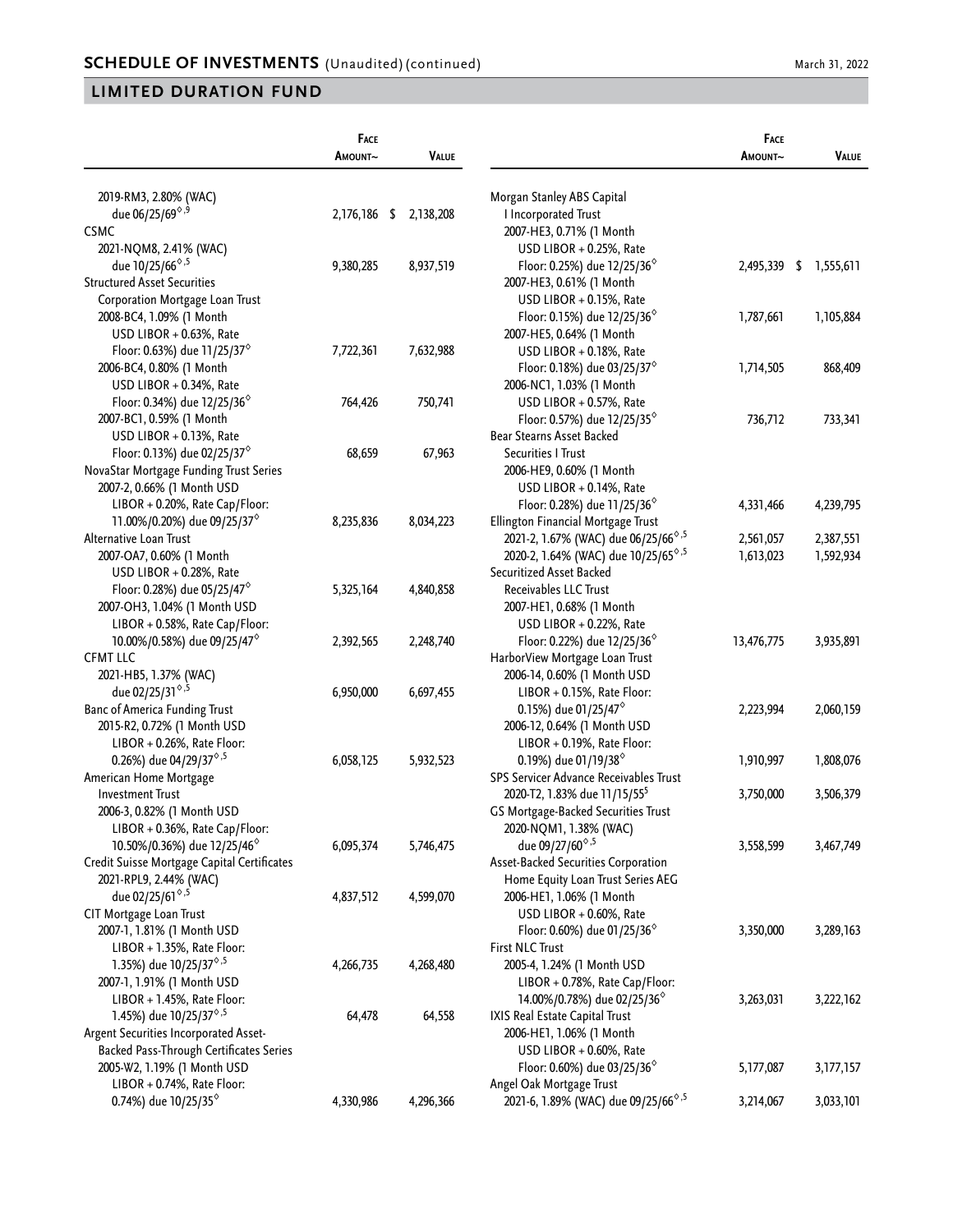|                                                               | FACE                   |              |                                                                     | FACE       |                        |
|---------------------------------------------------------------|------------------------|--------------|---------------------------------------------------------------------|------------|------------------------|
|                                                               | AMOUNT~                | <b>VALUE</b> |                                                                     | Amount~    | VALUE                  |
| Morgan Stanley Home Equity Loan Trust                         |                        |              | <b>FBR Securitization Trust</b>                                     |            |                        |
| 2006-2, 1.02% (1 Month USD                                    |                        |              | 2005-2, 1.21% (1 Month USD                                          |            |                        |
| LIBOR + 0.56%, Rate Floor:                                    |                        |              | $LIBOR + 0.75%$ , Rate Cap/Floor:                                   |            |                        |
| 0.56%) due 02/25/36 <sup>6</sup>                              | 2,836,169 \$ 2,815,000 |              | 14.00%/0.75%) due 09/25/35 <sup><math>\diamond</math></sup>         |            | 1,347,330 \$ 1,345,167 |
| Park Place Securities Incorporated                            |                        |              | Lehman XS Trust Series                                              |            |                        |
| Asset-Backed Pass-Through                                     |                        |              | 2006-16N, 0.84% (1 Month                                            |            |                        |
| <b>Certificates Series</b>                                    |                        |              | USD LIBOR + 0.38%, Rate                                             |            |                        |
| 2005-WHQ3, 1.40% (1 Month                                     |                        |              | Floor: 0.38%) due 11/25/46 <sup>°</sup>                             | 1,424,481  | 1,341,681              |
| USD LIBOR + 0.95%, Rate                                       |                        |              | <b>COLT Mortgage Loan Trust</b>                                     |            |                        |
| Floor: 0.95%) due 06/25/35 <sup><math>\diamond</math></sup>   | 2,671,303              | 2,674,313    | 2021-2, 2.38% (WAC) due 08/25/66 <sup><math>\diamond</math>,5</sup> | 1,500,000  | 1,336,987              |
| Structured Asset Investment Loan Trust                        |                        |              | Starwood Mortgage Residential Trust                                 |            |                        |
| 2006-3, 0.76% (1 Month USD                                    |                        |              | 2020-1, 2.28% (WAC) due 02/25/50 <sup>6,5</sup>                     | 1,256,562  | 1,247,156              |
| LIBOR + 0.15%, Rate Floor:                                    |                        |              | Citigroup Mortgage Loan Trust                                       |            |                        |
| 0.15%) due 06/25/36 $^{\circ}$                                | 2,286,881              | 2,241,558    | 2019-IMC1, 2.72% (WAC)                                              |            |                        |
| 2005-2, 1.19% (1 Month USD                                    |                        |              | due 07/25/49 <sup><math>\diamond</math>,5</sup>                     | 822,794    | 814,419                |
| LIBOR + 0.74%, Rate Floor:                                    |                        |              | 2007-WFH2, 1.06% (1 Month                                           |            |                        |
| 0.74%) due 03/25/35 <sup>%</sup>                              | 157,983                | 156,810      | USD LIBOR + 0.60%, Rate                                             |            |                        |
| Nationstar Home Equity Loan Trust                             |                        |              | Floor: 0.60%) due 03/25/37 <sup>6</sup>                             | 411,636    | 411,098                |
| 2007-B, 0.68% (1 Month USD                                    |                        |              | Long Beach Mortgage Loan Trust                                      |            |                        |
| LIBOR + 0.22%, Rate Floor:                                    |                        |              | 2006-8, 0.78% (1 Month USD                                          |            |                        |
| 0.22%) due 04/25/37 <sup><math>\diamond</math></sup>          | 2,340,670              | 2,324,332    | LIBOR + 0.32%, Rate Floor:                                          |            |                        |
| Countrywide Asset-Backed Certificates                         |                        |              | 0.32%) due 09/25/36 <sup>°</sup>                                    | 2,451,116  | 874,077                |
| 2006-6, 0.80% (1 Month USD                                    |                        |              | Morgan Stanley Capital I                                            |            |                        |
| LIBOR + 0.34%, Rate Floor:                                    |                        |              | <b>Incorporated Trust</b>                                           |            |                        |
| 0.34%) due 09/25/36 <sup><math>\diamond</math></sup>          | 1,692,620              | 1,686,189    | 2006-HE1, 1.04% (1 Month                                            |            |                        |
| 2006-5, 1.04% (1 Month USD                                    |                        |              | USD LIBOR + 0.58%, Rate                                             |            |                        |
| $LIBOR + 0.58\%$ , Rate Floor:                                |                        |              | Floor: 0.58%) due 01/25/36 $^{\circ}$                               | 887,860    | 869,760                |
| 0.58%) due 08/25/36 <sup><math>\diamond</math></sup>          | 368,954                | 366,797      | <b>CSMC Series</b>                                                  |            |                        |
| <b>Credit-Based Asset Servicing</b>                           |                        |              | 2015-12R, 0.61% (WAC) due 11/30/37 <sup>6,5</sup>                   | 773,921    | 771,728                |
| and Securitization LLC                                        |                        |              | 2014-2R, 0.39% (1 Month USD                                         |            |                        |
| 2006-CB2, 0.84% (1 Month                                      |                        |              | LIBOR + 0.20%, Rate Floor:                                          |            |                        |
| USD LIBOR + 0.38%, Rate                                       |                        |              | 0.20%) due 02/27/46 <sup><math>\diamond</math>,5</sup>              | 76,794     | 75,932                 |
| Floor: 0.38%) due 12/25/36 <sup><math>\diamond</math></sup>   | 2,077,417              | 2,025,887    | First Franklin Mortgage Loan Trust                                  |            |                        |
| SG Residential Mortgage Trust                                 |                        |              | 2004-FF10, 1.73% (1 Month                                           |            |                        |
| 2022-1, 3.68% (WAC) due 03/27/62 <sup>6,5</sup>               | 2,045,358              | 1,996,692    | USD LIBOR + 1.28%, Rate                                             |            |                        |
| Residential Mortgage Loan Trust                               |                        |              | Floor: 1.28%) due 07/25/34 <sup>%</sup>                             | 600,302    | 597,140                |
| 2020-1, 2.38% (WAC) due 01/26/60 <sup>6,5</sup>               | 2,013,802              | 1,958,931    | Nomura Resecuritization Trust                                       |            |                        |
| <b>GSAA Home Equity Trust</b>                                 |                        |              | 2015-4R, 2.27% (1 Month USD                                         |            |                        |
| 2006-3, 1.06% (1 Month USD                                    |                        |              | LIBOR + 0.43%, Rate Floor:                                          |            |                        |
| LIBOR + 0.60%, Rate Floor:                                    |                        |              | 0.43%) due 03/26/36 <sup>6,5</sup>                                  | 581,581    | 542,250                |
| 0.60%) due 03/25/36 <sup><math>\diamond</math></sup>          | 2,551,149              | 1,604,026    | JP Morgan Mortgage Acquisition Trust                                |            |                        |
| <b>MFRA Trust</b>                                             |                        |              | 2006-HE2, 0.74% (1 Month                                            |            |                        |
| 2021-INV1, 1.26% (WAC)                                        |                        |              | USD LIBOR + 0.28%, Rate                                             |            |                        |
| due 01/25/56 <sup><math>\diamond</math>,5</sup>               | 1,583,165              | 1,531,904    | Floor: 0.28%) due 07/25/36 <sup>%</sup>                             | 460,959    | 459,668                |
| <b>ACE Securities Corporation Home</b>                        |                        |              | <b>UCFC Manufactured Housing Contract</b>                           |            |                        |
| <b>Equity Loan Trust Series</b>                               |                        |              | 1997-2, 7.38% due 10/15/28                                          | 133,289    | 131,770                |
| 2005-HE2, 1.48% (1 Month                                      |                        |              | Morgan Stanley Re-REMIC Trust                                       |            |                        |
| USD LIBOR + 1.02%, Rate                                       |                        |              | 2010-R5, 2.24% due 06/26/36 <sup>5</sup>                            | 59,268     | 54,573                 |
| Floor: 1.02%) due 04/25/35 $^{\circ}$                         | 1,470,685              | 1,460,956    | <b>Total Residential Mortgage-</b>                                  |            |                        |
| <b>Ameriquest Mortgage Securities</b>                         |                        |              | <b>Backed Securities</b>                                            |            | 767,124,256            |
| Incorporated Asset-Backed<br>Pass-Through Certificates Series |                        |              | <b>COMMERCIAL MORTGAGE BACKED SECURITIES - 2.0%</b>                 |            |                        |
| 2005-R10, 1.10% (1 Month                                      |                        |              | BX Commercial Mortgage Trust                                        |            |                        |
| USD LIBOR + 0.65%, Rate                                       |                        |              | 2021-VOLT, 2.05% (1 Month                                           |            |                        |
| Floor: 0.65%) due 01/25/36 $^{\circ}$                         | 1,458,740              | 1,457,540    | USD LIBOR + 1.65%, Rate                                             |            |                        |
|                                                               |                        |              | Floor: 1.65%) due 09/15/36 <sup><math>\diamond</math>,5</sup>       | 25,000,000 | 24,098,475             |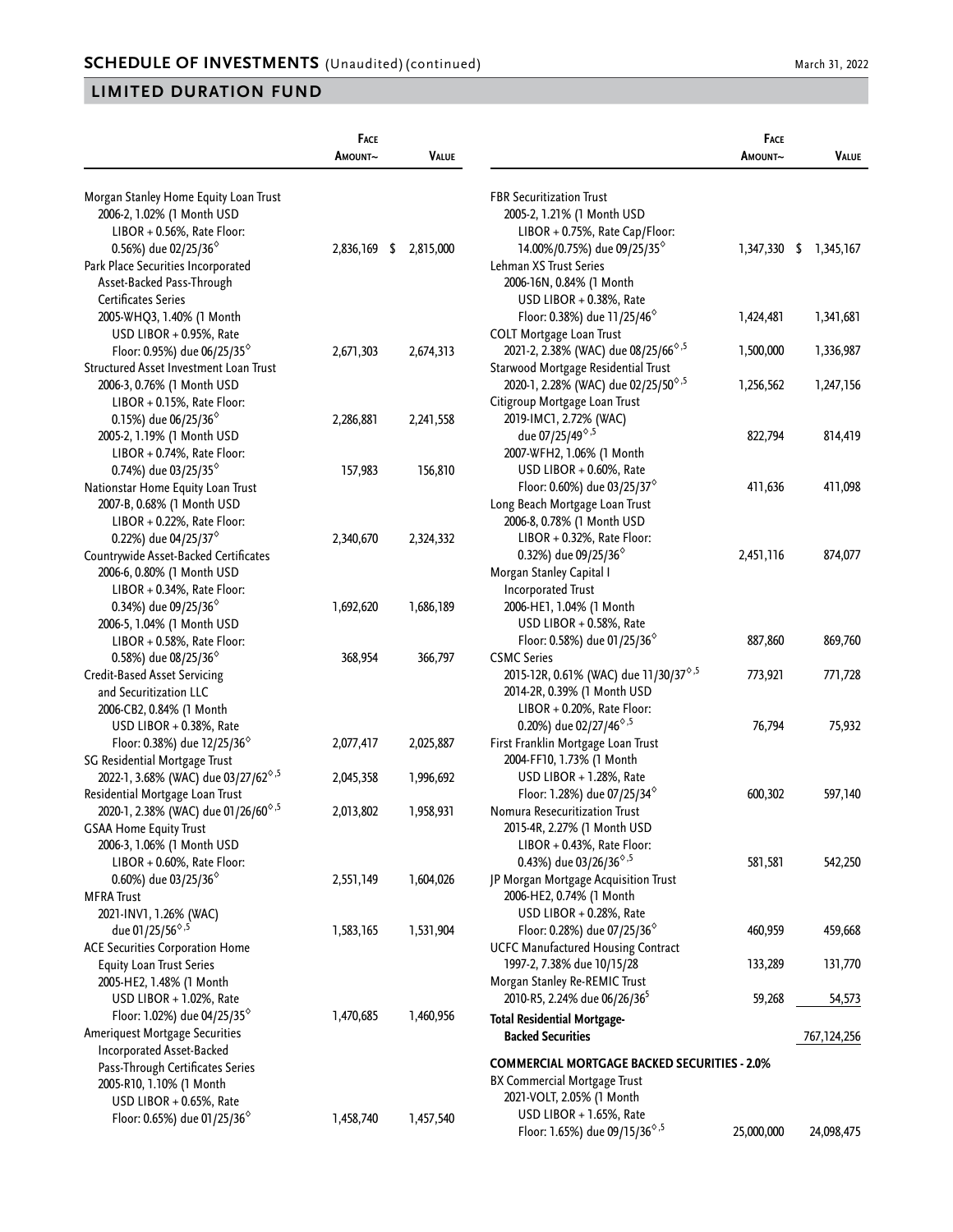|                                                                                          | FACE        |                          |                                                                                         | <b>FACE</b>   |              |
|------------------------------------------------------------------------------------------|-------------|--------------------------|-----------------------------------------------------------------------------------------|---------------|--------------|
|                                                                                          | AMOUNT~     | <b>VALUE</b>             |                                                                                         | AMOUNT~       | <b>VALUE</b> |
| 2022-LP2, 1.66% (1 Month Term                                                            |             |                          | DBJPM Mortgage Trust                                                                    |               |              |
| SOFR + 1.56%, Rate Floor:                                                                |             |                          | 2017-C6, 0.97% (WAC) due 06/10/50 <sup>6,7</sup>                                        | 57,799,493 \$ | 1,906,331    |
| 1.56%) due 02/15/39 <sup>6,5</sup>                                                       |             | 16,300,000 \$ 15,953,658 | <b>Banc of America Commercial</b>                                                       |               |              |
| JP Morgan Chase Commercial                                                               |             |                          | Mortgage Trust                                                                          |               |              |
| Mortgage Securities Trust                                                                |             |                          | 2017-BNK3, 1.01% (WAC)                                                                  |               |              |
| 2021-NYAH, 1.94% (1 Month                                                                |             |                          | due 02/15/50 <sup><math>\diamond</math>,7</sup>                                         | 29,680,966    | 1,230,715    |
| USD LIBOR $+$ 1.54%, Rate                                                                |             |                          | 2016-UB10, 1.76% (WAC)                                                                  |               |              |
| Floor: 1.54%) due 06/15/38 <sup><math>\diamond</math>,5</sup>                            | 10,200,000  | 9,931,410                | due 07/15/49 <sup>6,7</sup>                                                             | 11,171,687    | 629,805      |
| 2016-JP2, 1.78% (WAC) due 08/15/49 <sup>6,7</sup>                                        | 34,720,340  | 2,131,402                | <b>UBS Commercial Mortgage Trust</b>                                                    |               |              |
| <b>BXHPP Trust</b>                                                                       |             |                          | 2017-C2, 1.05% (WAC) due 08/15/50 <sup>6,7</sup>                                        | 28, 106, 296  | 1,139,075    |
| 2021-FILM, 1.50% (1 Month                                                                |             |                          | 2017-C5, 0.98% (WAC) due 11/15/50 <sup>6,7</sup>                                        | 13,583,292    | 495,751      |
| USD LIBOR + 1.10%, Rate                                                                  |             |                          | Morgan Stanley Bank of                                                                  |               |              |
| Floor: 1.10%) due 08/15/36 <sup><math>\diamond</math>,5</sup>                            | 8,250,000   | 7,919,480                | America Merrill Lynch Trust                                                             |               |              |
| MHP                                                                                      |             |                          | 2017-C34, 0.78% (WAC) due 11/15/52 <sup>6,7</sup>                                       | 23,710,907    | 788,900      |
| 2022-MHIL, 1.57% (1 Month                                                                |             |                          | 2015-C27, 0.87% (WAC) due 12/15/47 <sup>6,7</sup>                                       | 30,239,109    | 715,657      |
| Term SOFR + 1.26%, Rate                                                                  |             |                          | <b>CSAIL Commercial Mortgage Trust</b>                                                  |               |              |
| Floor: 1.26%) due 01/15/27 <sup><math>\diamond</math>,5</sup>                            | 8,000,000   | 7,779,336                | 2019-C15, 1.04% (WAC) due 03/15/52 <sup>6,7</sup>                                       | 19,471,574    | 1,028,070    |
| Life Mortgage Trust                                                                      |             |                          | 2016-C6, 1.87% (WAC) due 01/15/49 <sup>6,7</sup>                                        | 6,258,960     | 379,853      |
| 2021-BMR, 1.80% (1 Month                                                                 |             |                          | <b>BAMLL Commercial Mortgage</b>                                                        |               |              |
| USD LIBOR + 1.40%, Rate                                                                  |             |                          | <b>Securities Trust</b>                                                                 |               |              |
| Floor: 1.40%) due 03/15/38 <sup><math>\diamond</math>,5</sup>                            | 6,880,791   | 6,648,253                | 2012-PARK, 2.96% due 12/10/30 <sup>5</sup>                                              | 1,300,000     | 1,304,026    |
| Extended Stay America Trust                                                              |             |                          | <b>BBCMS Mortgage Trust</b>                                                             |               |              |
| 2021-ESH, 2.10% (1 Month USD                                                             |             |                          | 2018-C2, 0.76% (WAC) due 12/15/51 <sup>6,7</sup>                                        | 29,620,266    | 1,240,313    |
| LIBOR + 1.70%, Rate Floor:                                                               |             |                          | CD Commercial Mortgage Trust                                                            |               |              |
| 1.70%) due 07/15/38 <sup><math>\diamond</math>,5</sup>                                   | 3,975,533   | 3,918,126                | 2017-CD4, 1.27% (WAC)                                                                   |               |              |
| Wells Fargo Commercial Mortgage Trust                                                    |             |                          | due 05/10/50 $^{\circ,7}$                                                               | 16,571,106    | 722,021      |
| 2017-C38, 1.01% (WAC) due 07/15/50 <sup>6,7</sup>                                        | 24,021,495  | 958,160                  | CD Mortgage Trust                                                                       |               |              |
| 2016-C37, 0.81% (WAC) due 12/15/49 <sup>6,7</sup>                                        |             |                          | 2017-CD6, 0.92% (WAC)                                                                   |               |              |
| 2017-C42, 0.87% (WAC) due 12/15/50 <sup>6,7</sup>                                        | 27,469,841  | 810,797                  | due 11/13/50 $^{\circ,7}$                                                               |               | 446,485      |
|                                                                                          | 14,668,052  | 611,967                  |                                                                                         | 13,925,365    |              |
| 2015-LC22, 0.78% (WAC)                                                                   |             |                          | 2016-CD1, 1.37% (WAC)<br>due 08/10/49 <sup>6,7</sup>                                    |               |              |
| due 09/15/58 <sup><math>\diamond</math>,7</sup>                                          | 19,822,384  | 435,633                  | <b>CGMS Commercial Mortgage Trust</b>                                                   | 5,867,616     | 267,381      |
| 2017-RB1, 1.18% (WAC) due 03/15/50 <sup>6,7</sup>                                        | 8,548,733   | 407,202                  |                                                                                         | 21,739,710    | 689,766      |
| 2016-NXS5, 1.43% (WAC)                                                                   |             |                          | 2017-B1, 0.81% (WAC) due 08/15/50 <sup>6,7</sup>                                        |               |              |
| due 01/15/59 <sup>6,7</sup><br><b>Motel Trust</b>                                        | 5,232,684   | 221,825                  | Citigroup Commercial Mortgage Trust<br>2016-C2, 1.74% (WAC) due 08/10/49 <sup>6,7</sup> | 6,478,424     | 380,718      |
|                                                                                          |             |                          |                                                                                         |               |              |
| 2021-MTL6, 1.60% (1 Month                                                                |             |                          | 2016-GC37, 1.69% (WAC)<br>due 04/10/49 <sup>6,7</sup>                                   |               |              |
| USD LIBOR + 1.20%, Rate<br>Floor: 1.20%) due 09/15/38 <sup><math>\diamond</math>,5</sup> |             |                          | <b>GS Mortgage Securities Trust</b>                                                     | 3,103,452     | 164,304      |
|                                                                                          | 2,733,256   | 2,686,686                | 2017-GS6, 1.02% (WAC)                                                                   |               |              |
| <b>KKR Industrial Portfolio Trust</b>                                                    |             |                          | due 05/10/50 <sup><math>\diamond</math>,7</sup>                                         | 11,286,902    | 503,456      |
| 2021-KDIP, 1.40% (1 Month<br>USD LIBOR + 1.00%, Rate                                     |             |                          | BANK                                                                                    |               |              |
|                                                                                          |             |                          | 2017-BNK6, 0.80% (WAC)                                                                  |               |              |
| Floor: 1.00%) due 12/15/37 <sup>6,5</sup>                                                | 2,662,500   | 2,602,300                | due 07/15/60 <sup><math>\diamond</math>,7</sup>                                         | 14,493,092    | 457,099      |
| JPMDB Commercial Mortgage                                                                |             |                          | JPMBB Commercial Mortgage                                                               |               |              |
| Securities Trust                                                                         |             |                          | <b>Securities Trust</b>                                                                 |               |              |
| 2016-C4, 0.75% (WAC) due 12/15/49 <sup>6,7</sup>                                         | 37,541,497  | 1,105,113                | 2013-C17, 0.72% (WAC) due 01/15/47 <sup>6,7</sup>                                       |               |              |
| 2018-C8, 0.59% (WAC) due 06/15/51 <sup>6,7</sup>                                         | 39,882,153  | 942,826                  |                                                                                         | 21,309,522    | 215,254      |
| 2016-C2, 1.55% (WAC) due 06/15/49 <sup>6,7</sup>                                         | 7,078,405   | 305,142                  | <b>Total Commercial Mortgage</b>                                                        |               |              |
| 2017-C5, 0.94% (WAC) due 03/15/50 <sup>6,7</sup>                                         | 3,148,492   | 107,225                  | <b>Backed Securities</b>                                                                |               | 108,344,646  |
| <b>COMM Mortgage Trust</b>                                                               |             |                          | <b>GOVERNMENT AGENCY - 0.1%</b>                                                         |               |              |
| 2015-CR24, 0.75% (WAC)                                                                   |             |                          | Freddie Mac Seasoned Credit                                                             |               |              |
| due 08/10/48 <sup>6,7</sup>                                                              | 59,447,612  | 1,245,255                | Risk Transfer Trust                                                                     |               |              |
| 2018-COR3, 0.44% (WAC)                                                                   |             |                          | 2.00% due 05/25/60                                                                      | 3,728,835     | 3,492,498    |
| due 05/10/51 <sup>6,7</sup>                                                              | 35,317,018  | 823,882                  | 2.00% due 11/25/59                                                                      | 2,158,498     | 2,027,098    |
| <b>BENCHMARK Mortgage Trust</b>                                                          |             |                          | Fannie Mae-Aces                                                                         |               |              |
| 2018-B2, 0.40% (WAC) due 02/15/51 <sup>6,7</sup>                                         | 121,586,442 | 1,995,513                | 1.46% (WAC) due 03/25/35 <sup>6,7</sup>                                                 | 8,073,664     | 948,332      |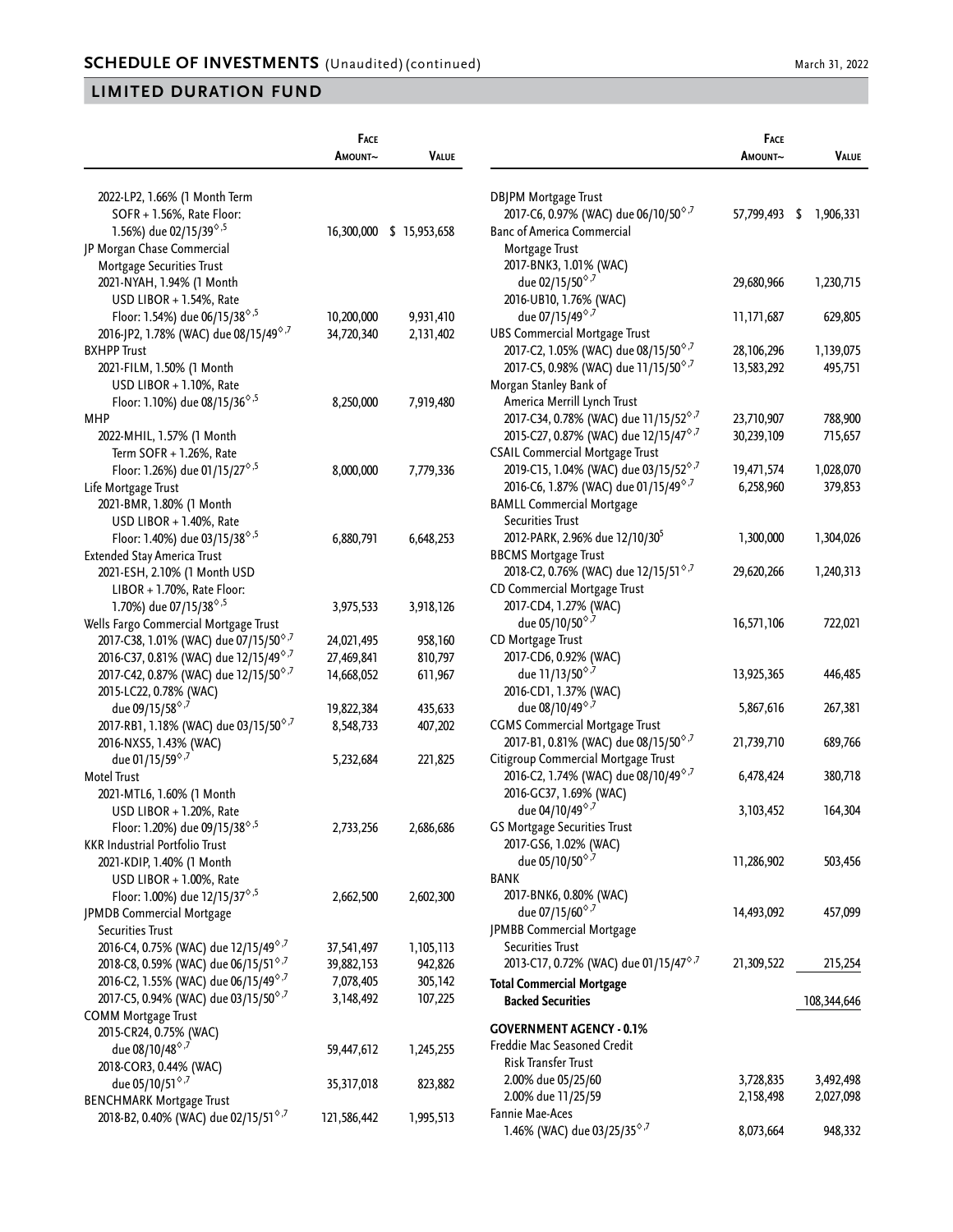|                                                        | FACE<br>AMOUNT~  | <b>VALUE</b> |                                                                    |     | FACE<br>Amount~ | <b>VALUE</b>           |
|--------------------------------------------------------|------------------|--------------|--------------------------------------------------------------------|-----|-----------------|------------------------|
|                                                        |                  |              |                                                                    |     |                 |                        |
| Freddie Mac Multifamily Structured                     |                  |              | TAMKO Building Products, Inc.                                      |     |                 |                        |
| Pass-Through Certificates                              |                  |              | 3.52% (1 Month USD LIBOR                                           |     |                 |                        |
| 0.33% (WAC) due 08/25/23 <sup>6,7</sup>                | 98,487,832 \$    | 419,351      | +3.00%, Rate Floor:                                                |     |                 |                        |
| <b>Total Government Agency</b>                         |                  | 6,887,279    | 3.00%) due 05/29/26                                                |     |                 | 1,777,215 \$ 1,737,228 |
| <b>Total Collateralized Mortgage Obligations</b>       |                  |              | Standard Industries, Inc.                                          |     |                 |                        |
| (Cost \$911,182,841)                                   |                  | 882,356,181  | 3.79% (1 Month USD LIBOR                                           |     |                 |                        |
|                                                        |                  |              | + 2.50%, Rate Floor:                                               |     |                 |                        |
| SENIOR FLOATING RATE INTERESTS <sup>TT, 6</sup> - 7.4% |                  |              | 3.00%) due 09/22/28                                                |     | 1,626,263       | 1,621,384              |
| <b>INDUSTRIAL - 1.5%</b>                               |                  |              | CPM Holdings, Inc.                                                 |     |                 |                        |
| Berry Global, Inc.                                     |                  |              | 3.73% (1 Month USD LIBOR                                           |     |                 |                        |
| 2.07% (1 Month USD LIBOR                               |                  |              | + 3.50%, Rate Floor:                                               |     | 1,514,020       |                        |
| + 1.75%, Rate Floor:                                   |                  |              | 3.50%) due 11/17/25<br>Cushman & Wakefield US Borrower LLC         |     |                 | 1,489,417              |
| 1.75%) due 07/01/26                                    | 22,295,417       | 21,950,507   | 3.21% (1 Month USD LIBOR                                           |     |                 |                        |
| SkyMiles IP Ltd.                                       |                  |              | + 2.75%, Rate Floor:                                               |     |                 |                        |
| 4.75% (3 Month USD LIBOR                               |                  |              | 2.75%) due 08/21/25                                                |     | 1,378,396       | 1,357,720              |
| + 3.75%, Rate Floor:                                   |                  |              | NA Rail Hold Co. LLC                                               |     |                 |                        |
| 4.75%) due 10/20/27                                    | 16,867,590       | 17,392,004   | 5.01% (3 Month USD LIBOR                                           |     |                 |                        |
| Mileage Plus Holdings LLC                              |                  |              | + 4.00%, Rate Floor:                                               |     |                 |                        |
| 6.25% (3 Month USD LIBOR                               |                  |              | 4.25%) due 10/19/26                                                |     | 1,084,575       | 1,083,219              |
| + 5.25%, Rate Floor:                                   |                  |              | Park River Holdings, Inc.                                          |     |                 |                        |
| 6.25%) due 06/21/27                                    | 9,455,500        | 9,798,262    | 4.00% (3 Month USD LIBOR                                           |     |                 |                        |
| Filtration Group Corp.                                 |                  |              | + 3.25%, Rate Floor:                                               |     |                 |                        |
| 3.46% (1 Month USD LIBOR                               |                  |              | 4.00%) due 12/28/27                                                |     | 992,497         | 969,282                |
| + 3.00%, Rate Floor:                                   |                  |              | <b>BWAY Holding Co.</b>                                            |     |                 |                        |
| 3.00%) due 03/31/25                                    | 5,341,222        | 5,257,204    | 3.48% (1 Month USD LIBOR                                           |     |                 |                        |
| 3.50% (3 Month EURIBOR + 3.50%,                        |                  |              | + 3.25%, Rate Floor:                                               |     |                 |                        |
| Rate Floor: 3.50%) due 03/31/25                        | 2,363,128<br>EUR | 2,567,879    | 3.25%) due 04/03/24                                                |     | 783,547         | 771,465                |
| TransDigm, Inc.                                        |                  |              | <b>Total Industrial</b>                                            |     |                 | 83,791,761             |
| 2.71% (1 Month USD LIBOR                               |                  |              |                                                                    |     |                 |                        |
| $+2.25%$ , Rate Floor:                                 |                  |              | <b>CONSUMER, CYCLICAL - 1.4%</b>                                   |     |                 |                        |
| 2.25%) due 08/22/24                                    | 4,002,592        | 3,940,072    | BGIS (BIFM CA Buyer, Inc.)                                         |     |                 |                        |
| 2.71% (1 Month USD LIBOR                               |                  |              | 3.96% (1 Month USD LIBOR                                           |     |                 |                        |
| + 2.25%, Rate Floor:                                   |                  |              | + 3.50%, Rate Floor:                                               |     |                 |                        |
| 2.25%) due 12/09/25<br>2.71% (1 Month USD LIBOR        | 1,825,710        | 1,793,760    | 3.50%) due 06/01/26 <sup>†††</sup>                                 |     | 11,812,805      | 11,606,081             |
| + 2.25%, Rate Floor:                                   |                  |              | Stars Group (Amaya)                                                |     |                 |                        |
| 2.25%) due 05/30/25                                    | 930,734          | 912,994      | 3.26% (3 Month USD LIBOR                                           |     |                 |                        |
| Harsco Corporation                                     |                  |              | + 2.25%, Rate Floor:                                               |     |                 |                        |
| 2.75% (1 Month USD LIBOR                               |                  |              | 2.25%) due 07/21/26                                                |     | 11,538,883      | 11,435,494             |
| + 2.25%, Rate Floor:                                   |                  |              | AlixPartners, LLP                                                  |     |                 |                        |
| 2.75%) due 03/10/28                                    | 3,970,000        | 3,862,492    | 3.25% (1 Month USD LIBOR                                           |     |                 |                        |
| Charter Next Generation, Inc.                          |                  |              | + 2.75%, Rate Floor:                                               |     |                 |                        |
| 4.50% (1 Month USD LIBOR                               |                  |              | 3.25%) due 02/04/28                                                |     | 9,925,000       | 9,759,054              |
| + 3.75%, Rate Floor:                                   |                  |              | Verisure Holding AB                                                |     |                 |                        |
| 4.50%) due 12/01/27                                    | 3,432,663        | 3,411,209    | 3.25% (6 Month EURIBOR + 3.25%,                                    |     |                 |                        |
| Tank Holdings Corp.                                    |                  |              | Rate Floor: 3.25%) due 03/27/28                                    | EUR | 7,970,000       | 8,602,785              |
| 3.46% (1 Month USD LIBOR                               |                  |              | 3.25% (6 Month EURIBOR + 3.25%,                                    |     |                 |                        |
| + 3.25%, Rate Floor:                                   |                  |              | Rate Floor: 3.25%) due 07/20/26                                    | EUR | 1,030,000       | 1,113,761              |
| 3.25%) due 03/26/26                                    | 1,955,000        | 1,950,113    | Go Daddy Operating Company LLC                                     |     |                 |                        |
| Ravago Holdings America, Inc.                          |                  |              | due 02/15/24                                                       |     | 5,973,964       | 5,926,650              |
| 3.50% (3 Month USD LIBOR                               |                  |              | Amaya Holdings BV                                                  |     |                 |                        |
| + 2.50%, Rate Floor:                                   |                  |              | 2.50% (3 Month EURIBOR + 2.50%,<br>Rate Floor: 2.50%) due 07/21/26 | EUR | 4,500,000       | 4,887,955              |
| 2.50%) due 03/06/28                                    | 1,980,000        | 1,925,550    |                                                                    |     |                 |                        |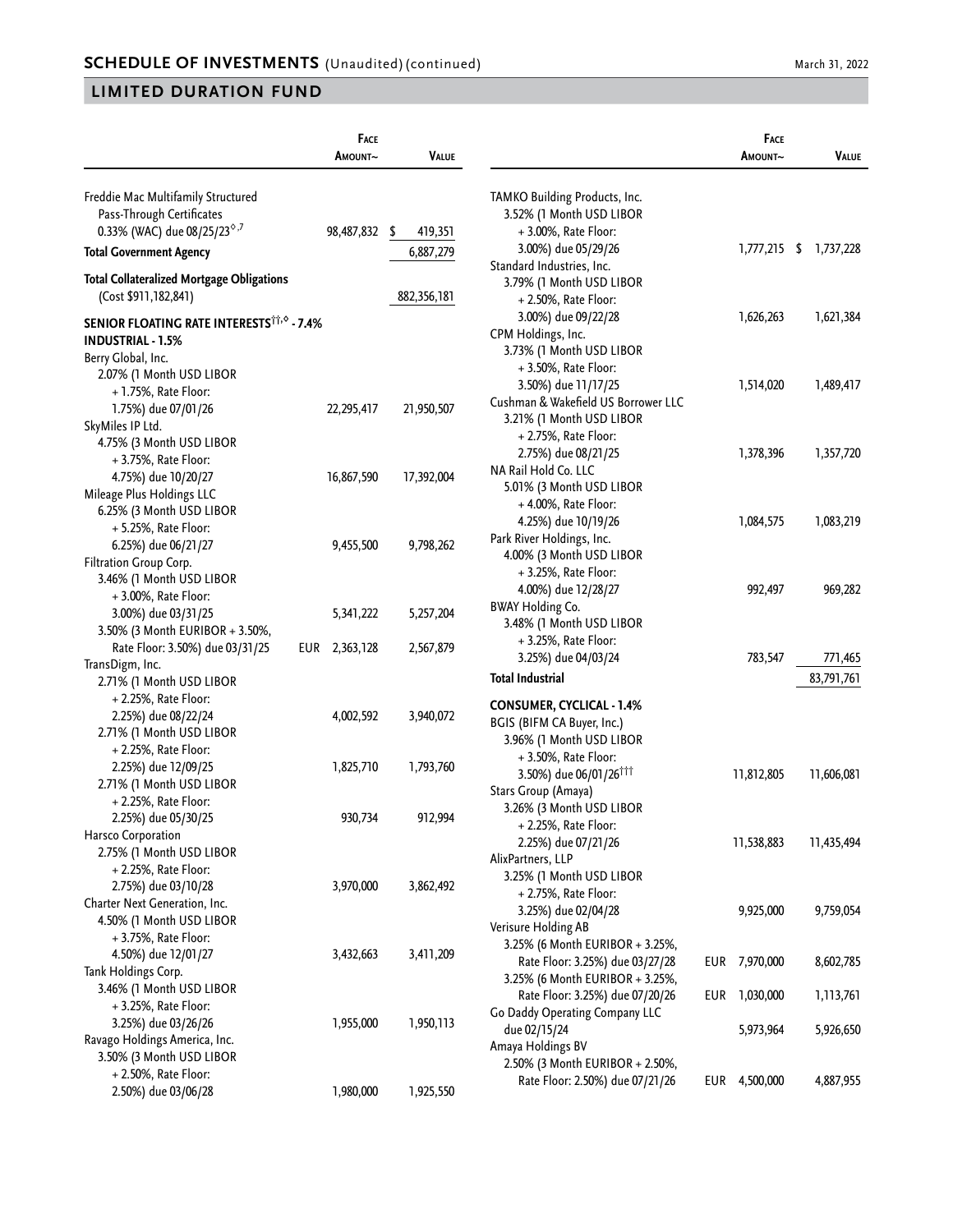|                                                 | <b>FACE</b> |              |                                   | FACE         |            |
|-------------------------------------------------|-------------|--------------|-----------------------------------|--------------|------------|
| AMOUNT~                                         |             | <b>VALUE</b> |                                   | AMOUNT~      | VALUE      |
| Truck Hero, Inc.                                |             |              | 3.96% (1 Month USD LIBOR          |              |            |
| 4.00% (1 Month USD LIBOR                        |             |              | + 3.50%, Rate Floor:              |              |            |
| $+3.25%$ , Rate Floor:                          |             |              | 3.50%) due 06/01/26               | 2,476,692 \$ | 2,446,897  |
| 4.00%) due 01/31/28<br>4,950,000 \$             |             | 4,789,125    | Conair Holdings LLC               |              |            |
| Packers Holdings LLC                            |             |              | 4.76% (3 Month USD LIBOR          |              |            |
| 4.00% (3 Month USD LIBOR                        |             |              | + 3.75%, Rate Floor:              |              |            |
| + 3.25%, Rate Floor:                            |             |              | 4.25%) due 05/17/28               | 9,950,000    | 9,775,875  |
| 4.00%) due 03/09/28<br>4,218,080                |             | 4, 149, 536  | Dun & Bradstreet                  |              |            |
| Fertitta Entertainment LLC                      |             |              | 3.56% (1 Month USD Term           |              |            |
| 4.50% (1 Month USD Term                         |             |              | SOFR + 3.25%, Rate Floor:         |              |            |
| SOFR + 4.00%, Rate Floor:                       |             |              | 3.25%) due 01/18/29               | 8,600,000    | 8,514,000  |
| 4.50%) due 01/27/29<br>3,950,000                |             | 3,925,313    | 3.70% (1 Month USD LIBOR          |              |            |
| New Trojan Parent, Inc.                         |             |              | + 3.25%, Rate Floor:              |              |            |
| 3.75% ((1 Month USD LIBOR                       |             |              | 3.25%) due 02/06/26               | 724,778      | 717,139    |
| $+3.25\%$ ) and (3 Month                        |             |              | Boxer Parent Company, Inc.        |              |            |
| USD LIBOR + 3.25%), Rate                        |             |              | 4.76% (1 Month USD LIBOR          |              |            |
| Floor: 3.75%) due 01/06/28<br>2,729,375         |             | 2,637,259    | + 3.75%, Rate Floor:              |              |            |
| Pacific Bells, LLC                              |             |              | 4.75%) due 10/02/25               | 7,230,249    | 7,180,577  |
| 5.00% (1 Month USD LIBOR                        |             |              | Peraton Corp.                     |              |            |
| +4.50%, Rate Floor:                             |             |              | 4.50% (1 Month USD LIBOR          |              |            |
| 5.00%) due 11/10/28 <sup>†††</sup><br>2,566,763 |             | 2,537,887    | + 3.75%, Rate Floor:              |              |            |
| Rent-A-Center, Inc.                             |             |              | 4.50%) due 02/01/28               | 6,658,970    | 6,602,769  |
| 3.81% (3 Month USD LIBOR                        |             |              | Polaris Newco LLC                 |              |            |
| + 3.25%, Rate Floor:                            |             |              | 4.50% (3 Month USD LIBOR          |              |            |
| 3.75%) due 02/17/28<br>2,257,938                |             | 2,208,556    | +4.00%, Rate Floor:               |              |            |
| Entain Holdings (Gibraltar) Ltd.                |             |              | 4.50%) due 06/02/28               | 6,560,264    | 6,506,141  |
| 3.74% (1 Month USD LIBOR                        |             |              | Wrench Group LLC                  |              |            |
| + 2.25%, Rate Floor:                            |             |              | 5.01% (3 Month USD LIBOR          |              |            |
| 2.75%) due 03/29/27<br>1,488,750                |             | 1,473,862    | +4.00%, Rate Floor:               |              |            |
| Power Solutions (Panther)                       |             |              | 4.00%) due 04/30/26               | 6,136,897    | 6,075,528  |
| 3.71% (1 Month USD LIBOR                        |             |              | Sabre GLBL, Inc.                  |              |            |
| +3.25%, Rate Floor:                             |             |              | 2.46% (1 Month USD LIBOR          |              |            |
| 3.25%) due 04/30/26<br>1,394,593                |             | 1,375,417    | + 2.00%, Rate Floor:              |              |            |
| PAI Holdco, Inc.                                |             |              | 2.00%) due 02/22/24               | 2,697,799    | 2,652,287  |
| 4.25% (3 Month USD LIBOR                        |             |              | TIBCO Software, Inc.              |              |            |
| + 3.50%, Rate Floor:                            |             |              | 4.21% (1 Month USD LIBOR          |              |            |
| 1,091,750<br>4.25%) due 10/28/27                |             | 1,079,468    | + 3.75%, Rate Floor:              |              |            |
| Murphy Oil USA, Inc.                            |             |              | 3.75%) due 06/30/26               | 2,065,849    | 2,052,937  |
| 2.25% (1 Month USD LIBOR                        |             |              | <b>MACOM Technology</b>           |              |            |
| + 1.75%, Rate Floor:                            |             |              | Solutions Holdings, Inc.          |              |            |
| 2.25%) due 01/31/28 <sup>111</sup><br>694,750   |             | 694,750      | 2.71% (1 Month USD LIBOR          |              |            |
| Samsonite IP Holdings SARL                      |             |              | + 2.25%, Rate Floor:              |              |            |
| 2.21% (1 Month USD LIBOR                        |             |              | 2.25%) due 05/17/24               | 1,549,149    | 1,527,848  |
| $+1.75%$ , Rate Floor:                          |             |              | EXC Holdings III Corp.            |              |            |
| 1.75%) due 04/25/25<br>295,451                  |             | 287,696      | 4.51% (3 Month USD LIBOR          |              |            |
| Cast & Crew Payroll LLC                         |             |              | $+3.50\%$ , Rate Floor:           |              |            |
| 3.96% (1 Month USD LIBOR                        |             |              | 4.50%) due 12/02/24               | 893,005      | 886,308    |
| + 3.50%, Rate Floor:                            |             |              | Upland Software, Inc.             |              |            |
| 3.50%) due 02/09/26<br>67,756                   |             | 67,223       | 4.21% (1 Month USD LIBOR          |              |            |
| <b>Total Consumer, Cyclical</b>                 |             | 78,557,872   | + 3.75%, Rate Floor:              |              |            |
|                                                 |             |              | 3.75%) due 08/06/26               | 544,825      | 535,290    |
| <b>TECHNOLOGY - 1.3%</b>                        |             |              | Emerald TopCo, Inc. (Press Ganey) |              |            |
| Project Boost Purchaser LLC                     |             |              | 3.80% (3 Month USD LIBOR          |              |            |
| 4.00% (1 Month USD LIBOR                        |             |              | + 3.50%, Rate Floor:              |              |            |
| + 3.50%, Rate Floor:                            |             |              | 3.50%) due 07/24/26               | 505,704      | 498,357    |
| 4.00%) due 05/29/26<br>13,150,625               |             | 12,986,242   | <b>Total Technology</b>           |              | 68,958,195 |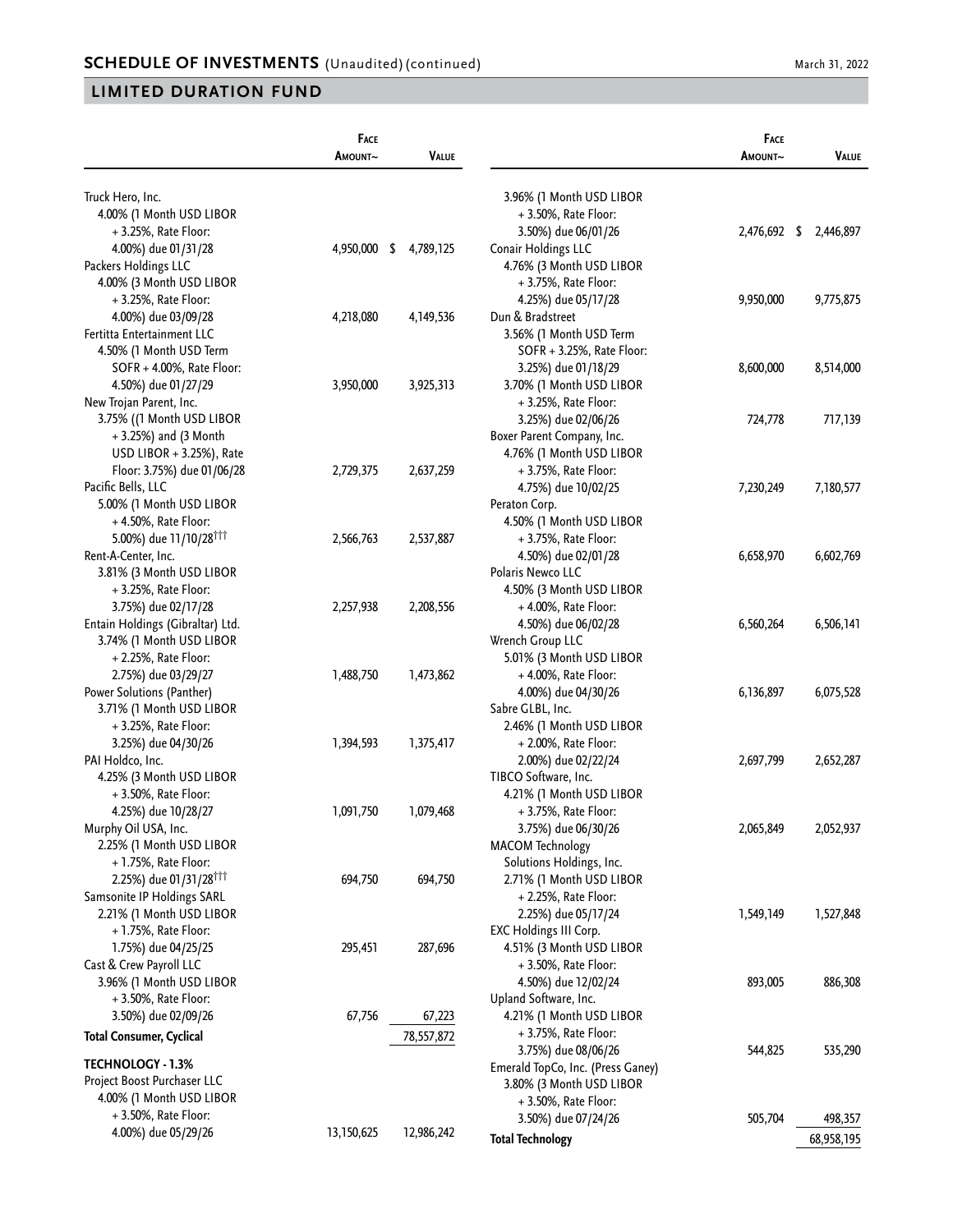|                                 | FACE<br>Amount~ | <b>VALUE</b>             |                                        | FACE<br>AMOUNT~ | VALUE      |
|---------------------------------|-----------------|--------------------------|----------------------------------------|-----------------|------------|
| <b>COMMUNICATIONS - 1.1%</b>    |                 |                          | Delos Finance SARL                     |                 |            |
| Internet Brands, Inc.           |                 |                          | (International Lease Finance)          |                 |            |
| 3.96% (1 Month USD LIBOR        |                 |                          | 2.76% (3 Month USD LIBOR               |                 |            |
| $+3.50\%$ , Rate Floor:         |                 |                          | $+1.75%$ , Rate Floor:                 |                 |            |
| 3.50%) due 09/13/24             |                 | 14,068,108 \$ 13,878,611 | 1.75%) due 10/06/23                    | $6,076,000$ \$  | 6,025,387  |
| Playtika Holding Corp.          |                 |                          | USI, Inc.                              |                 |            |
| 3.21% (1 Month USD LIBOR        |                 |                          | 4.01% (3 Month USD LIBOR               |                 |            |
| + 2.75%, Rate Floor:            |                 |                          | + 3.00%, Rate Floor:                   |                 |            |
| 2.75%) due 03/13/28             | 10,494,000      | 10,324,627               | 3.00%) due 05/16/24                    | 5,942,588       | 5,897,899  |
| <b>WMG Acquisition Corp.</b>    |                 |                          | HUB International Ltd.                 |                 |            |
| 2.58% (1 Month USD LIBOR        |                 |                          | 3.27% (3 Month USD LIBOR               |                 |            |
| + 2.13%, Rate Floor:            |                 |                          | + 2.75%, Rate Floor:                   |                 |            |
| 2.13%) due 01/20/28             | 10,000,000      | 9,895,800                | 2.75%) due 04/25/25                    | 4,982,404       | 4,920,622  |
| Recorded Books, Inc.            |                 |                          | 5.00% (3 Month USD LIBOR               |                 |            |
| 4.39% (1 Month USD LIBOR        |                 |                          | + 3.25%, Rate Floor:                   |                 |            |
| $+4.00\%$ , Rate Floor:         |                 |                          | 4.00%) due 04/25/25                    | 980,100         | 972,975    |
| 4.00%) due 08/29/25             | 9,005,342       | 8,919,070                | Nexus Buyer LLC                        |                 |            |
| McGraw Hill LLC                 |                 |                          | 4.21% (1 Month USD LIBOR               |                 |            |
| 5.55% (3 Month USD LIBOR        |                 |                          | + 3.75%, Rate Floor:                   |                 |            |
| +4.75%, Rate Floor:             |                 |                          | 3.75%) due 11/09/26                    | 5,345,316       | 5,287,854  |
| 5.25%) due 07/28/28             | 6,965,000       | 6,884,485                | Jane Street Group LLC                  |                 |            |
| <b>UPC Broadband Holding BV</b> |                 |                          | 3.21% (1 Month USD LIBOR               |                 |            |
| 3.40% (1 Month USD LIBOR        |                 |                          | + 2.75%, Rate Floor:                   |                 |            |
| $+3.00\%$ , Rate Floor:         |                 |                          | 2.75%) due 01/26/28                    | 4,591,875       | 4,520,150  |
| 3.00%) due 01/31/29             | 5,850,000       | 5,764,707                | <b>Focus Financial Partners LLC</b>    |                 |            |
| Zayo Group Holdings, Inc.       |                 |                          | 2.46% (1 Month USD LIBOR               |                 |            |
| 3.46% (1 Month USD LIBOR        |                 |                          | $+2.00\%$ , Rate Floor:                |                 |            |
| + 3.00%, Rate Floor:            |                 |                          | 2.00%) due 07/03/24                    | 1,184,615       | 1,167,095  |
| 3.00%) due 03/09/27             | 1,500,000       | 1,458,375                | <b>Total Financial</b>                 |                 | 49,467,250 |
| <b>Authentic Brands</b>         |                 |                          |                                        |                 |            |
| 4.00% (1 Month USD LIBOR        |                 |                          | <b>CONSUMER, NON-CYCLICAL - 0.7%</b>   |                 |            |
| + 3.25%, Rate Floor:            |                 |                          | Medline Borrower LP                    |                 |            |
| 4.00%) due 09/27/24             | 1,432,369       | 1,419,234                | 3.75% (1 Month USD LIBOR               |                 |            |
| Altice US Finance I Corp.       |                 |                          | +3.25%, Rate Floor:                    |                 |            |
| 2.65% (1 Month USD LIBOR        |                 |                          | 3.75%) due 10/23/28                    | 10,050,000      | 9,944,475  |
| + 2.25%, Rate Floor:            |                 |                          | Icon Luxembourg SARL                   |                 |            |
| 2.25%) due 01/15/26             | 460,750         | 453,839                  | 2.75% (3 Month USD LIBOR               |                 |            |
| Ziggo Financing Partnership     |                 |                          | + 2.25%, Rate Floor:                   |                 |            |
| 2.90% (1 Month USD LIBOR        |                 |                          | 2.75%) due 07/03/28                    | 5,259,661       | 5,230,102  |
| + 2.50%, Rate Floor:            |                 |                          | Spectrum Brands, Inc.                  |                 |            |
| 2.50%) due 04/28/28             | 400,000         | 393,564                  | 2.50% (3 Month USD LIBOR               |                 |            |
| Virgin Media Bristol LLC        |                 |                          | + 2.00%, Rate Floor:                   |                 |            |
| 2.90% (1 Month USD LIBOR        |                 |                          | 2.50%) due 03/03/28                    | 4,950,000       | 4,878,868  |
| + 2.50%, Rate Floor:            |                 |                          | Women's Care Holdings, Inc.            |                 |            |
| 2.50%) due 01/31/28             | 200,000         | 197,282                  | 5.25% (3 Month USD LIBOR               |                 |            |
| <b>Total Communications</b>     |                 | 59,589,594               | +4.50%, Rate Floor:                    |                 |            |
|                                 |                 |                          | 5.25%) due 01/17/28                    | 4,694,525       | 4,624,107  |
| FINANCIAL - 0.9%                |                 |                          | Bombardier Recreational Products, Inc. |                 |            |
| Citadel Securities, LP          |                 |                          | 2.46% (1 Month USD LIBOR               |                 |            |
| 2.93% (1 Month USD Term         |                 |                          | + 2.00%, Rate Floor:                   |                 |            |
| SOFR + 2.50%, Rate Floor:       |                 |                          | 2.00%) due 05/24/27                    | 4,157,077       | 4,072,896  |
| 2.50%) due 02/02/28             | 14, 183, 375    | 14,089,623               | Sigma Holding BV (Flora Food)          |                 |            |
| <b>Trans Union LLC</b>          |                 |                          | 3.50% ((1 Month EURIBOR + 3.50%)       |                 |            |
| 2.75% (3 Month USD LIBOR        |                 |                          | and (6 Month EURIBOR $+$ 3.50%),       |                 |            |
| + 2.25%, Rate Floor:            |                 |                          | Rate Floor: 3.50%) due 07/02/25        | EUR 3,700,000   | 3,822,010  |
| 2.75%) due 12/01/28             | 6,643,778       | 6,585,645                |                                        |                 |            |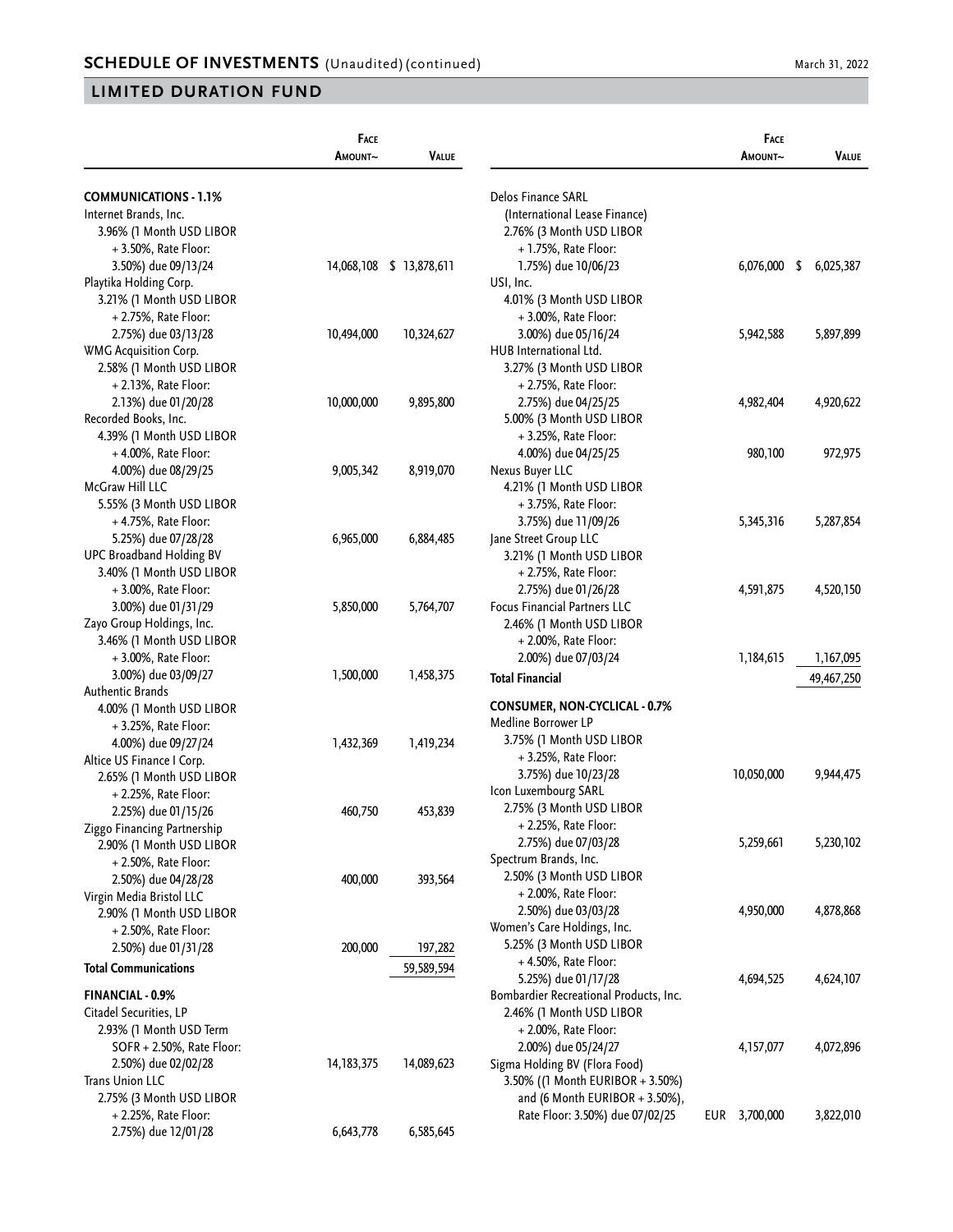|                                                                                                                                      | FACE<br>AMOUNT~ | <b>VALUE</b>          |                                                                                                                                | <b>FACE</b><br>AMOUNT~             | VALUE                    |
|--------------------------------------------------------------------------------------------------------------------------------------|-----------------|-----------------------|--------------------------------------------------------------------------------------------------------------------------------|------------------------------------|--------------------------|
| Hearthside Group Holdings LLC<br>4.46% (1 Month USD LIBOR<br>$+4.00\%$ , Rate Floor:<br>4.00%) due 05/23/25                          | 2,073,214 \$    | 2,002,601             | INEOS Ltd.<br>2.75% (1 Month EURIBOR + 2.75%,<br>Rate Floor: 2.75%) due 01/29/26<br>GrafTech Finance, Inc.                     | EUR 8,100,000 \$                   | 8,669,788                |
| Catalent Pharma Solutions, Inc.<br>2.50% (1 Month USD LIBOR<br>$+2.00\%$ , Rate Floor:                                               |                 |                       | 3.50% (1 Month USD LIBOR<br>+3.00%, Rate Floor:<br>3.50%) due 02/12/25                                                         | 814,339                            | 803,141                  |
| 2.50%) due 02/22/28                                                                                                                  | 792,496         | 790,515               | <b>Total Basic Materials</b>                                                                                                   |                                    | 20,766,817               |
| Agiliti<br>3.00% (1 Month USD LIBOR<br>+ 2.75%, Rate Floor:<br>2.75%) due 01/04/26 <sup>†††</sup>                                    | 746,154         | 740,558               | <b>ENERGY - 0.1%</b><br><b>ITT Holdings LLC</b><br>3.25% (1 Month USD LIBOR<br>+ 2.75%, Rate Floor:                            |                                    |                          |
| Aramark Services, Inc.<br>2.21% (1 Month USD LIBOR<br>+1.75%, Rate Floor:<br>1.75%) due 03/11/25                                     | 700,000         | 685,300               | 3.25%) due 07/10/28<br>DT Midstream, Inc.<br>2.50% (6 Month USD LIBOR<br>+ 2.00%, Rate Floor:                                  | 2,935,250                          | 2,891,221                |
| EyeCare Partners LLC<br>4.76% (3 Month USD LIBOR<br>+ 3.75%, Rate Floor:<br>3.75%) due 02/18/27<br>Kronos Acquisition Holdings, Inc. | 493,750         | 486,655               | 2.50%) due 06/26/28<br>Venture Global Calcasieu Pass LLC<br>2.83% (1 Month USD LIBOR<br>+ 2.38%, Rate Floor:                   | 1,990,000                          | 1,984,746                |
| 4.25% (3 Month USD LIBOR<br>+ 3.75%, Rate Floor:                                                                                     |                 |                       | 2.38%) due 08/19/26 <sup>111</sup><br><b>Total Energy</b>                                                                      | 751,444                            | 747,687<br>5,623,654     |
| 4.25%) due 12/22/26<br>Froneri US, Inc.<br>2.71% (1 Month USD LIBOR                                                                  | 495,000         | 459,939               | <b>Total Senior Floating Rate Interests</b><br>(Cost \$413,356,652)                                                            |                                    | 406,240,336              |
| + 2.25%, Rate Floor:<br>2.25%) due 01/29/27<br>Pearl Intermediate Parent LLC<br>3.21% (1 Month USD LIBOR                             | 442,125         | 433,521               | <b>FOREIGN GOVERNMENT DEBT11 - 3.6%</b><br>State of Israel<br>0.75% due 07/31/22<br>1.25% due 11/30/22                         | ILS 239,770,000<br>ILS 233,849,000 | 75,365,313<br>73,809,777 |
| + 2.75%, Rate Floor:<br>2.75%) due 02/14/25<br>Outcomes Group Holdings, Inc.                                                         | 394,859         | 389,430               | Czech Republic<br>0.10% due 04/17/22                                                                                           | CZK 1,094,000,000                  | 49,430,567               |
| 3.60% (3 Month USD LIBOR<br>+ 3.25%, Rate Floor:                                                                                     |                 |                       | <b>Total Foreign Government Debt</b><br>(Cost \$197,872,917)                                                                   |                                    | 198,605,657              |
| 3.25%) due 10/24/25<br>Utz Quality Foods LLC<br>3.46% (1 Month USD LIBOR<br>+ 3.00%, Rate Floor:                                     | 386,717         | 378,259               | <b>MUNICIPAL BONDS<sup>11</sup> - 0.0%</b><br>CALIFORNIA - 0.0%<br>California Public Finance<br><b>Authority Revenue Bonds</b> |                                    |                          |
| 3.00%) due 01/20/28<br>Valeant Pharmaceuticals International, Inc.                                                                   | 296,250         | 291,623               | 1.55% due 10/15/26<br><b>Total Municipal Bonds</b>                                                                             | 3,145,000                          | 2,925,021                |
| 3.46% (1 Month USD LIBOR<br>+3.00%, Rate Floor:                                                                                      |                 |                       | (Cost \$3,145,000)<br>COMMERCIAL PAPER <sup>11,11</sup> - 0.7%                                                                 |                                    | 2,925,021                |
| 3.00%) due 06/02/25<br><b>Total Consumer, Non-cyclical</b>                                                                           | 256,688         | 254,334<br>39,485,193 | Sonoco Products Co.<br>0.27% due 04/01/22                                                                                      | 15,000,000                         | 15,000,000               |
| <b>BASIC MATERIALS - 0.4%</b><br>Trinseo Materials Operating S.C.A.                                                                  |                 |                       | 0.50% due 04/04/22<br>McCormick & Co., Inc.                                                                                    | 10,000,000                         | 9,999,583                |
| 2.96% (1 Month USD LIBOR<br>+ 2.50%, Rate Floor:<br>2.50%) due 05/03/28                                                              | 11,016,750      | 10,810,186            | 0.50% due 04/04/22 <sup>5</sup><br><b>Total Commercial Paper</b><br>(Cost \$39,998,958)                                        | 15,000,000                         | 14,999,375<br>39,998,958 |
| 2.46% (1 Month USD LIBOR<br>+ 2.00%, Rate Floor:<br>2.00%) due 09/06/24                                                              | 493,573         | 483,702               |                                                                                                                                |                                    |                          |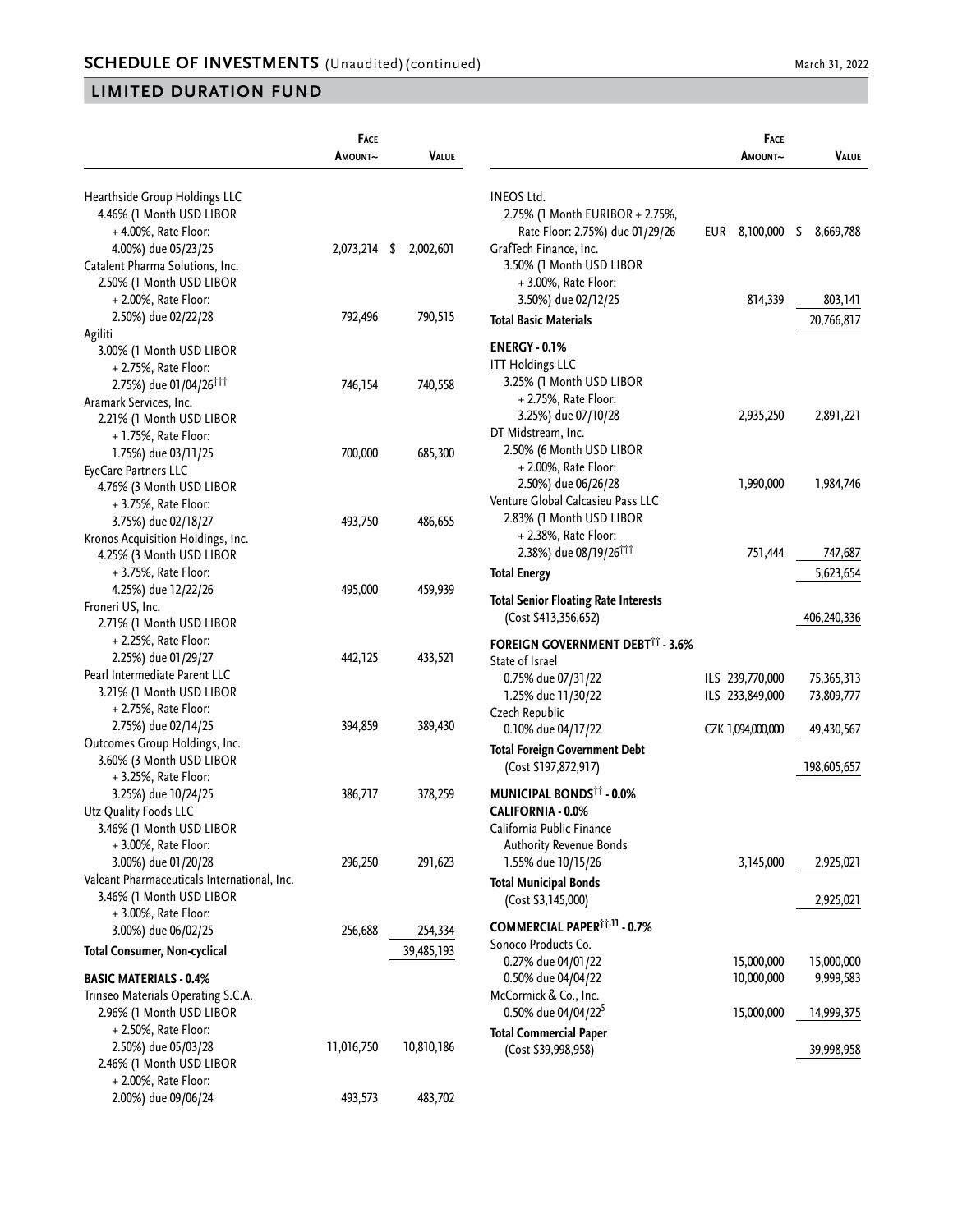|                                                  | <b>NOTIONAL</b><br><b>VALUE</b> | <b>VALUE</b>    |                                            | <b>CONTRACTS</b> | VALUE           |
|--------------------------------------------------|---------------------------------|-----------------|--------------------------------------------|------------------|-----------------|
| <b>OTC OPTIONS PURCHASED<sup>11</sup> - 0.0%</b> |                                 |                 | LISTED OPTIONS WRITTEN <sup>†</sup> - 0.0% |                  |                 |
| Call Options on:                                 |                                 |                 | Call Options on:                           |                  |                 |
| <b>Interest Rate Options</b>                     |                                 |                 | <b>Equity Options</b>                      |                  |                 |
| Goldman Sachs International                      |                                 |                 | Figs, Inc. Expiring December               |                  |                 |
| 2Y-10 CMS CAP Expiring July                      |                                 |                 | 2022 with strike price of \$55.00          |                  |                 |
| 2022 with strike price of \$0.40                 | 509,700,000 \$                  | 66,261          | (Notional Value \$68,864)                  | 32 <sup>2</sup>  | \$<br>(1,600)   |
| Goldman Sachs International                      |                                 |                 | Figs, Inc. Expiring December               |                  |                 |
| 2Y-10 CMS CAP Expiring July                      |                                 |                 | 2022 with strike price of \$50.00          |                  |                 |
| 2022 with strike price of \$0.61                 | 177,800,000                     | 8,890           | (Notional Value \$71,016)                  | 33               | (2,228)         |
| Bank of America, N.A. 2Y-10                      |                                 |                 | <b>Total Equity Options</b>                |                  | (3,828)         |
| CMS CAP Expiring July 2022                       |                                 |                 |                                            |                  |                 |
| with strike price of \$0.40                      | 30,000,000                      | 3,900           | <b>Total Listed Options Written</b>        |                  |                 |
| <b>Total OTC Options Purchased</b>               |                                 |                 | (Premiums received \$68,628)               |                  | (3,828)         |
| (Cost \$1,483,829)                               |                                 | 79,051          | Other Assets & Liabilities, net - 0.1%     |                  | 5,677,317       |
| Total Investments - 99.9%                        |                                 |                 | Total Net Assets - 100.0%                  |                  | \$5,515,860,190 |
| (Cost \$5,687,758,047)                           |                                 | \$5,510,186,701 |                                            |                  |                 |

#### **Centrally Cleared Credit Default Swap Agreements Protection Sold††**

|                                    |     |                 |                                   |                             |                         |                           |         | <b>Upfront</b><br><b>Premiums</b> |                              |
|------------------------------------|-----|-----------------|-----------------------------------|-----------------------------|-------------------------|---------------------------|---------|-----------------------------------|------------------------------|
| Counterparty Exchange Index        |     |                 | Protection<br><b>Premium Rate</b> | Payment<br><b>Frequency</b> | <b>Maturity</b><br>Date | <b>Notional</b><br>Amount | Value   | Paid<br>(Received)                | Unrealized<br>Depreciation** |
| <b>BofA</b><br>Securities,<br>Inc. | ICE | CDX.NA.IG.33.V1 | 1.00%                             | Ouarterly                   | 12/20/24                | \$30,000,000              | 404.574 | 578,354                           | (173,780)                    |

# **Centrally Cleared Interest Rate Swap Agreements††**

| Counterparty                    | Exchange   | <b>Floating</b><br>Rate<br>Type<br>Receive | Floating<br>Rate Index<br>3-Month USD<br><b>LIBOR</b> | <b>Fixed</b><br>Rate<br>1.65% | Payment<br><b>Frequency</b><br>Quarterly | <b>Maturity</b><br>Date<br>03/17/31 | <b>Notional</b><br>Amount | Value       | <b>Upfront</b><br><b>Premiums</b><br>Paid<br>(Received) | <b>Unrealized</b><br>Appreciation** |  |
|---------------------------------|------------|--------------------------------------------|-------------------------------------------------------|-------------------------------|------------------------------------------|-------------------------------------|---------------------------|-------------|---------------------------------------------------------|-------------------------------------|--|
| BofA Securities,<br>Inc.        | <b>CME</b> |                                            |                                                       |                               |                                          |                                     | \$140,000,000             | \$8,846,173 | \$<br>1,272                                             | \$ 8,844,901                        |  |
| <b>BofA Securities,</b>         |            |                                            | U.S. Secured<br>Overnight<br>Financing                |                               |                                          |                                     |                           |             |                                                         |                                     |  |
| Inc.                            | <b>CME</b> | Receive                                    | Rate                                                  | 1.22%                         | Annually                                 | 01/25/25                            | 175,000,000               | 5,291,921   | 692                                                     | 5,291,229                           |  |
| <b>BofA Securities,</b><br>Inc. | <b>CME</b> | Receive                                    | U.S. Secured<br>Overnight<br>Financing<br>Rate        | 1.21%                         | Annually                                 | 01/05/27                            | 15,000,000                | 683,240     | 350                                                     | 682,890                             |  |
| <b>BofA Securities,</b>         |            |                                            | U.S. Secured<br>Overnight<br>Financing                |                               |                                          |                                     |                           |             |                                                         |                                     |  |
| Inc.<br><b>BofA Securities,</b> | <b>CME</b> | Receive                                    | Rate<br>U.S. Secured<br>Overnight<br>Financing        | 1.13%                         | Annually                                 | 12/10/26                            | 10,000,000                | 501,361     | 324                                                     | 501,037                             |  |
| Inc.<br><b>BofA Securities,</b> | <b>CME</b> | Receive                                    | Rate<br>U.S. Secured<br>Overnight<br>Financing        | 1.40%                         | Annually                                 | 01/28/27                            | 11,625,000                | 429,599     | 340                                                     | 429,259                             |  |
| Inc.                            | <b>CME</b> | Receive                                    | Rate                                                  | 1.79%                         | Annually                                 | 02/17/27                            | 21,330,000                | 415,677     | 386                                                     | 415,291                             |  |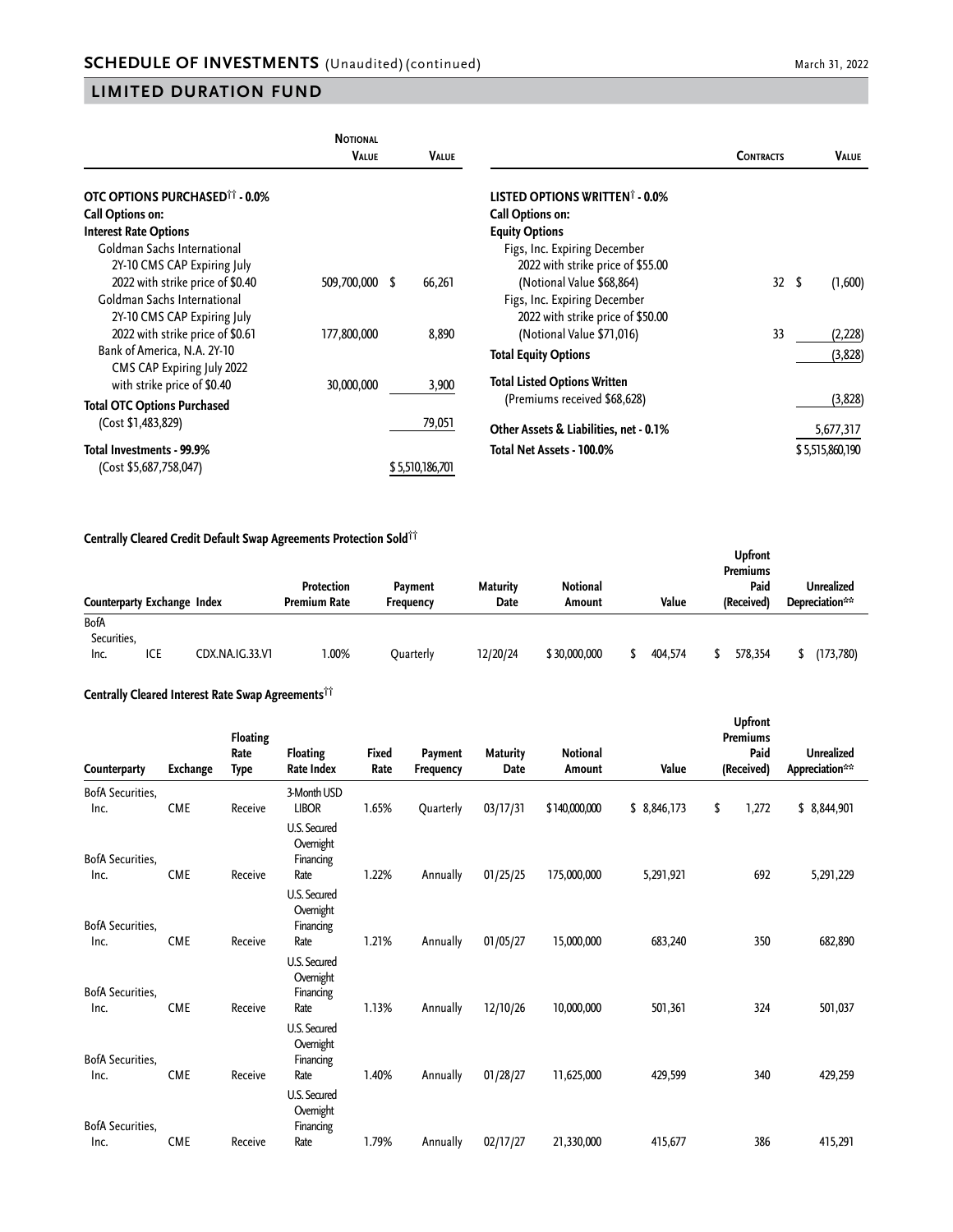#### **Centrally Cleared Interest Rate Swap Agreements††**

| Counterparty            | Exchange | Floating<br>Rate<br>Type | Floating<br>Rate Index                 | Fixed<br>Rate | Payment<br><b>Frequency</b> | <b>Maturity</b><br>Date | Notional<br>Amount | Value                  | <b>Upfront</b><br><b>Premiums</b><br>Paid<br>(Received) | <b>Unrealized</b><br>Appreciation** |
|-------------------------|----------|--------------------------|----------------------------------------|---------------|-----------------------------|-------------------------|--------------------|------------------------|---------------------------------------------------------|-------------------------------------|
| <b>BofA Securities,</b> |          |                          | U.S. Secured<br>Overnight<br>Financing |               |                             |                         |                    |                        |                                                         |                                     |
| Inc.                    | CME      | Receive                  | Rate                                   | 1.47%         | Annually                    | 02/02/27                | \$1,450,000        | 49,083<br>\$16,217,054 | 297<br>3,661                                            | 48,786<br>\$16,213,393              |

#### **Forward Foreign Currency Exchange Contracts††**

| Counterparty                | Currencv   | Type | <b>Quantity</b> | Contract<br>Amount | <b>Settlement</b><br>Date | Unrealized<br>Appreciation<br>(Depreciation) |  |
|-----------------------------|------------|------|-----------------|--------------------|---------------------------|----------------------------------------------|--|
| JPMorgan Chase Bank, N.A.   | <b>EUR</b> | Sell | 1,030,000       | 1,146,246 USD      | 06/30/22                  | 2,385<br>\$                                  |  |
| UBS AG                      | CZK        | Sell | 164,100         | 7.009 USD          | 04/28/22                  | (418)                                        |  |
| Barclays Bank plc           | CZK        | Sell | 1,095,094,000   | 49,547,796 USD     | 04/19/22                  | (62, 054)                                    |  |
| UBS AG                      | ILS        | Sell | 82,823,513      | 26,227,630 USD     | 11/30/22                  | (117, 487)                                   |  |
| Barclays Bank plc           | ILS        | Sell | 153,948,600     | 48,811,136 USD     | 11/30/22                  | (157,976)                                    |  |
| UBS AG                      | ILS        | Sell | 94, 203, 167    | 29,213,998 USD     | 08/01/22                  | (504, 812)                                   |  |
| Bank of America, N.A.       | <b>EUR</b> | Sell | 47,765,000      | 52,164,873 USD     | 04/14/22                  | (705, 921)                                   |  |
| Goldman Sachs International | ILS        | Sell | 147,370,024     | 45,686,215 USD     | 08/01/22                  | (805, 447)                                   |  |
|                             |            |      |                 |                    |                           | (2,351,730)                                  |  |

<sup>~</sup> The face amount is denominated in U.S. dollars unless otherwise indicated.

\* Non-income producing security.

\*\* Includes cumulative appreciation (depreciation).

† Value determined based on Level 1 inputs.

<sup>††</sup> Value determined based on Level 2 inputs, unless otherwise noted.

††† Value determined based on Level 3 inputs.

◊ Variable rate security. Rate indicated is the rate effective at March 31, 2022. In some instances, the effective rate is limited by a minimum rate floor or a maximum rate cap established by the issuer. The settlement status of a position may also impact the effective rate indicated. In some cases, a position may be unsettled at period end and may not have a stated effective rate. In instances where multiple underlying reference rates and spread amounts are shown, the effective rate is based on a weighted average.

<sup>1</sup> Special Purpose Acquisition Company (SPAC).

 $^2$  Security has a fixed rate coupon which will convert to a floating or variable rate coupon on a future date.

<sup>3</sup> Affiliated issuer.

<sup>4</sup> Rate indicated is the 7-day yield as of March 31, 2022.

<sup>5</sup> Security is a 144A or Section 4(a)(2) security. These securities have been determined to be liquid under guidelines established by the Board of Trustees. The total<br>market value of 144A or Section 4(a)(2) securities is

<sup>6</sup> Perpetual maturity.

 $7$  Security is an interest-only strip.

 $^8$  Security has no stated coupon. However, it is expected to receive residual cash flow payments on defined deal dates.

<sup>9</sup> Security is a 144A or Section 4(a)(2) security. These securities have been determined to be illiquid and restricted under guidelines established by the Board of Trustees.<br>The total market value of 144A or Section 4(a)(

<sup>10</sup> Security is a step up/down bond. The coupon increases or decreases at regular intervals until the bond reaches full maturity. Rate indicated is the rate at March 31,<br>2022.

<sup>11</sup> Rate indicated is the effective yield at the time of purchase.

BofA — Bank of America

CDX.NA.IG.33.V1 — Credit Default Swap North American Investment Grade Series 33 Index Version 1

CME — Chicago Mercantile Exchange

CMS — Constant Maturity Swap

CZK — Czech Koruna

EUR — Euro

EURIBOR — European Interbank Offered Rate

ICE — Intercontinental Exchange

ILS — Israeli New Shekel

LIBOR — London Interbank Offered Rate

plc — Public Limited Company

**Unrealized**